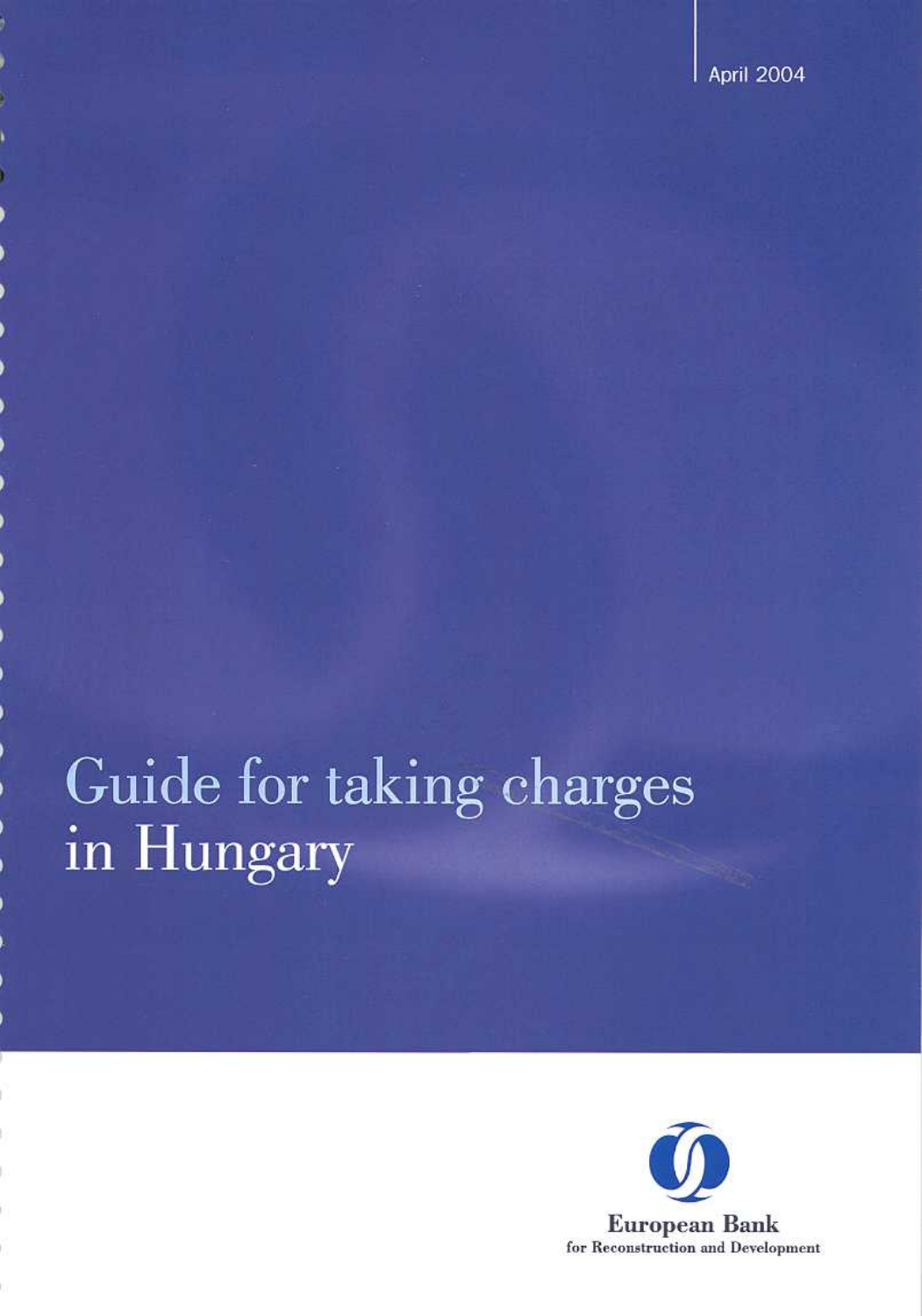# **Guide for taking charges in Hungary**

# **Prepared by Law Office of Gárdos, Füredi, Mosonyi, Tomori and the European Bank for Reconstruction and Development**

# *With the generous support of the Government of the United Kingdom*

# **Budapest, 2004**

© Law Office of Gárdos, Füredi, Mosonyi, Tomori, 2004 © European Bank for Reconstruction and Development, 2004

All rights reserved. No part of this publication may be reproduced or transmitted in any form or by any means, including photocopying and recording, without the written permission of the copyright holders. Such written permission must also be obtained before any part of this publication is stored in a retrieval system of any nature.

*The information and expression of opinions in this guide are not intended to constitute legal advice and should not be treated as a substitute for specific advice concerning individual situations.*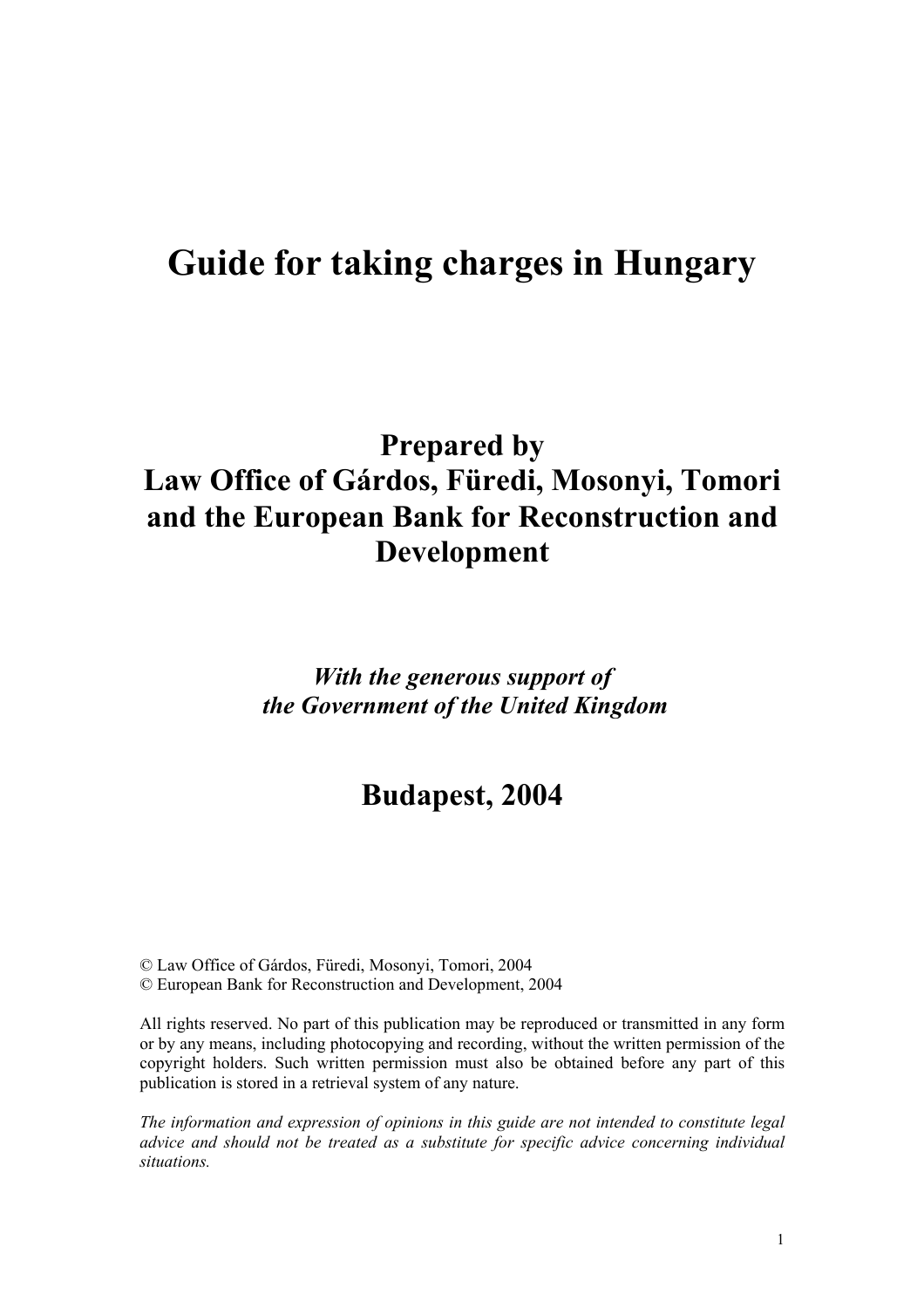| 11                                                                                 |  |  |
|------------------------------------------------------------------------------------|--|--|
| 1.1.1                                                                              |  |  |
| 1.1.2                                                                              |  |  |
| 1.2                                                                                |  |  |
| 1.2.1                                                                              |  |  |
| 1.2.2                                                                              |  |  |
| 1.2.3                                                                              |  |  |
| 1.2.4                                                                              |  |  |
| 1.2.5                                                                              |  |  |
| Can property already charged to someone else be charged again? 11<br>1.2.6         |  |  |
| 1.2.7                                                                              |  |  |
| 1.2.8                                                                              |  |  |
| What elements are automatically included in the charged property<br>1.2.9          |  |  |
| $(e.g., fruits, additions, attachments)?$                                          |  |  |
| 1.2.10 If the chargor sells the charged assets, does the charge extend to the      |  |  |
| 1.2.11 Does the charge extend to insurance rights and/or proceeds? 12              |  |  |
| 1.3                                                                                |  |  |
| 1.3.1                                                                              |  |  |
| 1.3.2                                                                              |  |  |
| Can a charge secure a fluctuating claim (e.g. a bank overdraft or a<br>1.3.3       |  |  |
|                                                                                    |  |  |
| Can a charge secure a claim expressed in a foreign currency?  13<br>1.3.4          |  |  |
| What is included in the secured claim? Interest? Costs? Damages?  14<br>1.3.5      |  |  |
|                                                                                    |  |  |
| 2.1                                                                                |  |  |
| What form should the charge agreement take? Written agreement?<br>2.1.1            |  |  |
| 2.1.2                                                                              |  |  |
| What are the costs of creating a charge? How long does it take?  16<br>2.2         |  |  |
| Is there a risk of the charge being declared invalid if the chargor becomes<br>2.3 |  |  |
|                                                                                    |  |  |
| 3. PUBLICITY: INFORMING OTHER PERSONS OF THE EXISTENCE OF THE CHARGE               |  |  |
|                                                                                    |  |  |
| 3.1                                                                                |  |  |
| 3.2                                                                                |  |  |
| 3.2.1                                                                              |  |  |
| 3.2.2                                                                              |  |  |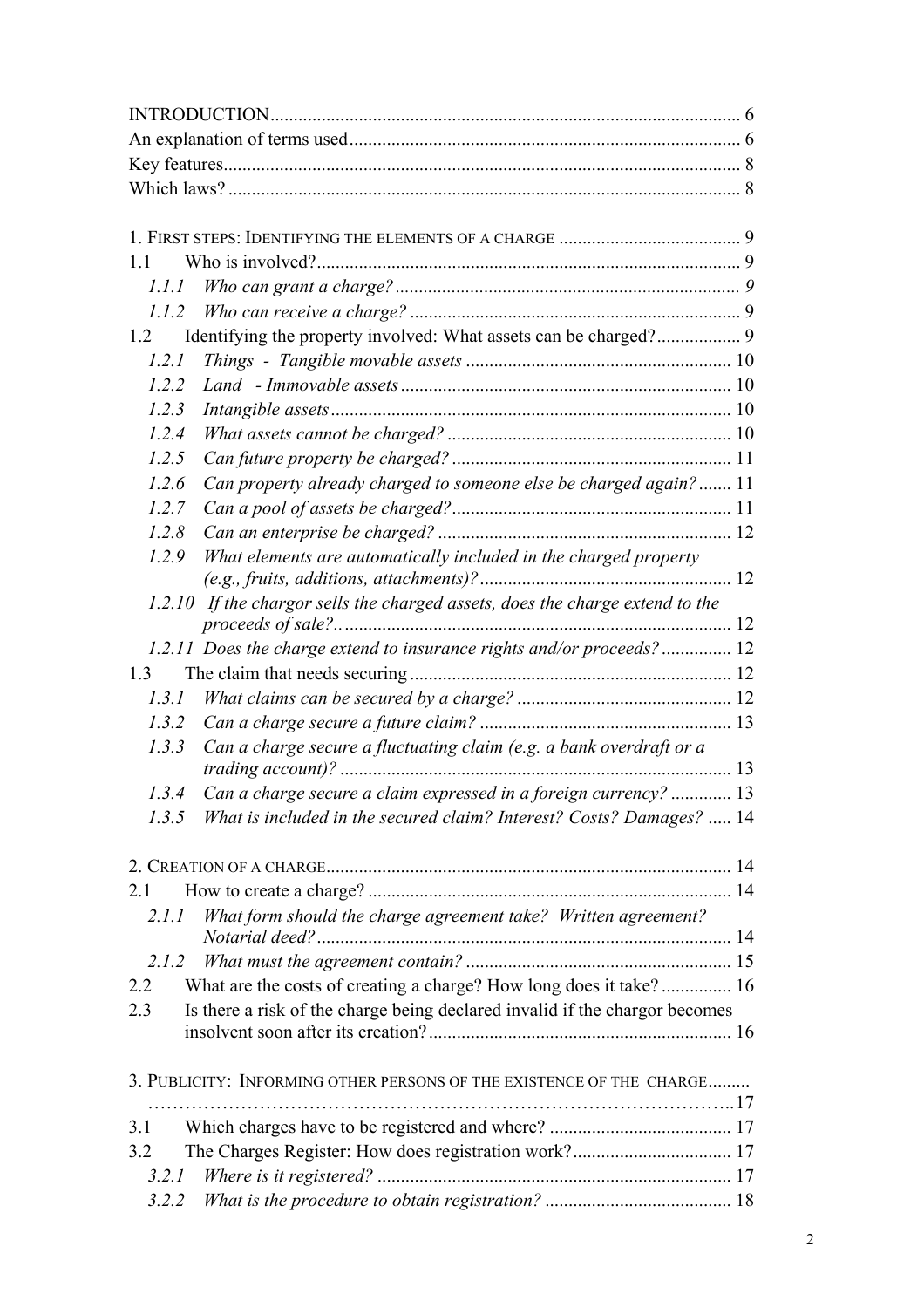| 3.2.3 |                                                                                 |    |  |
|-------|---------------------------------------------------------------------------------|----|--|
| 3.2.4 |                                                                                 |    |  |
| 3.2.5 |                                                                                 |    |  |
| 3.2.6 |                                                                                 |    |  |
| 3.2.7 | What information in the register can be searched? And by who?  20               |    |  |
| 3.2.8 |                                                                                 |    |  |
| 3.2.9 |                                                                                 |    |  |
|       | 3.2.10 To what extent can a third party rely on the registered information?  21 |    |  |
| 3.3   | Non-possessory charge over registered assets: How does registration             |    |  |
|       |                                                                                 | 21 |  |
| 3.3.1 | Patents, licences, registered trademarks, and other intellectual                |    |  |
|       |                                                                                 |    |  |
| 3.3.2 |                                                                                 |    |  |
| 3.3.3 |                                                                                 |    |  |
| 3.3.4 |                                                                                 |    |  |
| 3.4   | Possessory charges on movable tangible assets: How does possession              |    |  |
|       |                                                                                 | 22 |  |
|       |                                                                                 |    |  |
|       |                                                                                 |    |  |
| 4.1   |                                                                                 |    |  |
| 4.1.1 |                                                                                 |    |  |
| 4.1.2 |                                                                                 |    |  |
| 4.1.3 | In what circumstances is the chargor obliged to substitute new assets? 23       |    |  |
| 4.1.4 | In what circumstances can the chargor elect to substitute new assets? . 23      |    |  |
| 4.1.5 |                                                                                 |    |  |
| 4.1.6 | What are the specific requirements of a charge over claims                      |    |  |
| 4.1.7 |                                                                                 |    |  |
| 4.1.8 | Can subsequent charges be granted over the previously charged                   |    |  |
|       |                                                                                 |    |  |
| 4.1.9 |                                                                                 |    |  |
|       |                                                                                 |    |  |
|       | 4.1.11 What happens if the charged asset is sold to a third party?              |    |  |
| 4.2   |                                                                                 |    |  |
| 4.3   |                                                                                 |    |  |
| 4.3.1 |                                                                                 |    |  |
| 4.3.2 | Does additional information need to be included in the Register? 27             |    |  |
| 4.4   |                                                                                 |    |  |
| 4.4.1 |                                                                                 |    |  |
| 4.4.2 | Where there is agreement for change of priority or subordination  28            |    |  |
| 4.4.3 |                                                                                 |    |  |
| 4.4.4 |                                                                                 |    |  |
| 4.4.5 |                                                                                 |    |  |
| 4.4.6 |                                                                                 |    |  |
| 4.4.7 |                                                                                 |    |  |
| 4.4.8 | Are there any specific preferential rights granted to third parties that        |    |  |
|       |                                                                                 |    |  |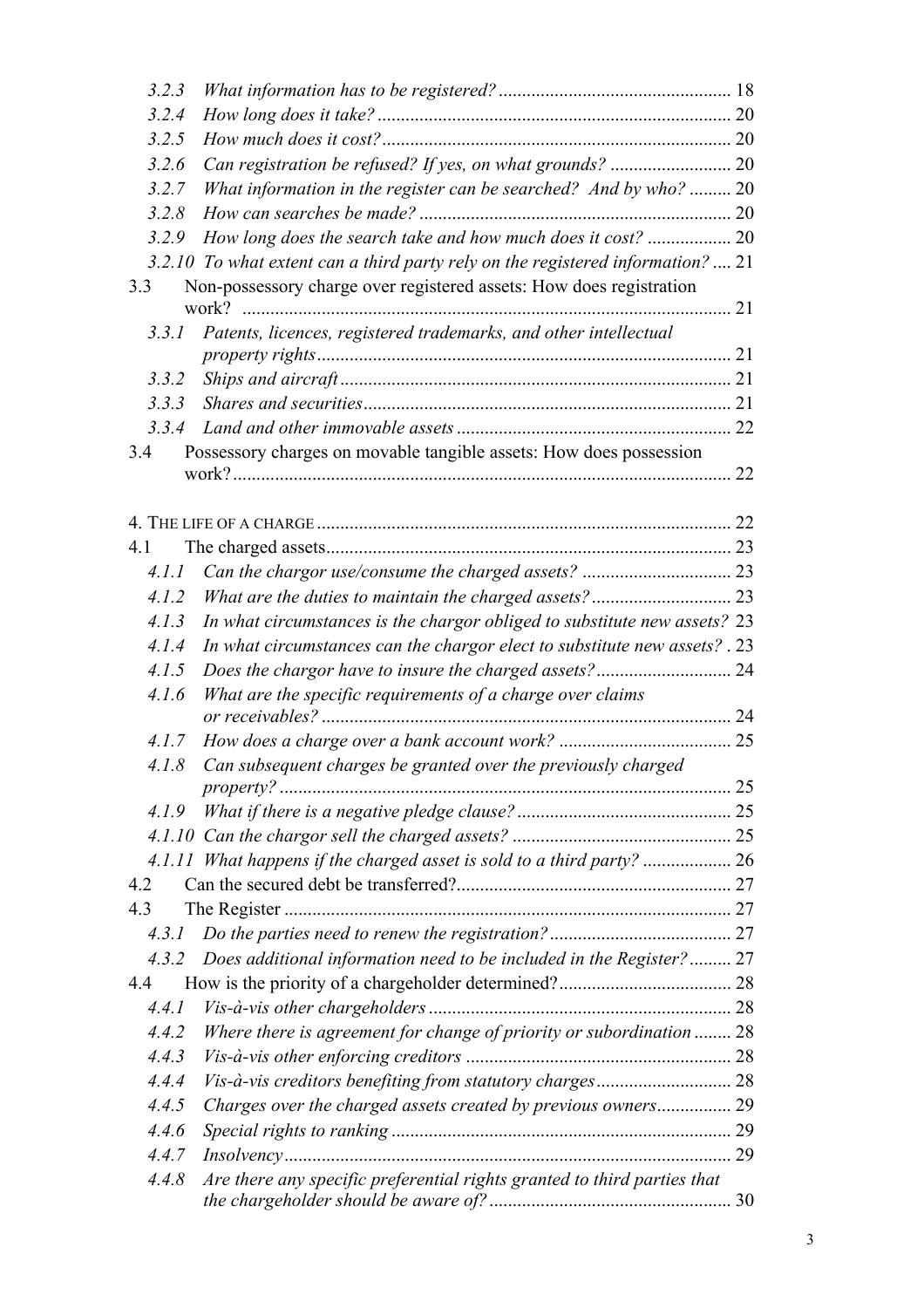| 4.5   | Can a charge be terminated without the express consent of the parties?  30                                                               |  |
|-------|------------------------------------------------------------------------------------------------------------------------------------------|--|
| 4.5.1 | When the charged property ceases to exist? Loses value?  30                                                                              |  |
| 4.5.2 | When the charged property ceases to be identifiable or separable or<br>becomes incorporated with other property which is not charged? 30 |  |
| 4.5.3 | For a possessory charge, when the chargeholder ceases to have                                                                            |  |
|       |                                                                                                                                          |  |
| 4.5.4 | When the secured debt ceases to exist or is transferred without the                                                                      |  |
| 4.6   | Can the chargor and chargeholder agree to terminate the charge? Can the                                                                  |  |
|       |                                                                                                                                          |  |
|       |                                                                                                                                          |  |
|       |                                                                                                                                          |  |
| 5.1   |                                                                                                                                          |  |
| 5.1.1 |                                                                                                                                          |  |
| 5.1.2 |                                                                                                                                          |  |
| 5.1.3 | When the chargor breaches other obligations to the chargeholder? 32                                                                      |  |
| 5.2   |                                                                                                                                          |  |
| 5.2.1 |                                                                                                                                          |  |
| 5.2.2 |                                                                                                                                          |  |
| 5.2.3 |                                                                                                                                          |  |
| 5.2.4 |                                                                                                                                          |  |
| 5.2.5 |                                                                                                                                          |  |
| 5.2.6 |                                                                                                                                          |  |
| 5.2.7 |                                                                                                                                          |  |
| 5.3   |                                                                                                                                          |  |
| 5.3.1 |                                                                                                                                          |  |
| 5.3.2 |                                                                                                                                          |  |
| 5.3.3 | How can the chargeholder prevent loss, damage or deterioration of                                                                        |  |
| 5.4   |                                                                                                                                          |  |
| 5.4.1 | Sale by the chargeholder pursuant to an agreement: How does it                                                                           |  |
|       |                                                                                                                                          |  |
| 5.4.2 | Sale by another person pursuant to an agreement: How does it                                                                             |  |
| 5.4.3 | Joint sale pursuant to an agreement: How does it work? 36                                                                                |  |
| 5.4.4 |                                                                                                                                          |  |
| 5.4.5 |                                                                                                                                          |  |
| 5.4.6 | How does realisation take place over claims for money (receivables,                                                                      |  |
|       |                                                                                                                                          |  |
| 5.5   |                                                                                                                                          |  |
| 5.5.1 |                                                                                                                                          |  |
| 5.5.2 | Where there are several chargeholders, what are their respective                                                                         |  |
|       |                                                                                                                                          |  |
| 5.5.3 |                                                                                                                                          |  |
|       |                                                                                                                                          |  |
| 6.1   |                                                                                                                                          |  |
|       |                                                                                                                                          |  |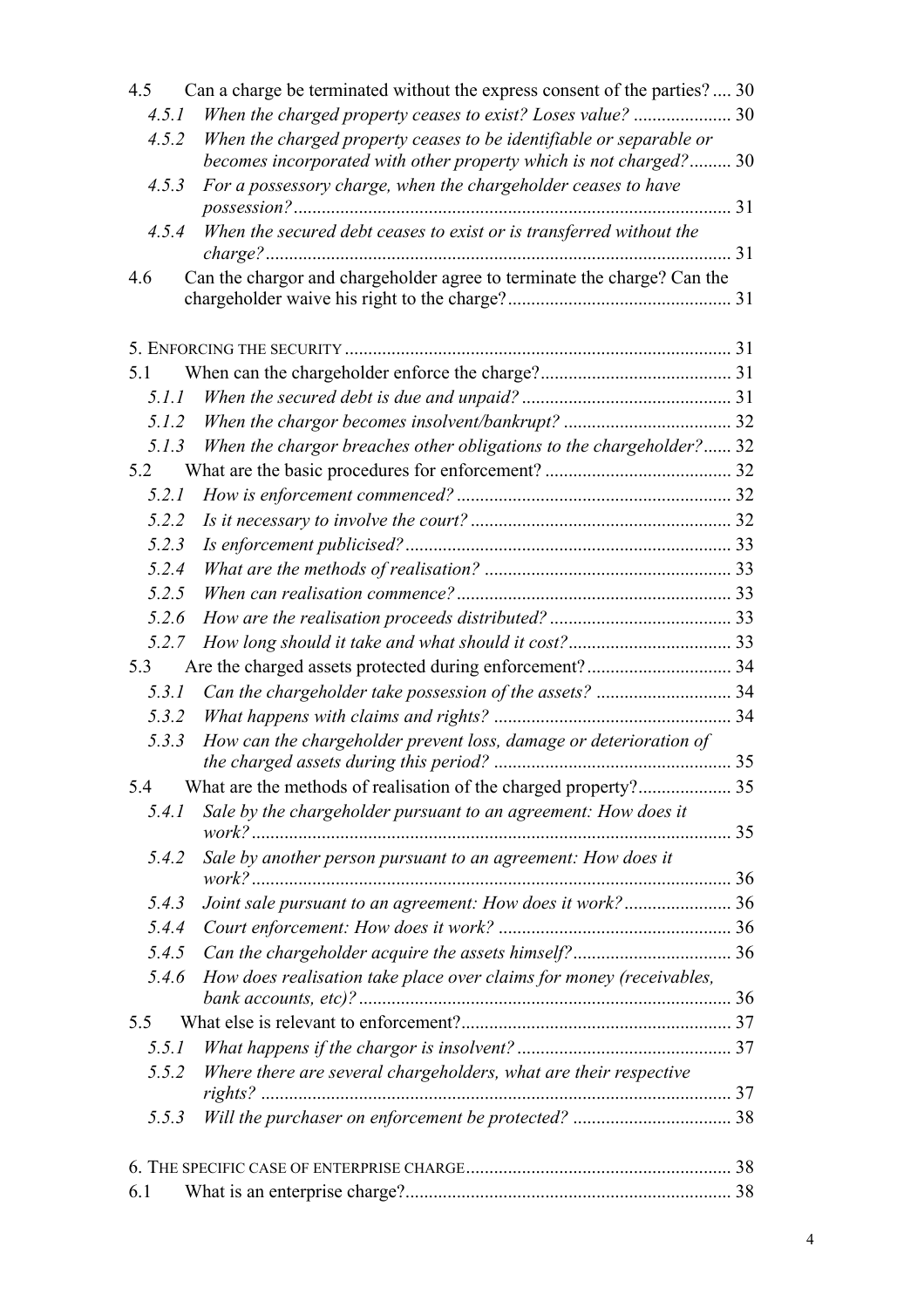| 6.2  |                                                                    |  |
|------|--------------------------------------------------------------------|--|
| 6.3  | How can an enterprise charge be transformed into a charge over the |  |
| 6.4  |                                                                    |  |
| 6.5  |                                                                    |  |
|      |                                                                    |  |
|      |                                                                    |  |
|      |                                                                    |  |
| 7.2. |                                                                    |  |
| 7.3. |                                                                    |  |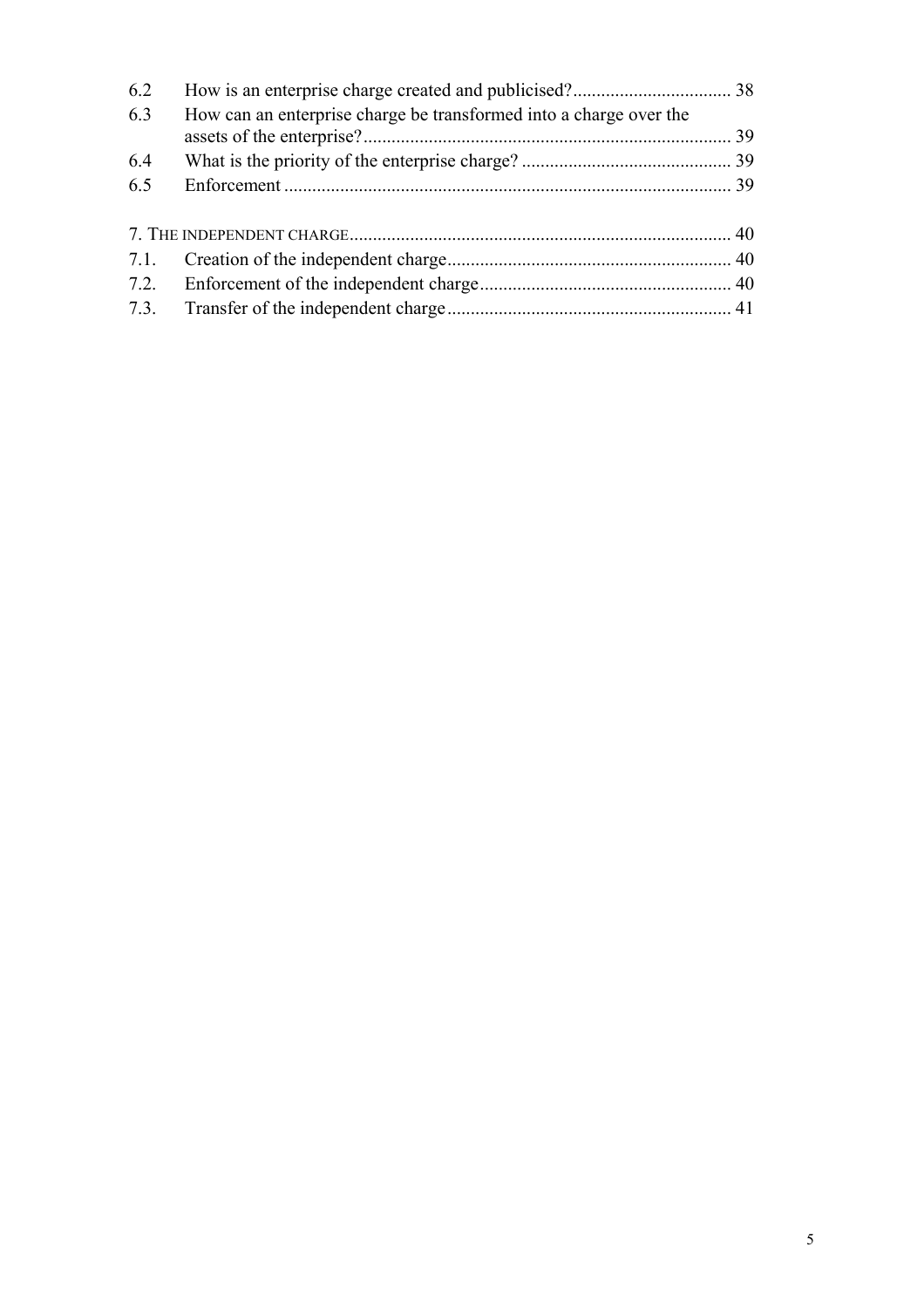#### <span id="page-6-0"></span>**Introduction**

In 1996, Hungary was among the first countries in the region to reform the Civil Code provisions related to secured transactions (charges) over movable and immovable property. The country established a flexible, simple and reliable regime, which has been a source of inspiration throughout the region. The reforms in 2000 further enhanced that regime.

This guide aims to give the practitioner, be it businessman, banker or adviser, a brief overview of the law governing secured transactions in Hungary and to provide answers to the practical questions that are likely to arise for those involved with the giving or taking of a charge to secure credit.

A charge is a right that a person (a 'chargor') gives a creditor (a 'chargeholder') in his assets to secure payment of a claim due to the creditor. The claim may be for repayment of a loan or trade debts arising in a business, or any other claim for money. If the claim is not paid, the assets given as security may be realised to satisfy it. The effect of a charge is to give the chargeholder a right in the charged assets, in addition to his personal claim against the debtor.

An effective legal framework for the granting of secured credit is generally regarded as an essential aspect of a modern market economy. It facilitates the granting of credit, thus stimulating economic activity and at the same time permitting a more efficient use of assets. The purpose of security is to reduce the risk attached to giving credit, by increasing the chances of the lender recovering the amounts owed by the debtor. As a result, the availability of credit is increased, its cost is reduced and the other conditions applicable to credit (for example the duration) are improved.

#### **An explanation of terms used**

As far as possible this guide avoids the use of technical language but it may help the reader to explain, at the outset, certain terms used in this guide:

*Charge*  A right in assets to secure payment of a claim for money.

*Charge agreement* An agreement which establishes a charge.

*Charged assets*  Assets over which a charge is given (same as *charged property* or *collateral*).

*Charged property*  Property over which a charge is given (same as *charged assets* or *collateral*).

# *Chargeholder*

A person to whom a charge is given to secure payment of his claim (same as *secured creditor*).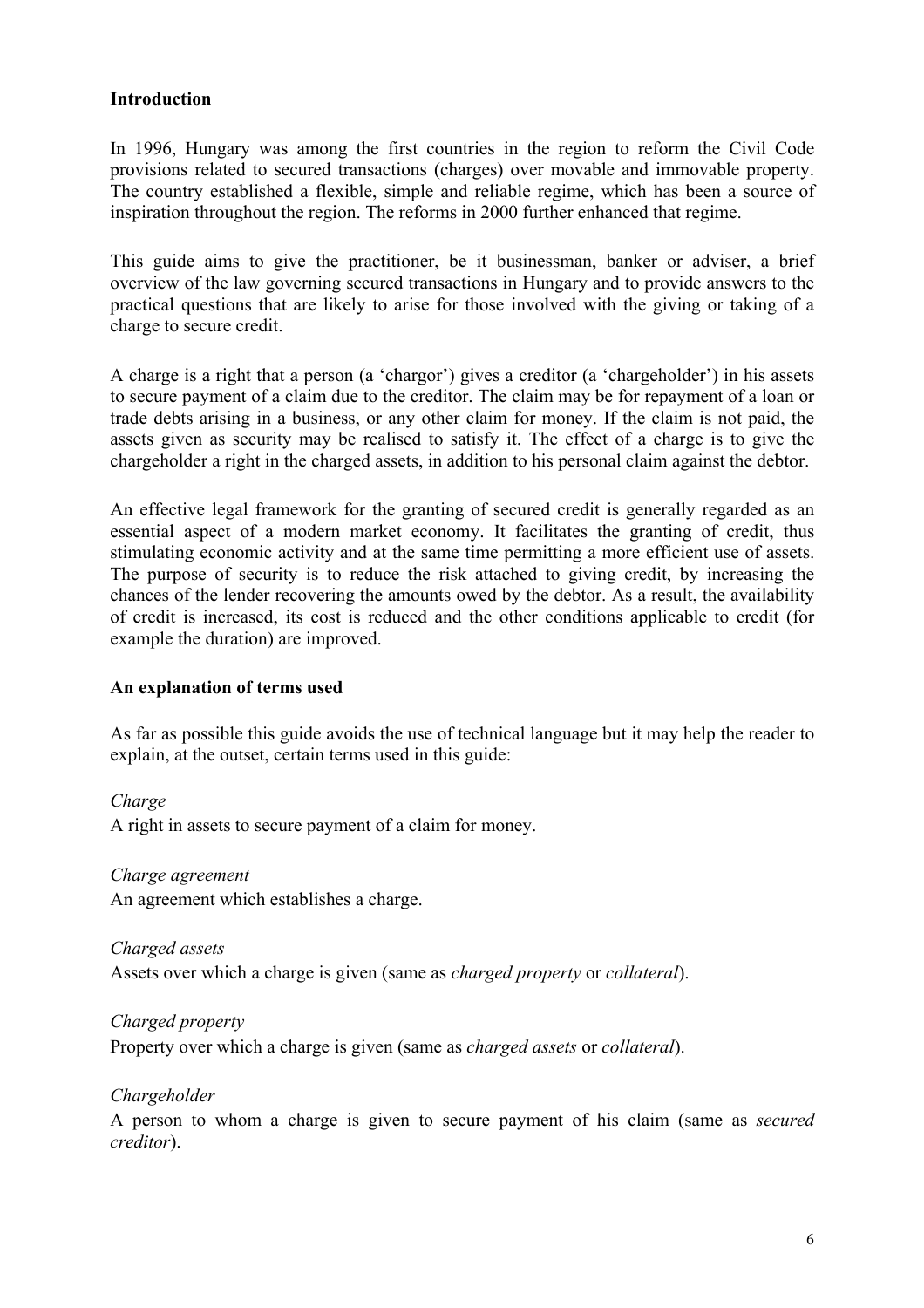#### *Charges Register*

The register of charges operated by the Hungarian Chamber of Notaries.

#### *Chargor*

A person who gives a charge over his assets to secure payment of his debt or the debt of another debtor.

#### *Collateral*

Assets or property over which a charge is given (same as *charged assets* or *charged property*).

#### *Enforcement*

The process by which the rights of a chargeholder are exercised.

#### *Enterprise charge*

A charge covering the entirety of the assets of a business or part of a business that can operate as a separate economic unit (enterprise).

*Framework charge*

A charge securing a fluctuating debt.

#### *Possessory charge*

A charge where the chargeholder (or a designated third party) takes possession of the charged assets.

*Realisation*  The sale of the charged assets on enforcement.

#### *Registered charge*

A charge which is registered in a public registry, allowing the chargor to retain the right to possession of the charged assets (non-possessory charge).

#### *Secured claim*

The claim of the chargeholder that is secured by the charge (same as *secured debt*).

#### *Secured creditor*

The creditor whose claim is secured by a charge (same as *chargeholder*).

#### *Secured debt*

The debt due to the chargeholder that is secured by the charge (same as *secured claim*).

#### *Security*

An umbrella expression used to cover rights given to a creditor to reinforce or 'secure' his right to payment.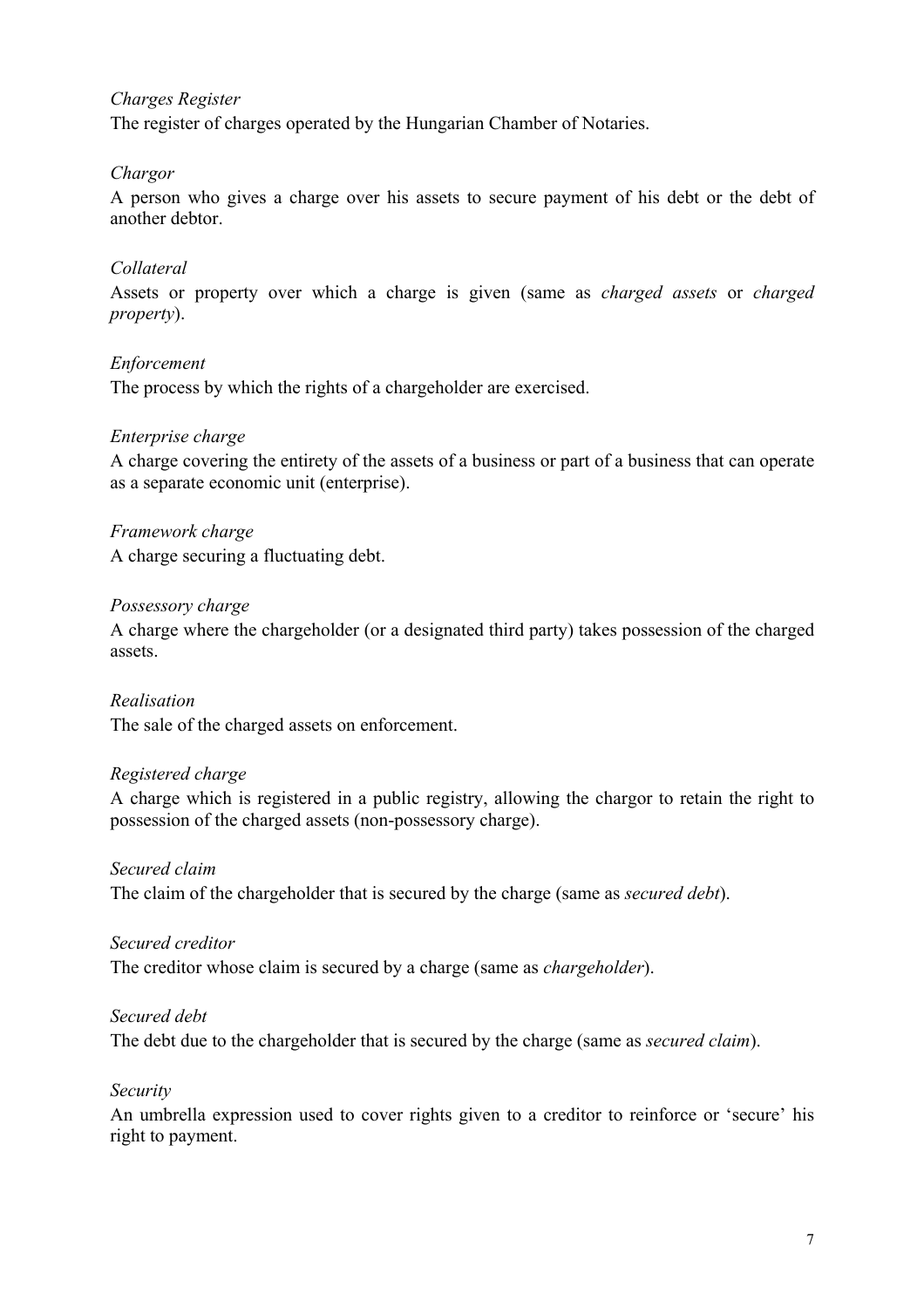# <span id="page-8-0"></span>*Specific register*

A register in which certain types of assets are recorded, for example the Land Register, Aircraft Register, etc.

# **Key features**

The principles underlying the regime for charges in Hungary include:

- Any legal or physical person can give a charge over its assets in favour of any other legal or physical person.
- The charge can be taken over any single or collective asset or right that is capable of being transferred. These include movable tangible assets, land and buildings, rights and receivables. (Note that under Hungarian law, intangible property does not qualify as movable.) The charge can also be taken over a group of assets which is constantly changing and assets that the chargor will acquire in the future.
- All types of claim may be secured, and may be denominated in any currency, be of fixed or varying amount and include claims that will arise in the future.
- If parties agree to create a registered charge, the debtor may retain possession and continue to use the assets taken as security. Land, buildings and other immovable assets may only be charged by registered charge.
- The law allows considerable contractual flexibility, with broad scope for the debtor and creditor to determine the terms of the security in a way, which fits with what they agree between themselves.
- The Charges Register permits immediate registration of charges over movable assets at any notary office. Any person may inspect information on the Register at a notary office.
- The creditor gains a first right in the charged assets, subject to any prior charge given to another creditor. Priority between registered charges is determined by the order of their registration.
- If the debtor fails to pay the secured debt when due, the secured creditor has the right to take possession and to sell the assets given as security and to use the proceeds to repay the debt. The process for enforcement allows for sale by auction or private sale, without the necessity of involving the courts.

# **Which laws?**

Charges are primarily regulated by sections 251-269 of Act IV of 1959 of the Hungarian Republic (Civil Code).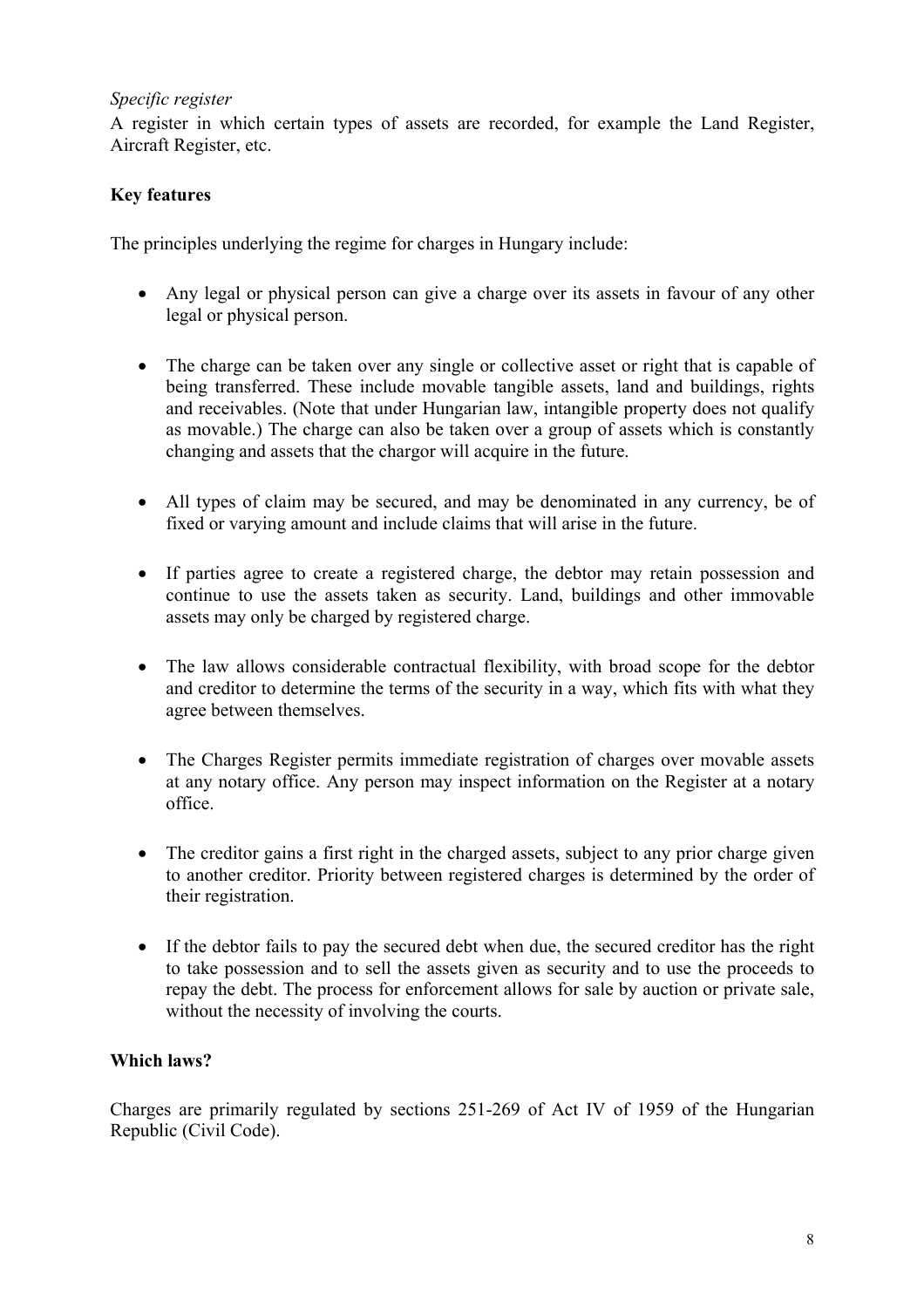<span id="page-9-0"></span>Further important provisions can be found in the following pieces of legislation:

- Sections 47-48 of Law Decree 11 of 1960 on the Implementation of the Civil Code, as amended by Para 3 Section 2 of Act CXXXVII of 2000 on the Modification of Legal Regulations on Taking Charges •
- Act CXLI of 1997 on the Real Property Registry
- Sections 114, 114/A, 138/A, 138/B, 169, 170, 170/A of Act LIII of 1994 on Judicial Enforcement
- Decree No 11/2001 (IX.1.) IM of the Ministry of Justice on the Detailed Rules of the Charges Register
- Decree No 12/2003 (I. 30.) of the Government on the Sale of Charged Property through Non-judicial Enforcement
- Sections 38, 49/D, 56, 57, 58 of Act IL of 1991 on Bankruptcy Proceedings, Liquidation Proceedings and Voluntary Dissolution.

# **1. FIRST STEPS: IDENTIFYING THE ELEMENTS OF A CHARGE**

# **1.1 Who is involved?**

# *1.1.1 Who can grant a charge?*

Anyone can grant a charge over his assets, as long as he has the capacity to transfer those assets. Restrictions on the ability of some entities (e.g. local government authorities) to transfer their assets also affect their right to grant security.

# *1.1.2 Who can receive a charge?*

Anyone can receive a charge to secure debts due to him. The most usual chargeholders are banks and credit institutions, but any person who gives credit to another may receive a charge. Companies frequently receive charges to secure claims against other companies arising in the course of their business. A charge can be granted to local and foreign creditors alike.

# **1.2 Identifying the property involved: What assets can be charged?**

The subject of a charge may be any tangible thing, any transferable right or claim. This basically means that a very wide range of assets can be charged.

Security may also be granted over future assets and a group of assets which is constantly changing, such as inventory, stocks of raw materials or an entire enterprise.

Movable and intangible property is often a significant component of a company's assets and it can represent substantial wealth of the business. Examples include stocks of raw materials, work in progress, inventory of finished products, claims against customers for goods or services supplied, equipment and machinery used in the business, trademarks and patents. The law provides a viable regime for taking security over such assets, which often makes a charge over them almost as attractive as the more traditional charge over immovable assets.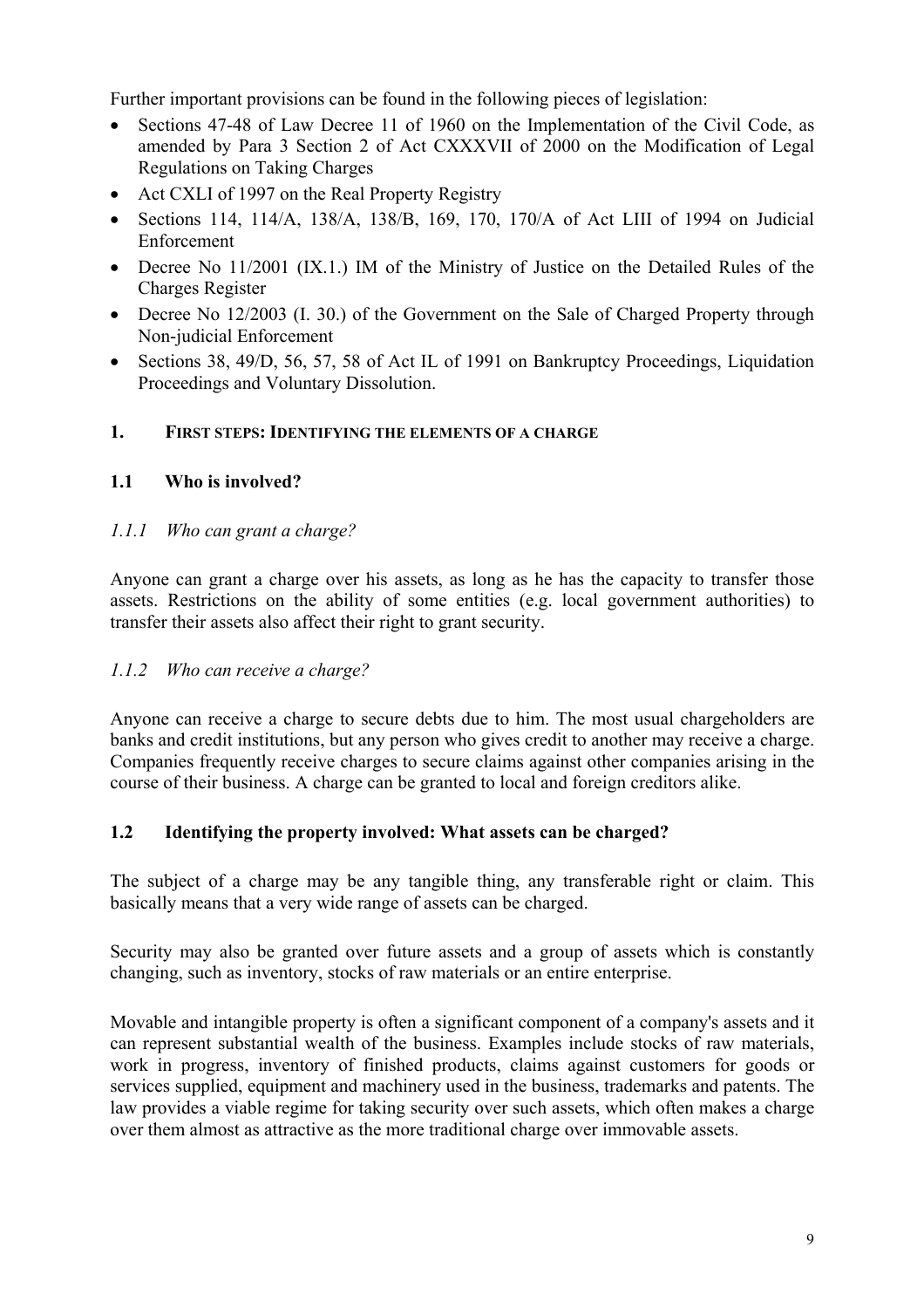# <span id="page-10-0"></span>*1.2.1 Things - Tangible movable assets*

Any type of tangible movable asset can be charged. This can include a piece of equipment, a stock of goods, a diamond, a computer, etc. Often tangible movable assets are described generally, since such assets in many cases are difficult to identify individually (raw materials, stocks of goods, etc.).

Special rules apply to the charging of certain movable assets which are recorded in specific registries, e.g. ships and aircraft (see 3.3.2).

# *1.2.2 Land - Immovable assets*

Immovable assets may also be given as security, such as a plot of land, a building or any object that is fixed to the ground. The process for contracting the charge is similar but, as with other registered assets, the formalities to establish such security are different (see 3.3.4).

# *1.2.3 Intangible assets*

A charge may also be granted over intangible assets such as claims for money (receivables) and economic rights arising from intellectual property rights (e.g. patents, rights to software). Receivables as charged assets are attractive as they can represent a substantial part of a company's assets, which can be efficiently liquidated and which have limited risk of depreciation.

In a business where there is a predictable flow of payments from customers who have been accorded time for payment, a charge over the pool of receivables from customers and over the bank account into which those receivables are paid may provide valuable security.

A building supplies company gives its regular customers 60-day payment terms. As security for its bank overdraft it gives a charge over (i) the receivables from its customers, and (ii) the bank account into which customers make payment.

In relation to charges over receivables and bank accounts (see 4.1.6 and 4.1.7).

# *1.2.4 What assets cannot be charged?*

To be charged, an asset must be freely transferable. Even if the transferability of an asset is limited, the charge is still valid. For example, the current restriction on foreigners buying agricultural land does not prevent the creation of a charge for the benefit of a foreigner. The restriction, however, will affect the enforcement of the charge since land may only be sold to Hungarians. There are certain cases when it is possible to prohibit contractually the creation of a charge and to register such prohibition in the land registry (but not in the Charges Register). This makes ineffective any charge created subsequently (e.g. a seller may do so for the period the purchaser owes the purchase price).

Intellectual property rights are a combination of personal and economic rights; only the latter are transferable, and hence chargeable.

It is not clear whether securities can be the subject of a non-possessory charge (see 3.3.3).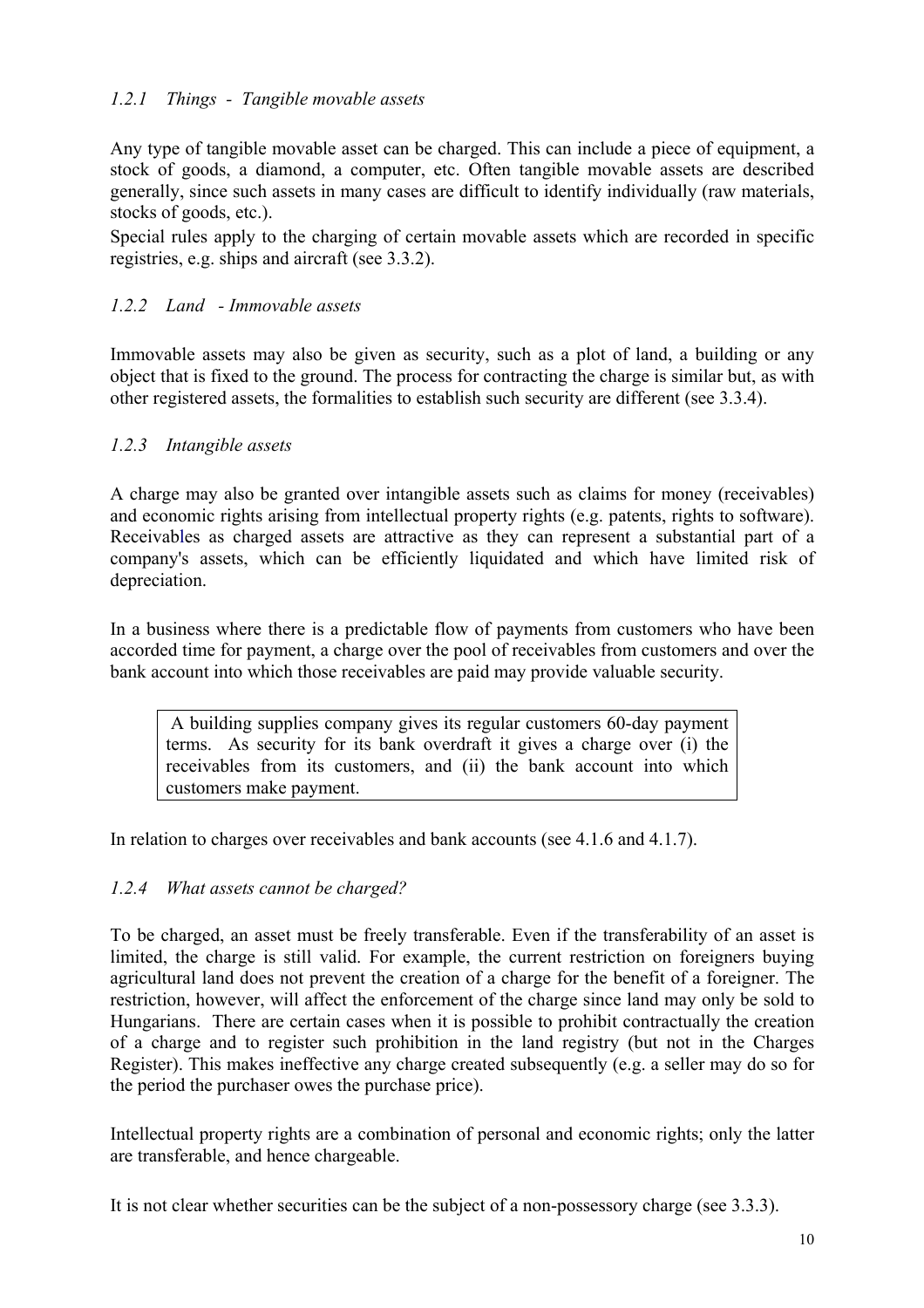# <span id="page-11-0"></span>*1.2.5 Can future property be charged?*

It is possible to charge not only assets owned by the chargor at the time of the charge agreement, but also assets that he may acquire in the future. These may be assets that exist at the time of the charge agreement or assets that only come into existence subsequently (equipment to be acquired at a later date, raw materials or other goods to be purchased in the future, future claims against customers).

Although the charge is only created in law at the time when the chargor acquires the assets, all the formalities are completed in advance and the charge comes into existence automatically on acquisition. For questions of priority (see 4.4).

Often, future assets will be generally described, since a specific description at the time of the agreement may be difficult or even impossible (see 1.2.7). It should be noted that a charge over immovable assets or over assets which are registered in specific registries (e.g. intellectual property rights) cannot be taken for after acquired assets since it has to be registered against the specific assets.

To secure a loan, a bank requests a charge over production line machinery, together with any additions or extensions that may be added in the future. To secure a loan to a building company, a lending institution takes a charge over all amounts due to the builder under a given construction contract, together with all future amounts that may become due from the customer to the builder relating to the construction project.

**Practice note:** It is important that the contract includes an adequate definition of the future assets to be included. A charge over production line machinery, for example, may not cover additions or extensions unless this is clearly stated.

# *1.2.6 Can property already charged to someone else be charged again?*

It is possible to charge the same assets to different persons, as part of different transactions. Only one possessory charge, however, can exist over an asset at any one time. The first chargeholder will have first priority and the charge granted subsequently will have only a second priority right over the assets. Sometimes the agreement between the chargeholder and chargor prohibits the creation of further charges. This is referred to as a "negative pledge clause". In such cases, the creation of subsequent charges is a breach of agreement and may have contractual consequences. The charge created subsequently, however, will still be valid (see  $4.1.9$ ).

# *1.2.7 Can a pool of assets be charged?*

It is possible to charge assets described generally without having to identify them individually, for instance 'all machines deposited in a [given] warehouse', or 'all books in a library'. That 'pool' over which the charge is granted may be *static* or *increasing*. It may also be a *fluctuating* pool of assets where the individual assets that make up the pool are constantly changing.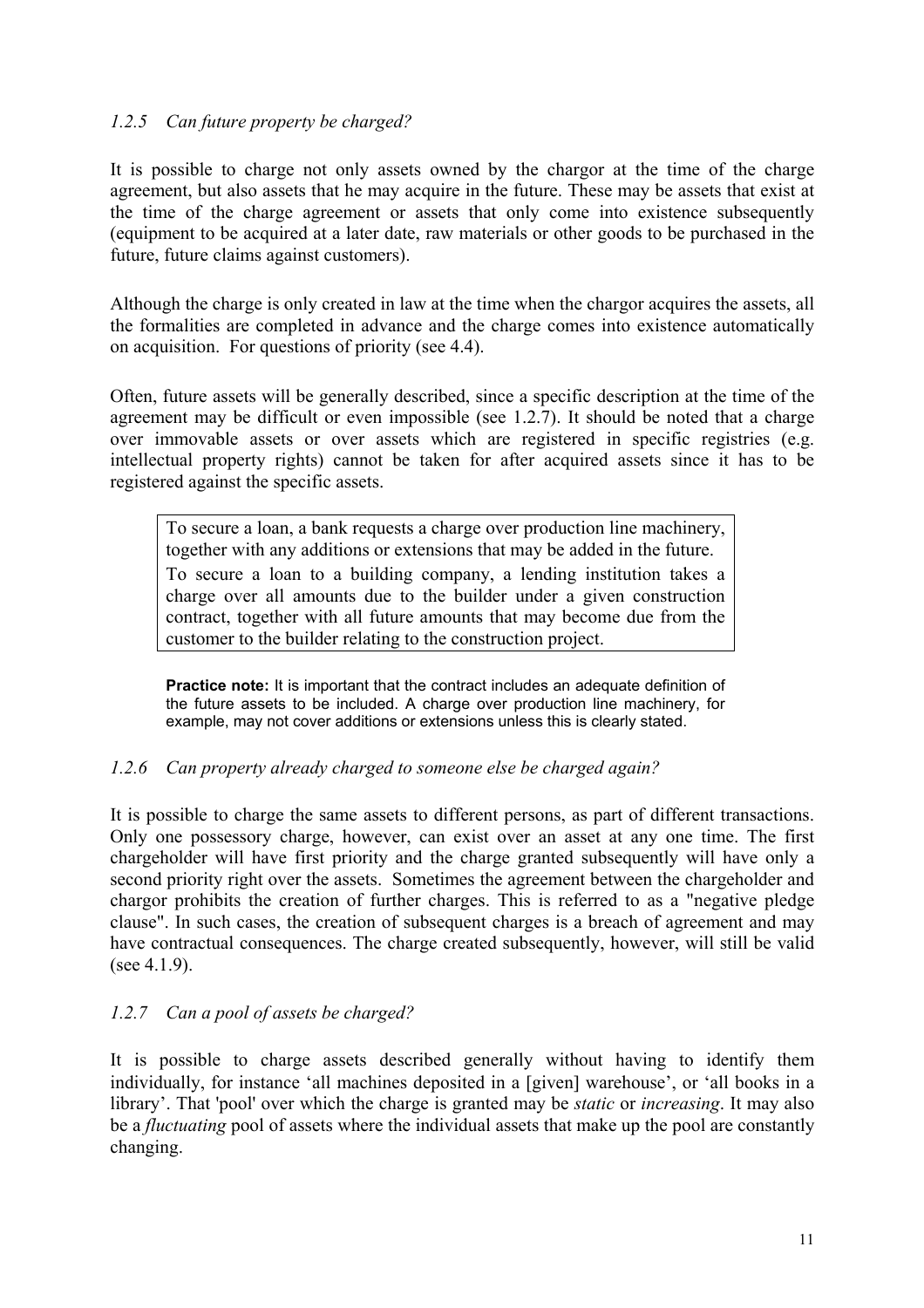#### <span id="page-12-0"></span>*1.2.8 Can an enterprise be charged?*

It is possible to charge the entire assets of a company or a part of a business that can operate as a separate economic unit (see section 6).

#### *1.2.9 What elements are automatically included in the charged property (e.g., fruits, additions, attachments)?*

Fruits (that is, what the asset produces) will only be included if the parties have so agreed. As a general rule fruits will cease to be covered by a charge when they become detached from the charged asset. Additions and attachments will be included in the charge from the moment they are added or attached.

A charge over a cow will include its calf up to the moment of birth. A charge over a computer will include a new modem from the moment it is fixed into the computer.

**Practice note:** This rule may be modified by contractual agreement between the parties. Where fruits or additions are anticipated it may be advisable to provide for them expressly in the charge agreement.

#### *1.2.10 If the chargor sells the charged assets, does the charge extend to the proceeds of sale?*

The charge extends to the proceeds of sale only if the parties expressly so agree. The only case where such an extension is automatically provided by law is when the charged assets are sold in the interest of prevention of damage to the assets. A charge over proceeds of sale can be of limited value because of difficulties in identifying and tracing proceeds.

**Practice note:** Where the parties agree that the charge should extend to proceeds, it may be advisable to create a charge over the claim for the price payable by the purchaser as a charge over a receivable and/or a charge over the bank account into which the price is payable (see 1.2.3).

#### *1.2.11 Does the charge extend to insurance rights and/or proceeds?*

Insurance proceeds arising from the destruction or loss of value of the charged assets are automatically covered by the charge.

**Practice note:** It is not clear how the right to insurance proceeds under the law works in practice. It may be preferable for the chargeholder to include expressly all rights under the insurance policy in the description of the charged assets rather than relying on the law. The chargeholder should be shown as payee in the insurance policy.

#### **1.3 The claim that needs securing**

#### *1.3.1 What claims can be secured by a charge?*

Any monetary claim or debt can be secured by a charge provided that it can be enforced by judicial proceedings. The secured debt may be denominated in any currency, may be of a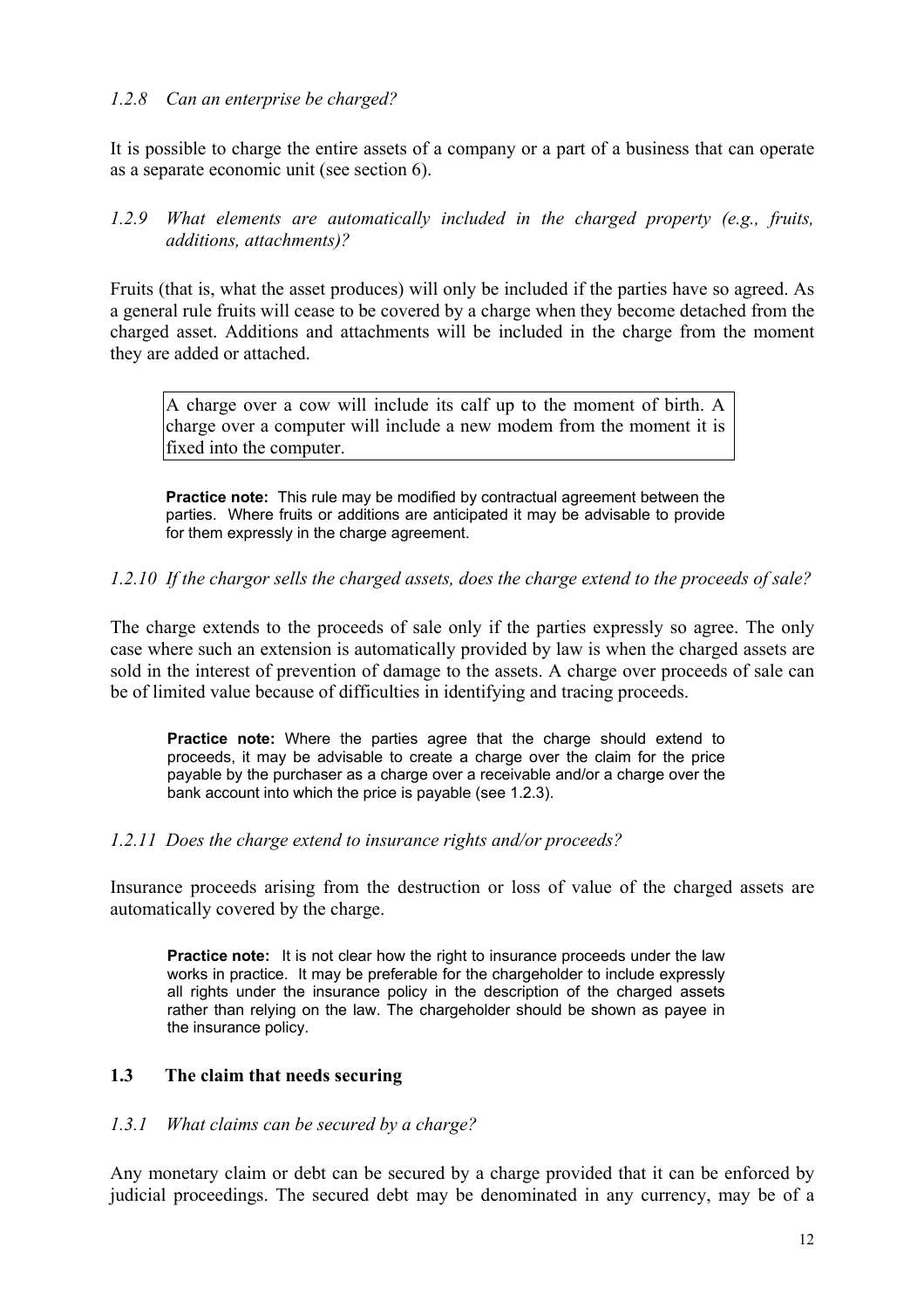<span id="page-13-0"></span>fixed or varying amount (subject to a maximum) and may include claims that are conditional or will arise in the future. The law is not restricted to bank lending but covers credit given by any person. The debt may be from a customer to his supplier, from one group company to another, from one member of a family to another, etc.

# *1.3.2 Can a charge secure a future claim?*

A claim which is not yet in existence, or which is subject to a condition, may be secured. The maximum amount of the claim, however, must be shown on the Register, where applicable (see section 3). In practice, the creation of the charge is often a condition precedent to the disbursement of a loan, in which case the charge secures a future claim.

On 1 February a bank enters into a loan agreement with a manufacturing company, agreeing to lend HUF 50 million subject to receiving:

(a) a charge over its raw materials, work in progress, inventory and receivables from customers, and

(b) specified financial information and a certificate from the company's auditors.

The charge is created, i.e. registered, on 5 February, the financial information and auditors' certificate is delivered on 20 February and the loan is advanced on 25 February. Between 5 and 25 February, the charge has secured a future claim.

# *1.3.3 Can a charge secure a fluctuating claim (e.g. a bank overdraft or a trading account)?*

When parties are in a continuous commercial relationship (supplier-purchaser, bankcustomer, etc.) they may want to secure all claims arising out of this relationship, e.g. the regular supply of goods to a customer or an overdraft on a bank account. The secured debt will fluctuate (increase and decrease) in its amount during the life of the charge as new debts are incurred and as payments are made. At any particular time, the secured debt will be the amount then outstanding from the customer or on the overdraft.

It is possible to give a charge to secure such a debt by including on the Register a description of their commercial relationship and the maximum principal amount secured by the charge. This is called a "framework charge" (*Keretbiztosítéki jelzálogjog)*.

A charge may be created to secure, for example:

- all amounts advanced from time to time under a loan facility up to a maximum outstanding at any one time of HUF 10 million, or
- all amounts which may be due from a customer to his bank (whether for loans, overdraft, foreign exchange or any other transactions) up to a maximum at any one time of HUF 40 million, or
- all amounts which may be due at any time from a customer to a supplier up to a maximum of HUF 5 million.

# *1.3.4 Can a charge secure a claim expressed in a foreign currency?*

It is possible to express the claim in a foreign currency. There is a specific field in the registration statement that requires the claim's currency to be expressed.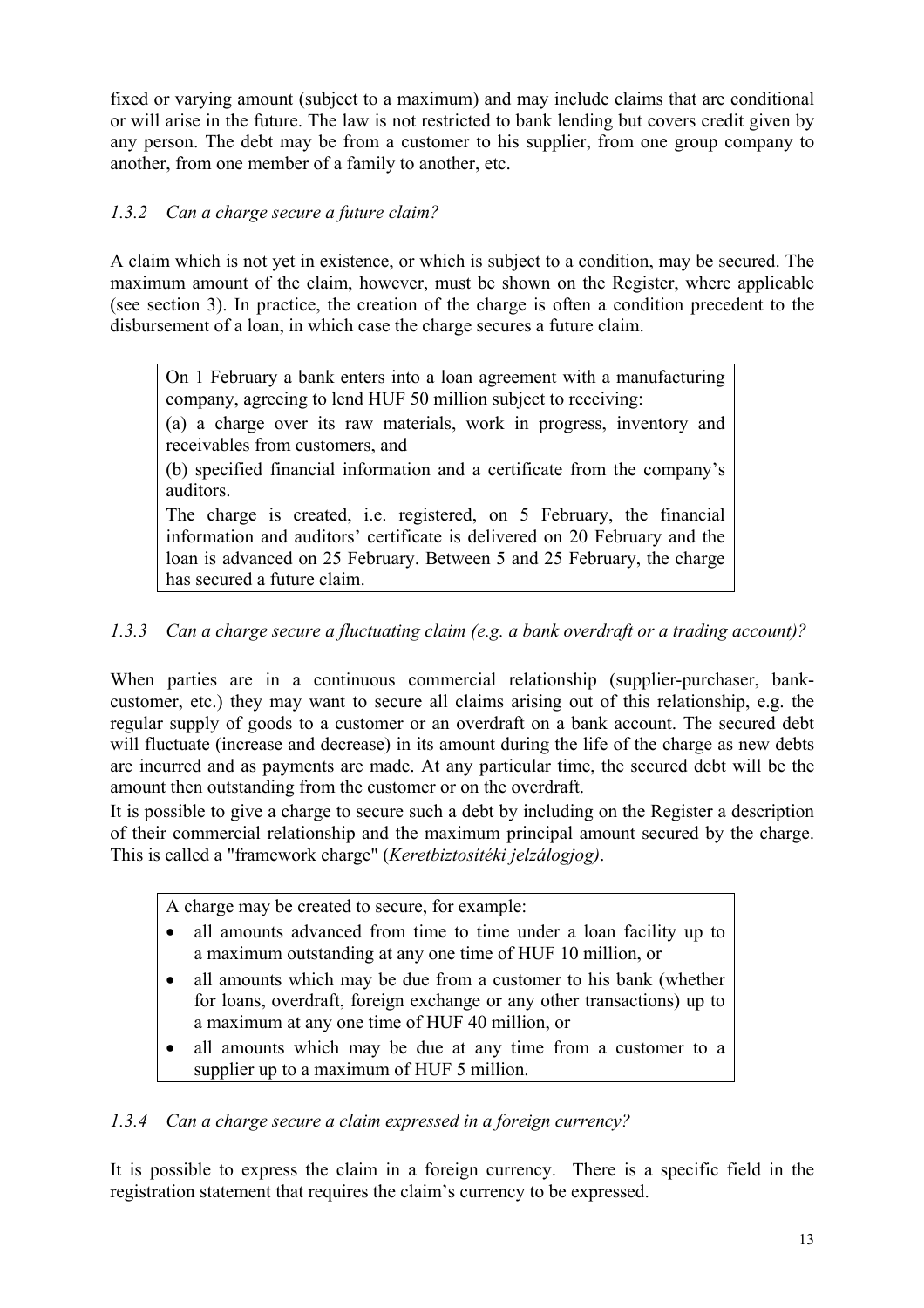# <span id="page-14-0"></span>*1.3.5 What is included in the secured claim? Interest? Costs? Damages?*

The charge covers interest, costs of enforcement of the claim and of the charge, and necessary expenses incurred in connection with the charged asset.

For a registered charge, the incidental claims have to be indicated in the Register. This may be done, however, by referencing the charge agreement without indicating the actual amounts.

#### **2. CREATION OF A CHARGE**

#### **2.1 How to create a charge?**

To create a charge, other than a statutory charge (see 4.4.4), there needs to be an agreement (the charge agreement as distinguished from the loan or credit agreement, although this could be included in the same document) and, in most cases, some form of publicity (see section 3). Failure to comply with any of the formalities can result in the charge being invalid.

#### *2.1.1 What form should the charge agreement take? Written agreement? Notarial deed?*

In all cases, including possessory charges, the charge agreement should be in writing. Whether a notarial deed is required depends on the nature of the assets charged and on the type of charge that is to be created.

A notarial deed is required for:

- a registered charge on movable tangible assets (goods, machinery, equipment etc.)
- an enterprise charge (see section 6)
- a charge on aircraft or ships.

A notarial deed is **not** required for:

- a charge on immovables (land, buildings etc.) the document must only be countersigned by an attorney in law
- a possessory charge
- a charge on rights and receivables, including intellectual property rights.

**Practice note**: Where a charge covers a mixture of assets, for example, all the inventory of finished products of the debtor together with the receivables due from customers to whom those products are sold, it is possible to create a charge. This can be in a single document which must be a notarial deed (because the charge covers goods) or in two separate documents, a notarial deed for the inventory and a private agreement for the receivables.

It is often preferable to have a notarial deed, even where it is not a requirement, in order to facilitate enforcement (see 5.3.1 and 5.4.4).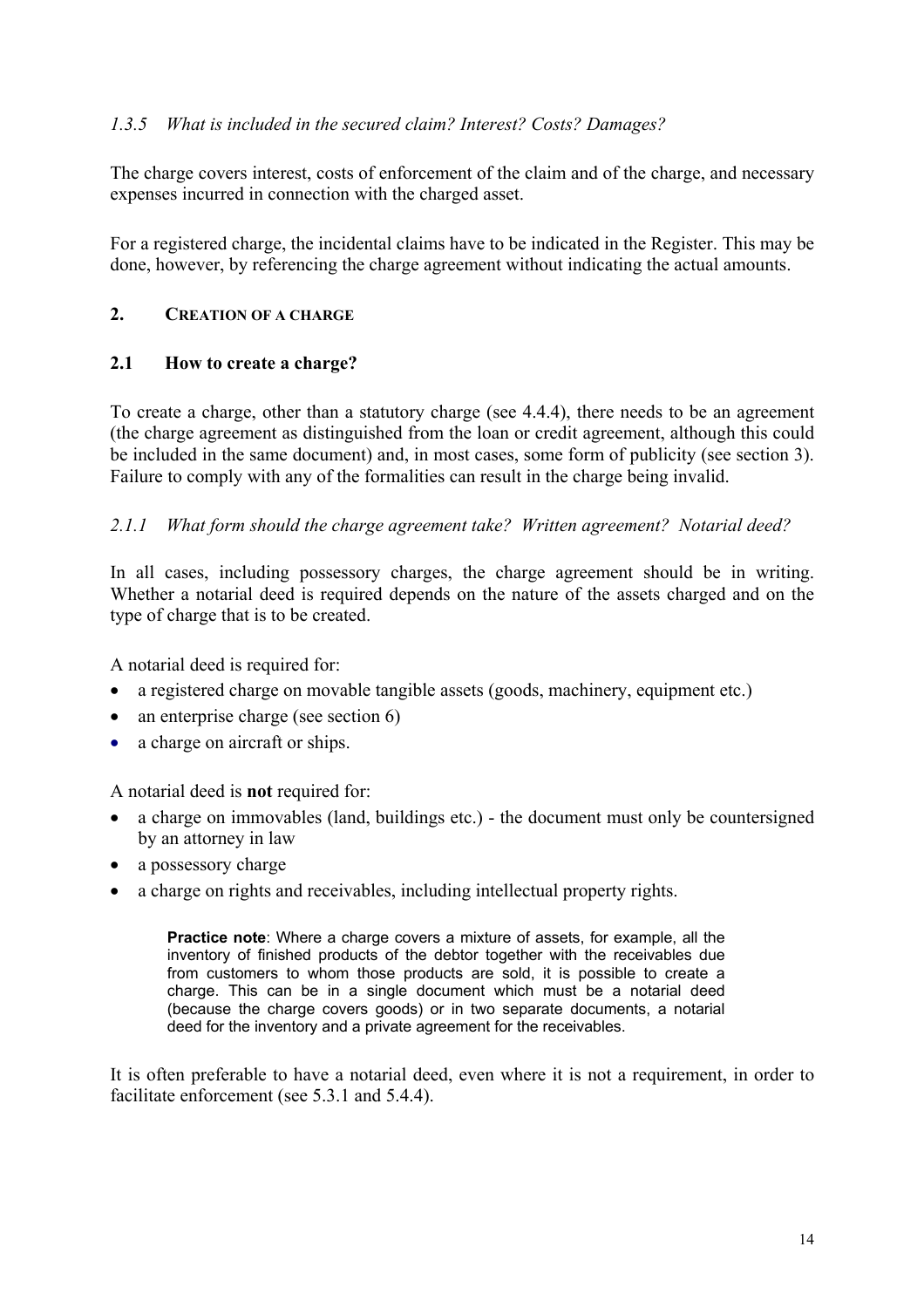# <span id="page-15-0"></span>*2.1.2 What must the agreement contain?*

Where the charge is registered in the Charges Register (see 3.2), the charge agreement serves as the basis of the entry in the Register and, therefore, the notarial deed should contain the information that has to be registered (see 3.2.3).

In other cases, there are no particular requirements as to the contents of the charge agreement, except that as a minimum the charge agreement should include:

- the identification of the parties
- a description of the charged assets
- a description of the secured claim.

#### The Parties

The parties will be referred to in the charge agreement by their name (first name and surname when physical persons, registered name and identification data when legal persons), and address. In case of a legal person, the role and powers of the representative will also be mentioned.

#### Charged asset(s)

The charge agreement may describe the charged asset(s):

- individually, by reference to specific characteristics of the charged asset (serial number, precise description and location, etc). This is mandatory for immovables and other registered assets, and where the charge covers a single asset the nature of which allows specific description. •
- generally, by describing the general characteristics (type, amount, location, etc).

**Practice note:** The description must be adequate to identify the individual assets that are covered by the charge, and to alert third parties that the assets are subject to a charge. A vague or ambiguous general description may make it more difficult for the chargeholder subsequently to enforce the charge against a third party who has obtained the charged asset (see 4.1.11).

#### Secured debt

The secured debt should be described by:

- the nature of the debt, for example by reference to the underlying transaction loan, credit line,  $etc - or to the contract under which the debt arises$ •
- its currency and principal amount or maximum principal amount, together with a description of interest costs and other additional amounts that are covered
- $\bullet$ its due date, and
- identification of the debtor in case it is different from the chargor.

The agreement should also contain the contractual terms agreed between the chargor and chargeholder regarding the charge. In particular, there must be a clause by which the parties expressly consent that the described asset will serve to secure the described debt.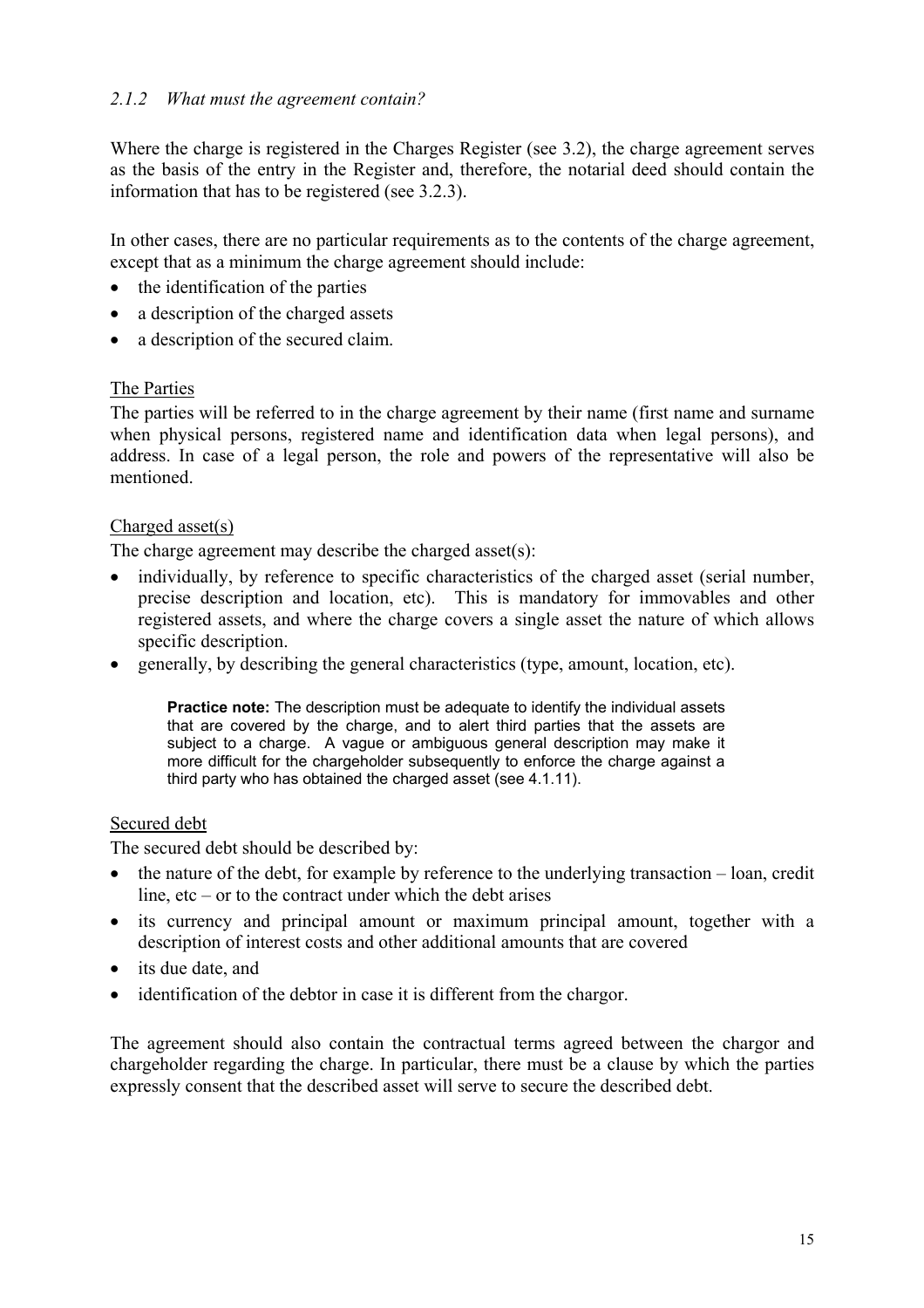# <span id="page-16-0"></span>**2.2 What are the costs of creating a charge? How long does it take?**

The principal costs are the notarial fee for the notarial deed and the registration fee. Notarial fees on the charging instrument are calculated on a degressive scale depending on the amount secured.

| Secured debt amount in<br><b>HUF</b>                                  | Notarial fee in HUF                                                                       | Notarial fee in Euros* |  |  |
|-----------------------------------------------------------------------|-------------------------------------------------------------------------------------------|------------------------|--|--|
| $1-10,000,000$                                                        | 81,700                                                                                    | 297                    |  |  |
| $10,000,001 - 200,000,000$                                            | $81,700$ plus 0.25 per cent<br>the debt<br>of<br>over<br>10,000,000<br>$81,700 - 556,700$ | 297-2,025              |  |  |
| > 200,000,001                                                         | 556,700                                                                                   | 2,025                  |  |  |
| * For information only, based on exchange rate $\epsilon$ 1 = HUF 275 |                                                                                           |                        |  |  |

In some circumstances the normal fee can be halved or doubled. Notarial fees might be doubled when (1) the transaction is large, complex and hard to settle; (2) the public notary needs to act out of business hours or out of the office; (3) it is necessary to prepare the deed in a foreign language.

The notarial fee might be halved if (1) the deed is prepared on the basis of the draft provided by the parties without altering the draft; or (2) it is justified in all the circumstances.

The registration fees are set out in 3.2.5. Additional costs may be incurred by the parties, for example for professional advisers.

Creating a charge is essentially a simple process. In most cases, the preparation of the charge agreement should be quick. Additional time may be incurred, however, due to the complexity of the transaction or the difficulty of negotiations. Once the charge agreement is completed in notarial form, registration at the Charges Register should take a matter of minutes. (This may be different for immovables, see 3.3.4).

# **2.3 Is there a risk of the charge being declared invalid if the chargor becomes insolvent soon after its creation?**

The charge will not be invalid simply because it was created close to the commencement of insolvency proceedings. If, however, the charge was created less than a year before the opening of liquidation proceedings, the insolvency administrator or any creditor may challenge its validity. They will need to prove that the security was taken for no consideration or to reduce the property of the chargor or to deceive other creditors. In addition, the priority ranking of the chargeholder's claim is different according to whether the charge was created more or less than one year prior to the commencement of the liquidation procedures (see 4.4.7).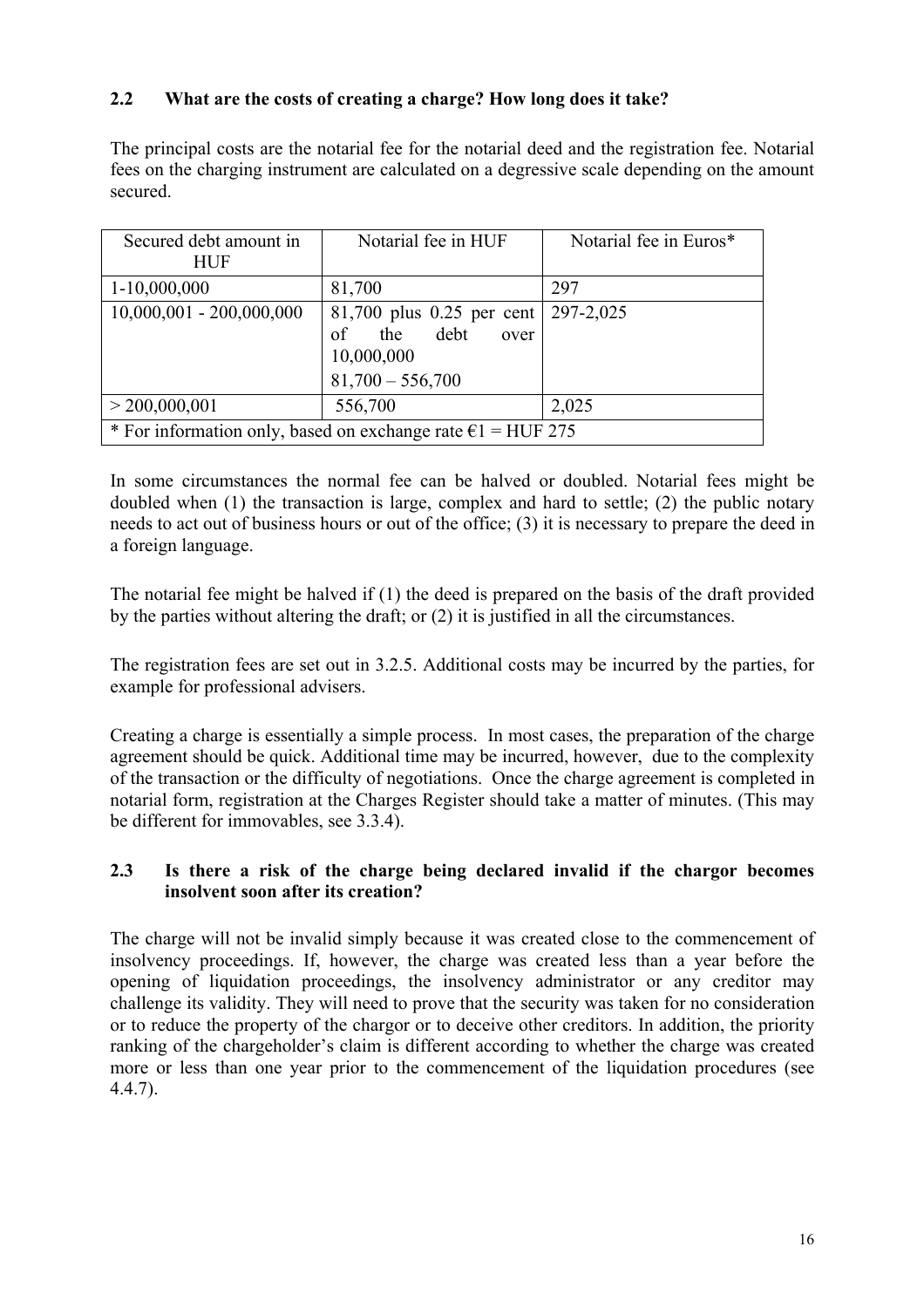#### <span id="page-17-0"></span>**3. PUBLICITY: INFORMING OTHER PERSONS OF THE EXISTENCE OF THE CHARGE**

Once the parties have entered into a charge agreement, they are contractually committed to each other. However, in most cases the charge is not created until other necessary formalities, principally designed to "publicise" the existence of the charge, have been fulfilled. The two basic forms of publicity are taking possession and registration.

Where the chargeholder takes possession of the charged assets (a possessory charge), the assets have to be handed over to the chargeholder or a third party. Where the charge requires registration it has to be registered in the relevant registry.

An exception to the need for publicity exists in the case of charges on rights and receivables which do not require registration (except in the case of registered intellectual property rights) and where transfer of possession is not possible. However, the charge cannot be enforced until the obligor of the charged right or receivable is notified of the charge (see 4.1.6 and 5.4.6). Another exception is the case when the charge is created by virtue of the law (see 4.4.4).

# **3.1 Which charges have to be registered and where?**

Publicity through registration is a condition of validity for the following types of charges:

- charges over tangible movable assets: at the Charges Register
- charges over immovable assets: at the Land Register (Cadastre)
- charges over trademark, patent, design and related rights: at the Industrial Property Registry kept by the Hungarian Patent Office
- charges over ships or aircraft: at the Ships or Aircraft Registries kept by the Central Traffic Supervision/Air Traffic Authority.

Although a registry for motor vehicles is held at the local municipalities, this is not a title registry and charges do not have to be registered there. Motor vehicles are charged in the same way as other movable tangible assets, by registering the charge in the Charges Register.

**Practice note**: A person who purchases a second-hand car should check the Charges Register unless he purchases through a dealer (see 4.1.11).

#### **3.2 The Charges Register: How does registration work?**

*3.2.1 Where is it registered?* 

The Charges Register (*zálogjogi nyilvántartás, ZONY*) is maintained by the Hungarian Chamber of Notaries (*Magyar Országos Közjegyzői Kamara*) and entries can be made by any notary. The initial registration of the charge will probably be made by the notary who draws up the notarial deed of charge. Subsequent registration of amendments may be made in the office of any notary, during office hours (8:00 a.m. to 4:00 p.m.). The Register consists of a single centralised database, which can be inspected by any member of the public at any notary's office.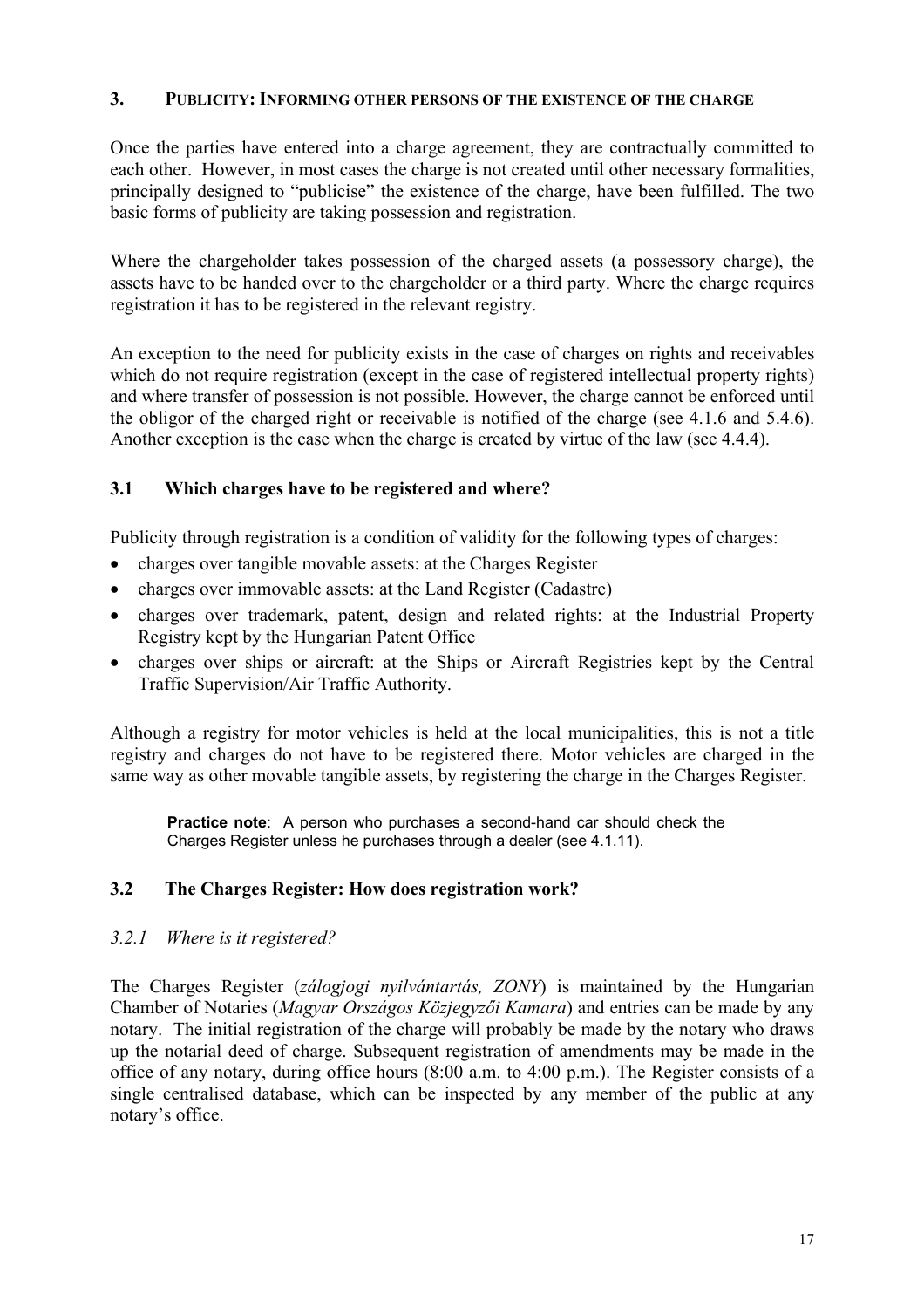# <span id="page-18-0"></span>*3.2.2 What is the procedure to obtain registration?*

Before signing the charge deed, the notary establishes whether there is already an entry under the name of the chargor in the Register. If there is not, the notary will create one. Then the notary makes a reservation in the Register, which prevents any other party from registering a charge against the chargor. This reservation cannot be maintained beyond the end of the working day when it is initiated. This reservation can also be made at terminals which are "read only" (see 3.2.8): this means that a notary could establish a charge agreement within the offices of a bank, make a reservation on the chargor's entry from the bank if it possesses a read-only terminal, and then return to his office to perform the registration, since that is only permitted at a notary's office.

Any entry of the charge is registered on the basis of a request by the chargor (unless the charge is created by court order or another administrative ruling). The application is prepared by the notary on a standard, computer-based form detailing the charging instrument and the information provided by the parties. The chargor signs a print-out of the registration application before registration occurs.

Once the print-out is signed, the notary transmits the information to the central system of the Charges Register by electronic means. When the registration is completed (it normally only takes a few minutes), the notary issues a print-out of the entry of the charge in the Register in the form of a certificate. Every party to the notarial deed receives a certificate of registration.

The notary need only check the identity of the parties who are present and that the required information for registration has been provided. Due diligence on the charged assets, the secured debt and any other matters must be performed by the parties.

**Practice note**: The creditor must check carefully that the information registered is correct. Any defect in the validity of the charge cannot be made good by registration (see 3.2.10).

If the secured debt is shown in the Register as  $\epsilon$ 10,000, but in the charge agreement as  $\epsilon$ 5,000, the charge will only secure  $\epsilon$ 5,000. However, only the sum indicated in the Register, will be secured, even if the charge agreement shows a larger sum.

If the charged assets are described in the Register as all the machinery at  $X$ and Y location, but the charge agreement only refers to X location, the machinery at Y location will not be charged. Similarly if the charged assets are described in the charge agreement as all the machinery at X and Y location, but the Register only refers to X location, the machinery at Y location will not be charged.

If the chargor does not own the charged assets as described in the Register, the charge will not be valid (but see 1.2.5 for future charge).

# *3.2.3 What information has to be registered?*

The law describes precisely what information must be registered:

Parties: Personal details of the parties (chargor and debtor if different from the chargor, and chargeholder):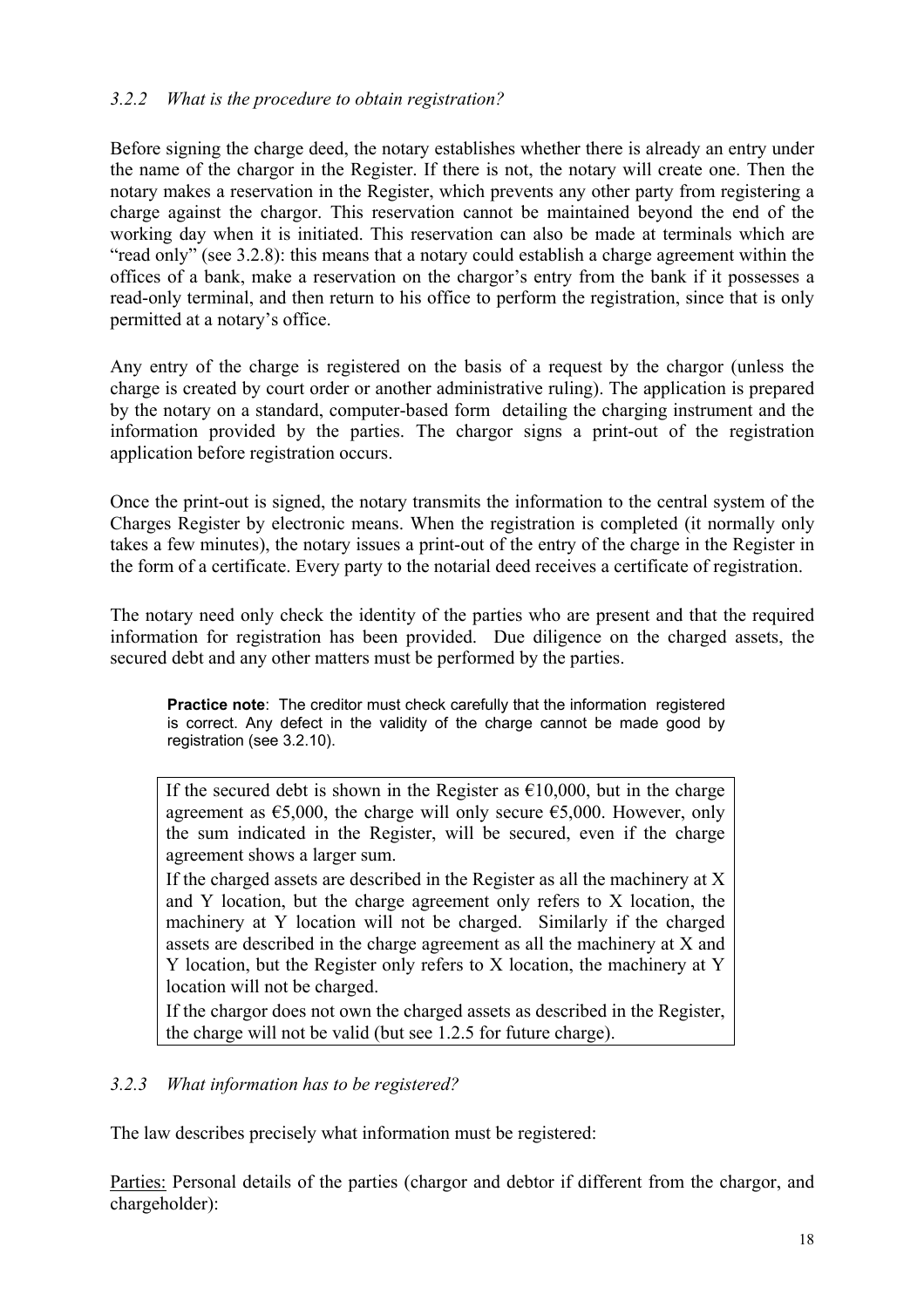- in the case of natural persons: surname and given name, previous name, date of birth and – if they consent to it – address
- in the case of a legal entity (e.g. limited liability company (*korlátolt felelősségű társaság)*, company limited by shares (*részvénytársaság*)) or business association without legal entity (e.g. partnerships): name, registered office, identification data (number of incorporation, failing which, a tax number)
- in the case of other organisations: identification data.

Charged assets: The description of the charged assets can be exactly the same as the description in the charge agreement (see 2.1.2) or a shortened version. Alternately, it may be a reference to the document or the annex of the document which serves as a base for the charge, in which case the assets' nature (the name used in everyday or in commercial practice) must also be indicated in the Charges Register. The field in the Register for description of assets is limited to one page (A4), so concision is required.

In the field of "charged assets", the Register can mention: "All the company's computers located at the headquarters and all offices and branches".

It can also read: "all the machinery and equipment, present and future, of the company as described in the charging agreement of X February 200X".

**Practice note:** The description of the charged assets should enable a third party to identify what is, and what is not, covered by the charge.

# Secured debt

- basis of the secured claim (e.g. loan agreement, supply agreement)
- $\bullet$ currency
- due date
- amount and/or its maximum amount
- the incidentals to the secured debt, such as interest and costs; these do not have to be quantified and may be covered by reference to the charge agreement.

The following additional information is also registered:

- the name, address and registration number of the notary carrying out the registration
- the type of charge
	- − registered charge over tangible assets
	- − registered independent charge over tangible assets
	- − enterprise charge
	- − independent enterprise charge
	- − registered framework charge
	- − registered framework enterprise charge
		- (For framework charges see 1.3.3, for independent charges see section 7 and for enterprise charges see section 6.)
- the day and time at which the charge was registered, which is entered automatically by the system.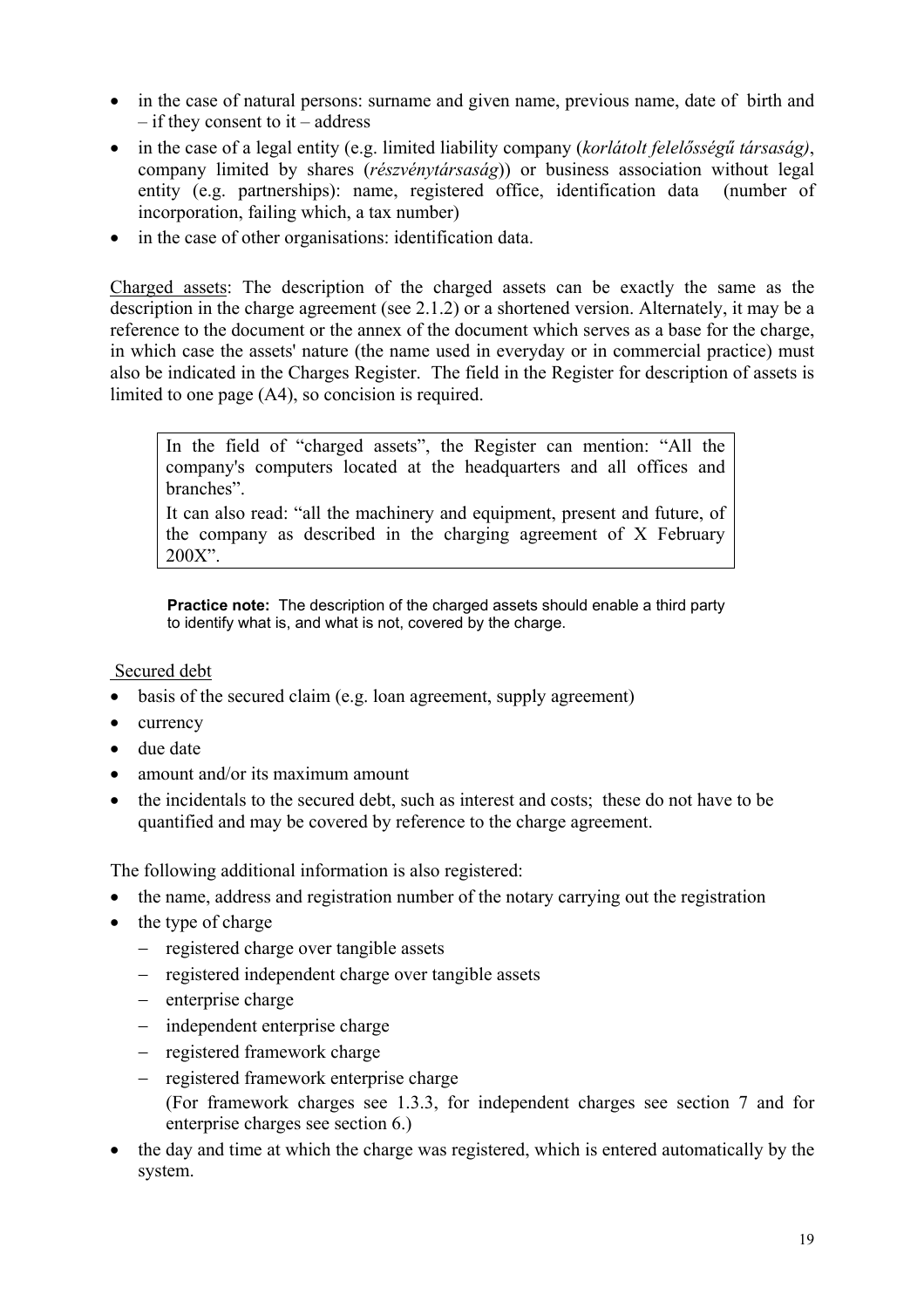<span id="page-20-0"></span>Subsequent to the initial registration, further information must be registered including:

- amendments to the information shown on the Register
- termination of the charge
- maintenance of priority of a deleted charge (see 4.4.6), and/or agreed changes in priority  $(see 4.4.2)$
- transfer of the secured claim
- date, reference number and issuing authority of judicial or administrative proceedings aimed at the enforcement of the charge and/or concerning the charge.

# *3.2.4 How long does it take?*

Once the charge agreement is completed in notarial form, registration should take a matter of minutes.

# *3.2.5 How much does it cost?*

The basic registration fee for a new entry, changes to an existing entry and deletion is HUF 5,000 (approximately  $E(18)$ ). This is paid in addition to the fee for incorporating the charge agreement into a notarial form (see 2.2). In some circumstances the notary may claim an additional fee to recover expenses.

# *3.2.6 Can registration be refused? If yes, on what grounds?*

Registration can only be refused if there is not a notarial deed, the information for registration is incomplete or the fee is not paid.

# *3.2.7 What information in the Register can be searched? And by who?*

Anybody may have access to all information included in the Register by searching under the name of the chargor and may take notes or obtain a print-out.

# *3.2.8 How can searches be made?*

Searches can be made at any notary's office. Some banks and other organisations have direct read-only access to the registration system, which enables them to make their own searches.

**Practice note:** The search engine is relatively sophisticated, so it is possible to conduct a search with only very basic information about the chargor (such as the first few letters of their surname). The system will display all the entries that match these first letters. However, it is preferable to search based on the chargor's date of birth, or identification data for legal persons, in order to avoid the risk of spelling discrepancies in the chargor's name.

# *3.2.9 How long does the search take and how much does it cost?*

Once the search criteria are entered into the search terminal, the search result is almost immediate. The basic search fee is HUF 1,000 (approximately  $\epsilon$ 4).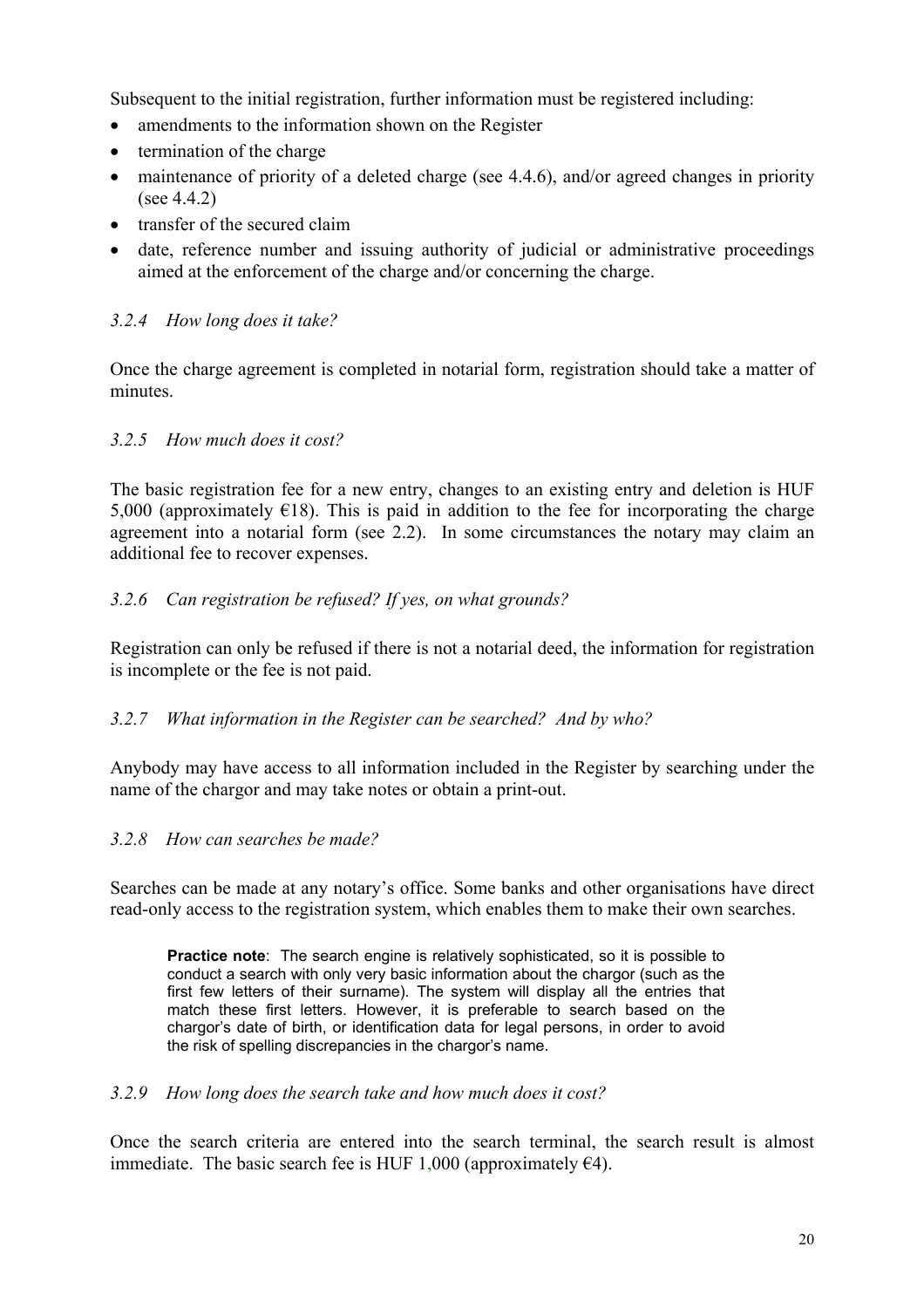# <span id="page-21-0"></span>*3.2.10 To what extent can a third party rely on the registered information?*

The Charges Register provides evidence that the charge agreement was entered into by the parties before the notary. A third party may not rely on any other information in the Register, but should verify it for himself. However, a third party can rely on the absence of information in the Register. A registered charge cannot be created without registration. Therefore, if no charge is shown in the Register, a third party can assume that no registered charge exists (in certain cases there may be a statutory charge over the asset - see 4.4.4).

# **3.3 Non-possessory charge over registered assets: How does registration work?**

Some assets are registered in specific registries, and a charge over them will need to be specifically registered in the respective registry.

# *3.3.1 Patents, licences, registered trademarks, and other intellectual property rights*

Trademarks, patents, design rights, and related rights are registered in registers kept by the Hungarian Patent Office. A written registration request must be presented with the charge agreement attached. Registration can be refused if there is a formal defect or if it is evident from the charge agreement that it is not valid. The Patent Office has a 30 day deadline for completing the registration process. The registration fee for a new entry, changes to an existing entry and deletion is HUF 10,000 (approximately  $\epsilon$ 36).

# *3.3.2 Ships and aircraft*

A charge over a ship or an aircraft is created by registration of the charge in the Ship or Aircraft Registries kept by Central Traffic Supervision/Air Traffic Authority. The charge agreement must be prepared in the form of a notarial deed. In the case of ships, there is a 30 day deadline for completing the registration process. The registration fee for a new entry, changes to an existing entry and deletion is HUF 10,700 (approximately  $\epsilon$ 39). In the case of aircraft, the deadline is the same. The registration fees for a new entry and changes to an existing entry are HUF 53,000 (approximately  $E193$ ) and deletion is HUF 17,600 (approximately  $\epsilon$ 64). In the case of ships, registration in the Charges Register may also be required.

# *3.3.3 Shares and securities*

The law is not clear on whether securities can serve as a non-possessory charge. Therefore, it is preferable to create a charge over securities by way of depositing it with the chargeholder or with a third party (security deposit). In the case of dematerialised securities, the chargor would instruct its brokerage firm to place the securities in a closed sub-account.

Shares in some companies (*korlátolt felelőségű társaság, közhasznú társaság*) legally qualify as mere rights and the trading of these shares are restricted. (Such shares are usually referred to as quotas or participations.) A charge can be created on such quotas merely by concluding a charge agreement without registration. The charge will not, however, be enforceable until it has been notified to the company.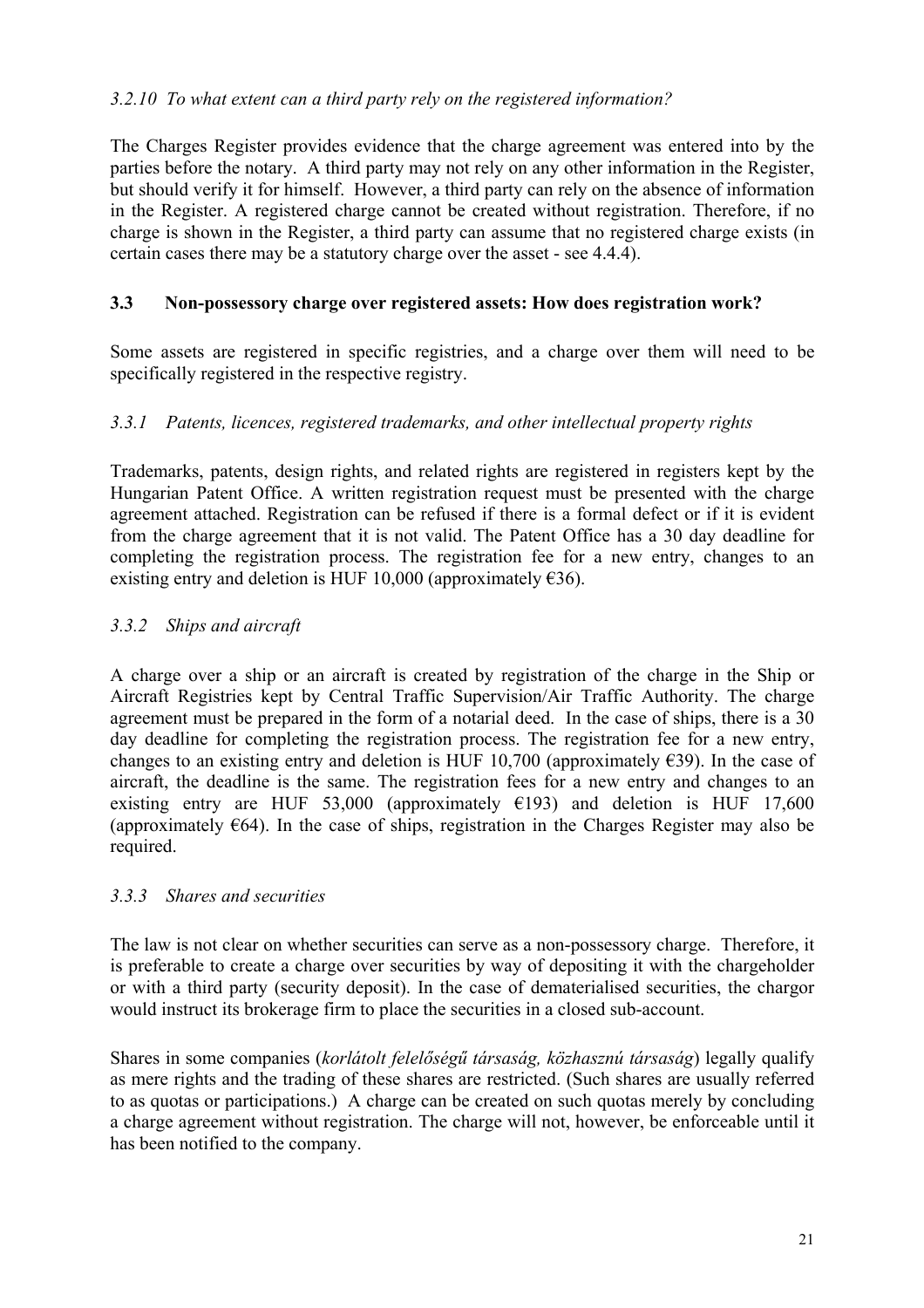<span id="page-22-0"></span>**Practice note:** Where a security deposit agreement *i*s used, the chargeholder can enforce the agreement by taking hold of the deposited securities to satisfy his secured claim without court involvement. In practice, the chargeholder would either acquire title over the securities or sell them to a third party. The arrangement is a special form of charge (*óvadék*).

# *3.3.4 Charge over land and other immovable assets: How does registration work?*

Immovable assets are registered in the Land Registry kept by the Land Bureaux. All details of the immovable asset are registered, including charges. The registration shall be requested by the chargeholder (in case the charge agreement does not provide otherwise), within 30 days from the conclusion of the charge agreement. If delayed, the chargeholder shall pay a late fee (with a maximum of HUF 200,000). The registration fee is 5 per cent of the amount of the secured claim, with a maximum of HUF 10,000 ( $\in$  36). The fee for the deletion of the charge is HUF 2,000 (€ 72).

It may take considerable time to obtain registration of the charge, but the request for registration is immediately indicated in the registry to protect the creditor's interest and to alert third parties. A person may also, up to one year in advance, register his intention to create a charge over his property, up to a specified amount (see 4.4.6).

It is possible for notaries and lawyers, if requested by a party, to request an excerpt from the Land Registry: the notary or the lawyer has to enter the parcel number and request the excerpt to the Charges Register. The Register's control centre then requests the excerpt from the Land Bureaux by electronic means and forwards it to the notary's personal folder in the Register's system. The notary may then print it out and hand it over to the interested party. This procedure takes about 5-10 minutes.

# **3.4 Possessory charges on movable tangible assets: How does possession work?**

Transfer of possession is a condition of validity of the charge. It can be made to the chargeholder or to a third person who acts as custodian and has possession on behalf of the chargeholder. The role of the custodian and the terms on which he acts are a matter for agreement between the parties.

There is a specific legal regime for goods deposited in public warehouses, which is widely used for security purposes. On deposit of the goods (for a set period of time, not exceeding one year), a two-part receipt is issued: a goods receipt and a lien receipt. The latter is endorsed in favour of the creditor and the goods may not be reclaimed until both parts of the receipt are handed over to the warehouse.

For further information on a possessory charge, see also 4.5.3.

# **4. THE LIFE OF A CHARGE**

The right created by a charge is only exercised in the exceptional circumstance of the debtor failing to pay. Unless and until that happens, the charge remains dormant. This section examines the transactions and events that may take place in the mean time, which may nonetheless be affected by the existence of the charge.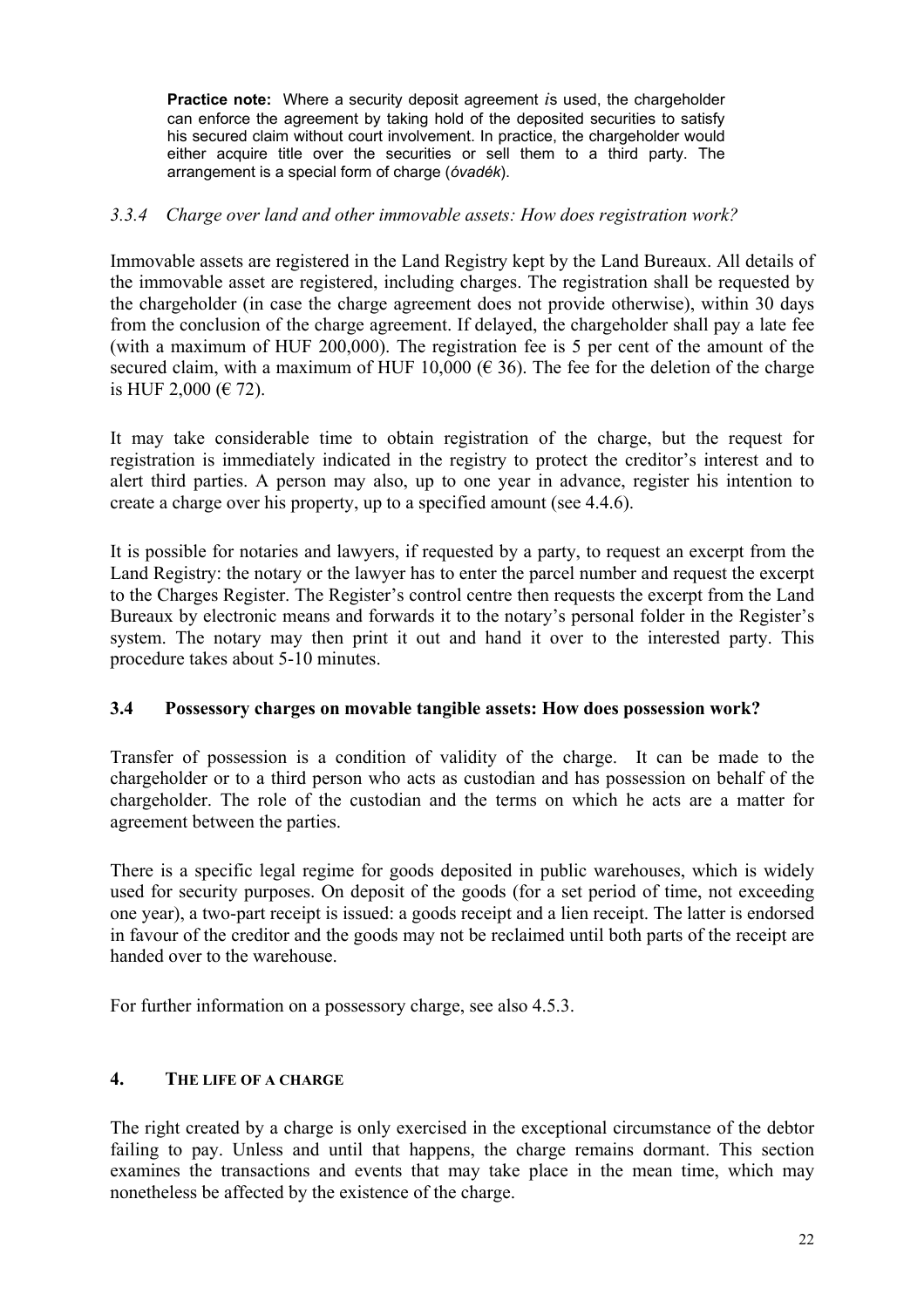# <span id="page-23-0"></span>**4.1 The charged assets**

# *4.1.1 Can the chargor use/consume the charged assets?*

When the chargor remains in possession of the charged assets, he is entitled to make normal use of them subject to maintaining them in good condition. This probably extends to consumption of the assets (e.g. as part of a manufacturing process) where that would be normal use. In such a case, the obligation to maintain the collateral means that the chargor will have, unless otherwise agreed, to replace the consumed assets with new ones so that a given amount is always there. The parties may make their own agreement as to the use of the assets.

**Practice Note:** Where the chargor expects to consume the charged assets (for example, in the case of raw materials used in a manufacturing process), it is preferable for this right to be expressly stated in the charge agreement.

For the right to sell the charged assets, see 4.1.10.

#### *4.1.2 What are the duties to maintain the charged assets?*

In the case of a registered charge, the chargor is responsible for maintaining the charged asset in good condition. If the deterioration of the state of the charged asset jeopardises the ability to realise on enforcement, the chargeholder may request the restoration of the charged asset. Where the chargeholder is in possession of the charged assets, he may not use them (unless otherwise agreed), but he is entitled and obliged to collect their natural proceeds.

#### *4.1.3 In what circumstances is the chargor obliged to substitute new assets?*

In the event of deterioration, loss or destruction, the chargeholder may, subject to the terms of the charge agreement, request the chargor to provide additional assets to be charged, unless the chargeholder himself was responsible for the damage.

**Practice note:** If substitution of the charged asset is likely at some point during the life of the charge, it is preferable for the parties to describe the charged assets in a manner which is sufficiently broad to include the substituted (future) asset.

A company has charged all its production machinery used in a specified manufacturing process. At some point, part of this machinery needs replacing. As the description of the charged assets also refers to all machinery that the company may acquire in replacement of its production machinery, the new part will automatically be covered under the original charge.

#### *4.1.4 In what circumstances can the chargor elect to substitute new assets?*

The chargor cannot unilaterally elect to substitute new assets. In agreement with the chargeholder, he may do so if the description of the assets is wide enough to cover the assets to be substituted. If it is not, a new charge has to be created.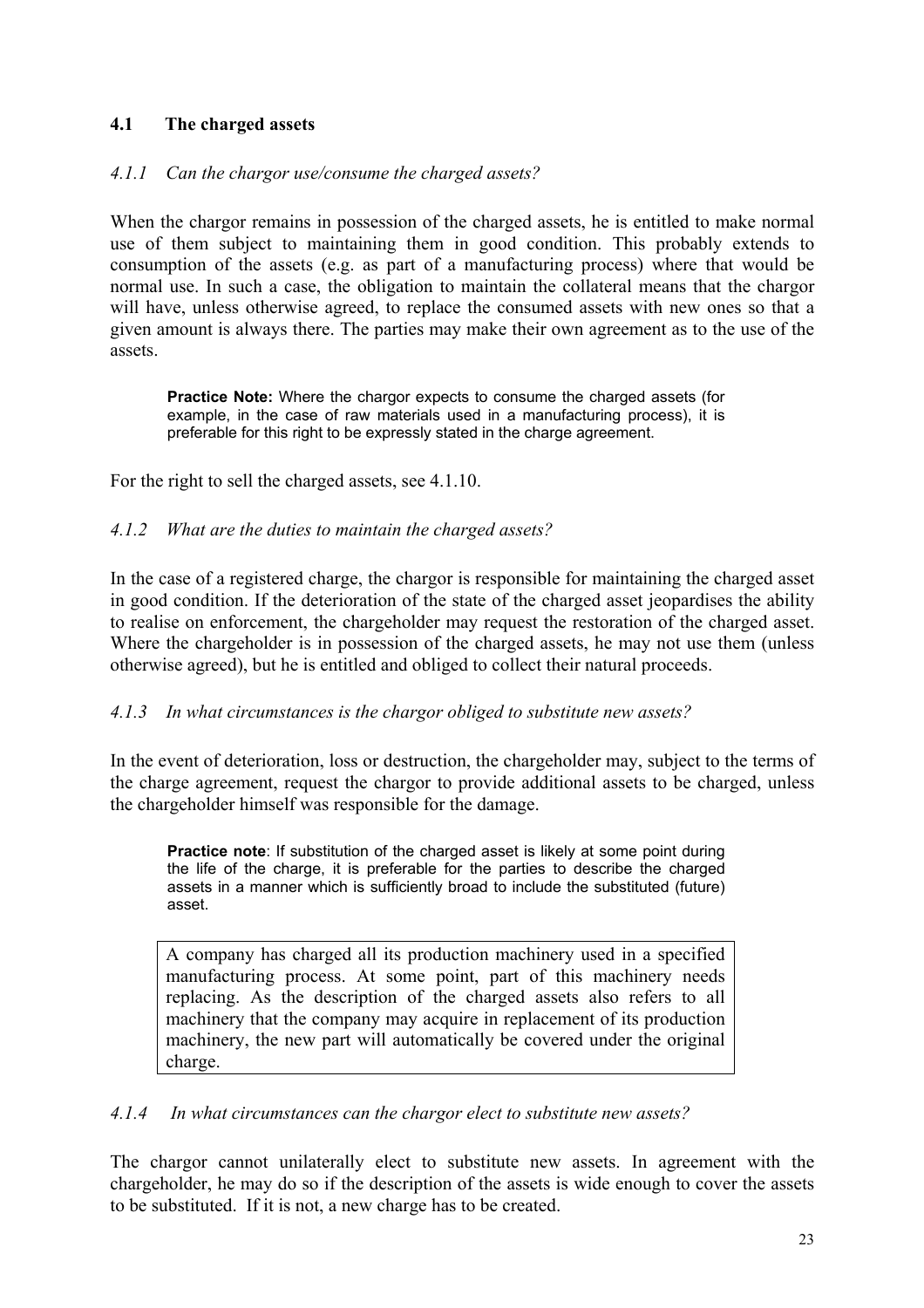<span id="page-24-0"></span>There is an exception for possessory charges: where there is a danger of deterioration of the state of the charged asset or significant loss of its value is feared, the chargor may request the return of the charged asset while offering other appropriate security.

# *4.1.5 Does the chargor have to insure the charged assets?*

The law does not put the chargor under any obligation to insure the charged assets, but this will often be required contractually.

# *4.1.6 What are the specific requirements of a charge over claims or receivables?*

When a charge is taken over claims that the chargor has against a third person, for example receivables, the question arises whether that third person (the "obligor") needs to be informed of the charge. Notice to the obligor is not a requirement for the existence of the charge, but it is a requirement for its enforcement (see 5.4.6). Subject to any agreement between chargor and chargeholder, notice may be given at any time.

Where performance of the charged claim consists of payment of a sum of money, the effects of the notice are as provided in the charge agreement. If the charge agreement does not make any provision, the effects are as follows:

- Before the charge has become enforceable, the obligor must perform to the chargor and the chargeholder jointly. If required by the chargor or the chargeholder, performance could be by deposit with the court for the benefit of both of them. •
- When the charge is enforced, the obligor must perform only to the chargeholder, unless the claim was assigned to a third party as part of the enforcement process.

During the life of the charge, the chargor is not entitled to make any declaration terminating or changing adversely the charged rights or receivables without the consent of the chargeholder. On charges over bank accounts, see 4.1.7.

**Practice note**: It is preferable to include in the charge agreement provisions covering:

- when and how the obligor can be informed of the charge
- how the obligor is to make payment after notice has been given
- how the chargeholder shall account to the chargor for payments received.

A company may give a charge to its bank over receivables payable by its customers. The charge is established by the charge agreement. The bank may be prepared to allow customers to continue paying directly to the company if the charge agreement:

(i) provides a satisfactory mechanism for notice to be given to the customers at any time the bank feels appropriate

(ii) provides that after such notice payment should be made by customers directly to the bank.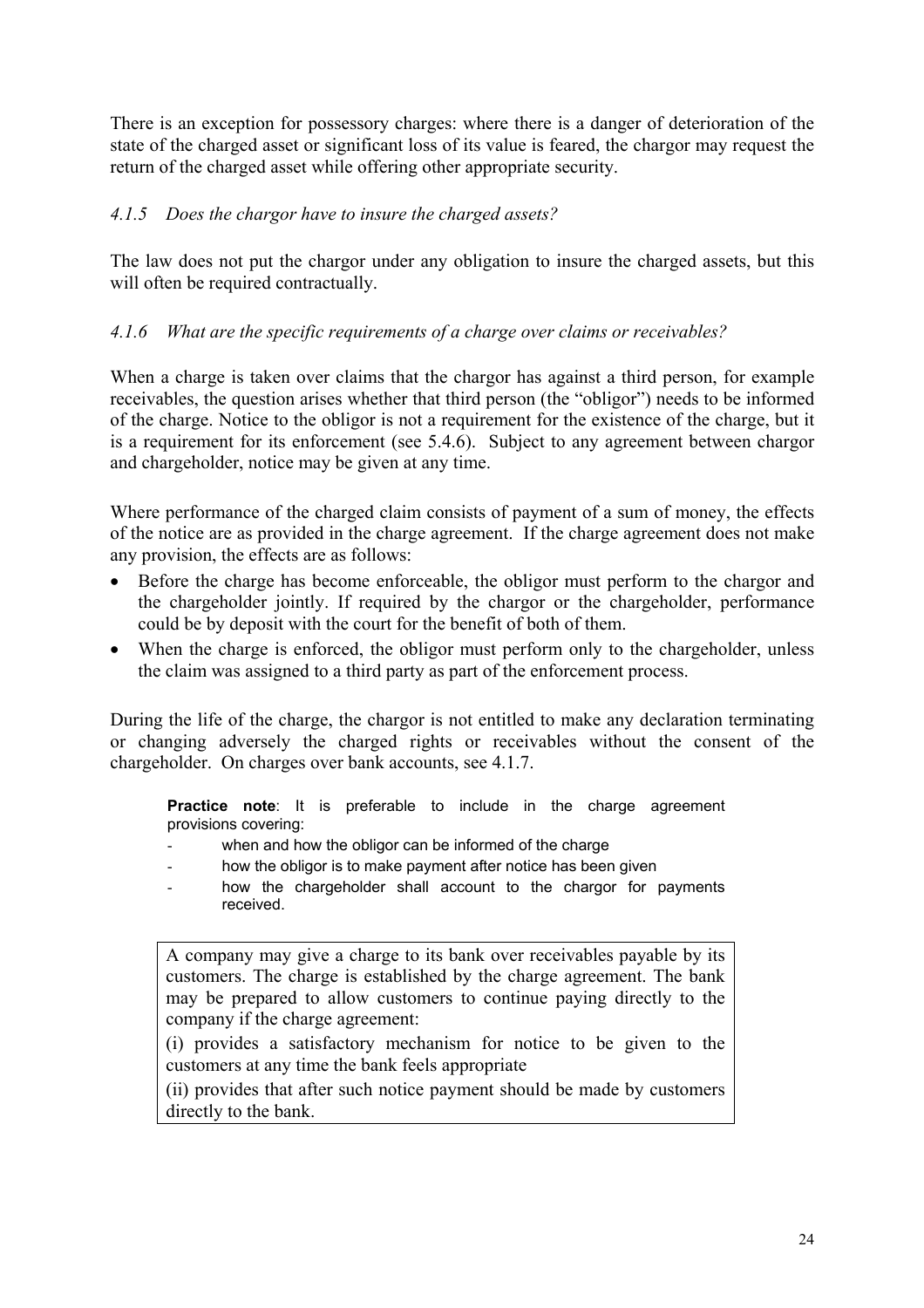# <span id="page-25-0"></span>*4.1.7 How does a charge over a bank account work?*

When a bank account is charged, the charged asset is the claim of the customer against his bank. The charge may be set up in a way which allows the continued operation of the account, permitting the customer to withdraw and transfer funds on the account. Meanwhile the chargeholder will have the right to suspend these operations under pre-defined conditions. In practice, the chargeholder will notify the bank of the existence of the charge at the time of its creation. At the same time, the chargeholder will deliver an authorisation to the bank from the chargor, to act in accordance with a "prompt collection order" delivered by the chargeholder upon occurrence of pre-defined conditions. Usually a minimum balance is set which must be kept in the account by the chargor.

# *4.1.8 Can subsequent charges be granted over the previously charged property?*

An asset may indeed be charged several times to different chargeholders to secure different debts (see 1.2.6).

A manufacturing company gives credit to a customer secured by a charge over a new machine it has supplied. The customer later grants a second charge to its bank over all its machinery and equipment to secure a working capital loan.

#### *4.1.9 What if there is a negative pledge clause?*

Parties may include in the charge agreement an obligation on the chargor not to create further charges over the same (or other) charged property. This is valid as between the parties but will not be effective against third parties.

In an agreement with a manufacturing company (see 4.1.8), the customer undertakes not to create any further charges over the machine. The later charge to the bank is valid, but the customer will be liable to the manufacturing company for breach of its agreement.

See also 1.2.4 regarding prohibitions that can be registered at the Land Register.

#### *4.1.10 Can the chargor sell the charged assets?*

There is nothing in the law which prevents the charged assets being sold. Parties may include in the charge agreement a prohibition on sale of the charged property. This is valid as between the parties, but will not be effective against third parties. If the charge agreement is silent on this issue, then the sale is permitted but a separate question arises of whether the purchaser acquires subject to the charge (see 4.1.11). As an exception, such prohibition would be effective in the case of an immovable asset, if it was in favour of an unpaid vendor and was registered in the Land Registry.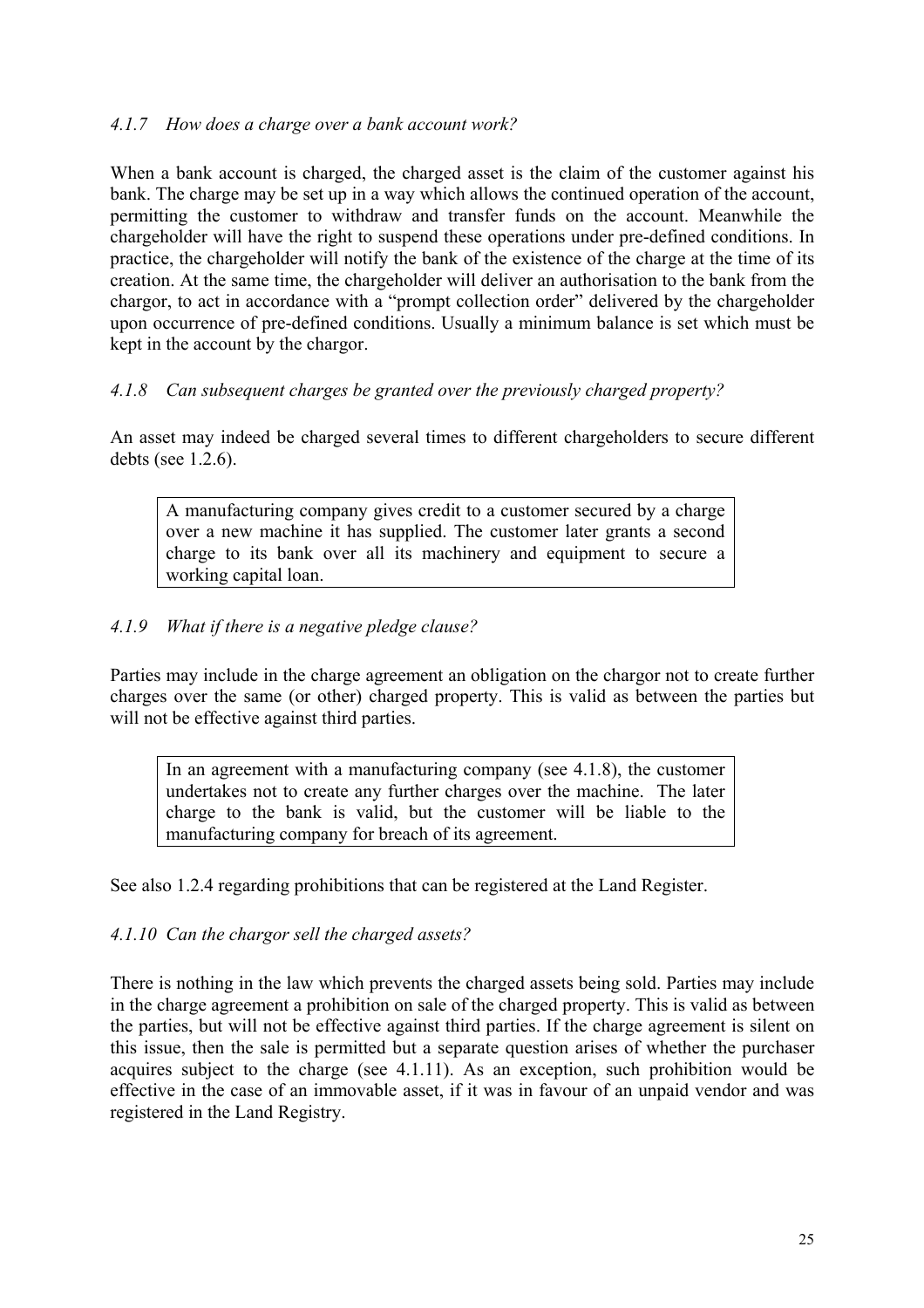# <span id="page-26-0"></span>*4.1.11 What happens if the charged asset is sold to a third party?*

The charge creates a proprietary right over the asset and, subject to exceptions discussed below, this continues notwithstanding any change of ownership of the assets. Thus, if the owner of the charged assets sells those assets to a third party, the acquirer of the charged assets acquires them subject to the charge. The acquirer does not, however, become liable for the secured debt: the chargeholder's right is limited to his right to enforce against the charged asset to obtain satisfaction of the secured debt. The acquirer's right to recover from the original chargor will depend on the terms on which he acquired the asset.

The customer sells the machine to another company (see 4.1.8). Later it fails to repay the credit to the manufacturing company when due. The manufacturing company has the same rights to enforce the charge against the purchasing company as it would have had against the customer.

The entry for the charge in the Charges Register must be amended and an entry must be made against the name of the acquirer as chargor. The duty of the registration of the amendment is on "the person causing any change and the person interested in the occurrence of a change". Therefore, the original and the new chargor (provided he is aware of the existence of the charge) and the chargeholder would seem to be jointly responsible. Practically, it means that either of them may submit a registration request. However, the parties are required to cooperate in fulfilling this obligation by providing each other with the necessary statements. They should request registration of the amendment in the Charges Register within 15 days from the date of the transfer or 15 days from the date where they become aware of the transfer.

**Practice note**: When acquiring assets, which could be subject to a registered charge, it is important to check for any charges in the relevant registry, unless one is certain to fall within the exceptions below.

In the case of registered assets, for example land, the position is different as the change of ownership of charged assets will always be registered in the relevant registry (e.g. Land Register) and no additional registration is required in respect of the charge.

# *Exceptions*

There are four cases where the charged asset is transferred free from the charge:

- the charged asset is sold in trade activity to a buyer in good faith (for example a purchase in a retail shop)
- the charged asset is sold in the ordinary course of business activity to a buyer in good faith (for example a wholesale purchase of an article that is produced by the seller)
- $\bullet$ the asset, which is a usual thing of every day life, is acquired by a buyer in good faith against countervalue (this covers transactions of small value that usually occur between neighbours, colleagues or friends)
- the asset was part of a pool that is charged by an enterprise charge (see section 6).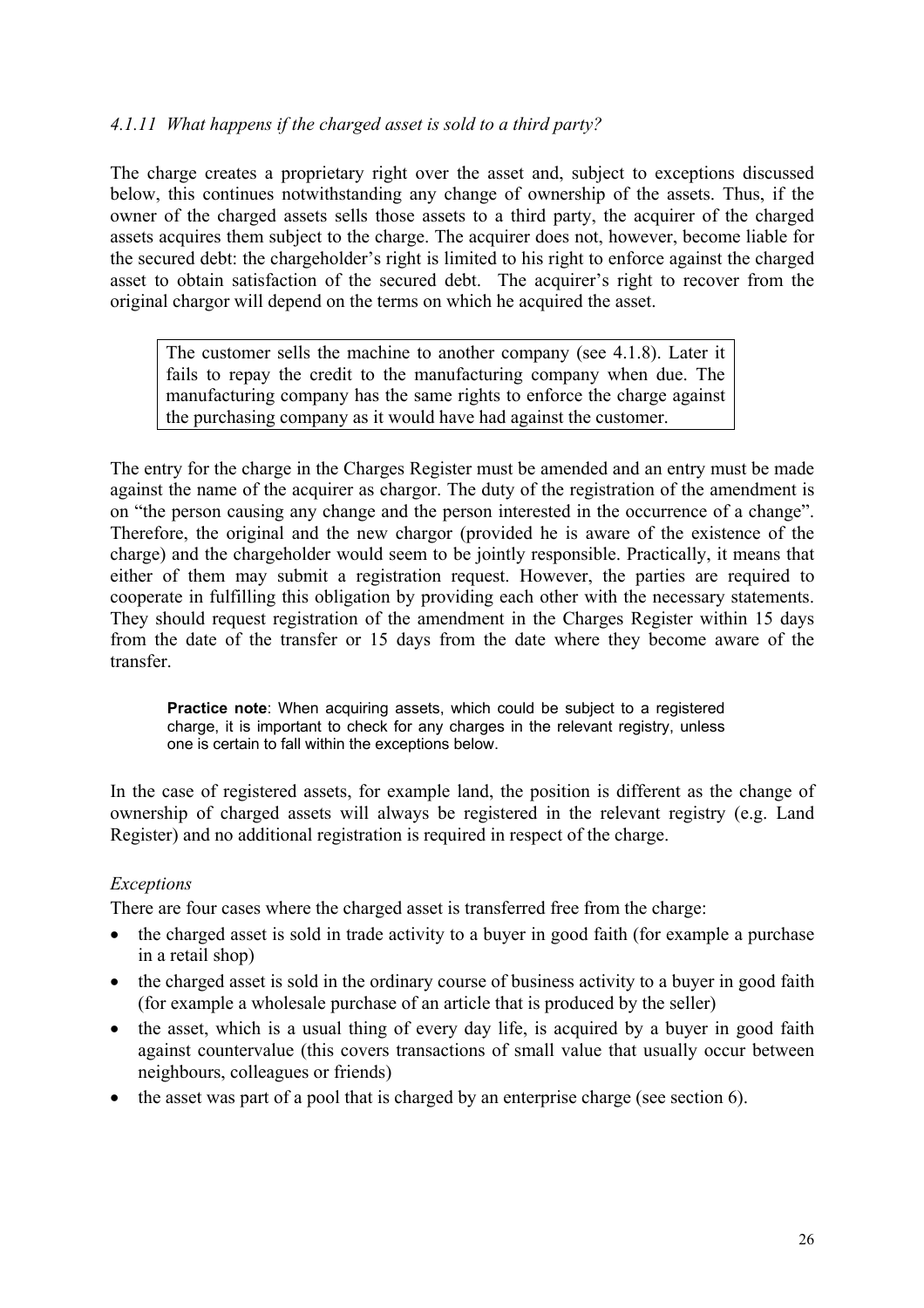<span id="page-27-0"></span>A dealer in agricultural equipment gives a charge over all its stock to its bank. A farmer who purchases a tractor from the dealer will acquire it free of charge. In order to finance the purchase, the farmer takes a loan from his bank, secured by a first ranking charge on the same tractor. The farmer then sells the tractor to his neighbour. The neighbour will acquire the tractor subject to the charge in favour of the farmer's bank as, unlike the agricultural equipment dealer, the farmer is not in the business of selling tractors nor is the tractor "a usual thing of everyday life".

# **4.2 Can the secured debt be transferred?**

Secured debt can be transferred in the same way as any other debt. Unless the parties otherwise agree, the charge will follow the debt and the transferee will become a secured creditor of the debtor in the place of the transferor. The entry in the Charges Register should be amended to reflect the transfer.The only consequence of not amending is that the new chargeholder may be prevented from enforcing since he would not appear as "chargeholder" on the Register. This can always be remedied, however at the time of enforcement. If the chargeholder transfers the secured debt without the charge, the debt becomes unsecured and the charge terminates since it cannot exist independently from the debt (see, however, section 7 on independent charge).

**Practice note:** The person to whom a secured debt is transferred should ensure that he is registered as the new chargeholder. In order to avoid any difficulty in obtaining registration, he should require the transferring chargeholder to make the change in the Register at the time of the transfer.

# **4.3 The Register**

# *4.3.1 Do the parties need to renew the registration?*

Registration is valid until the charge terminates and there is no need to renew.

# *4.3.2 Does additional information need to be included in the Register?*

Subsequent to the initial registration, amendments and some new information must be registered. In particular, identification of the new chargor (see 4.1.11) and new chargeholder (see 4.2), termination of a charge (see 4.5), transformation of an enterprise charge (see 6.3), commencement of a judicial enforcement procedure (see 5.2.3), as well as any changes in the registered details of the parties must all be registered. Upholding of a priority order (see 4.4.6) or swap of positions (see 4.4.2) must also be registered to be effective against third parties.

The duty of the registration of the amendment is jointly on "the person causing any change and the person interested in the occurrence of a change". They must request registration of the amendment in the Charges Register within 15 days from the date of the change or from the date of becoming aware of it.

A distinction must be made between amendments that in effect result in a new charge (for instance, modification of the charged assets increasing the scope of assets) and amendments to the initial registration that do not result in a new charge (change of identity of the parties).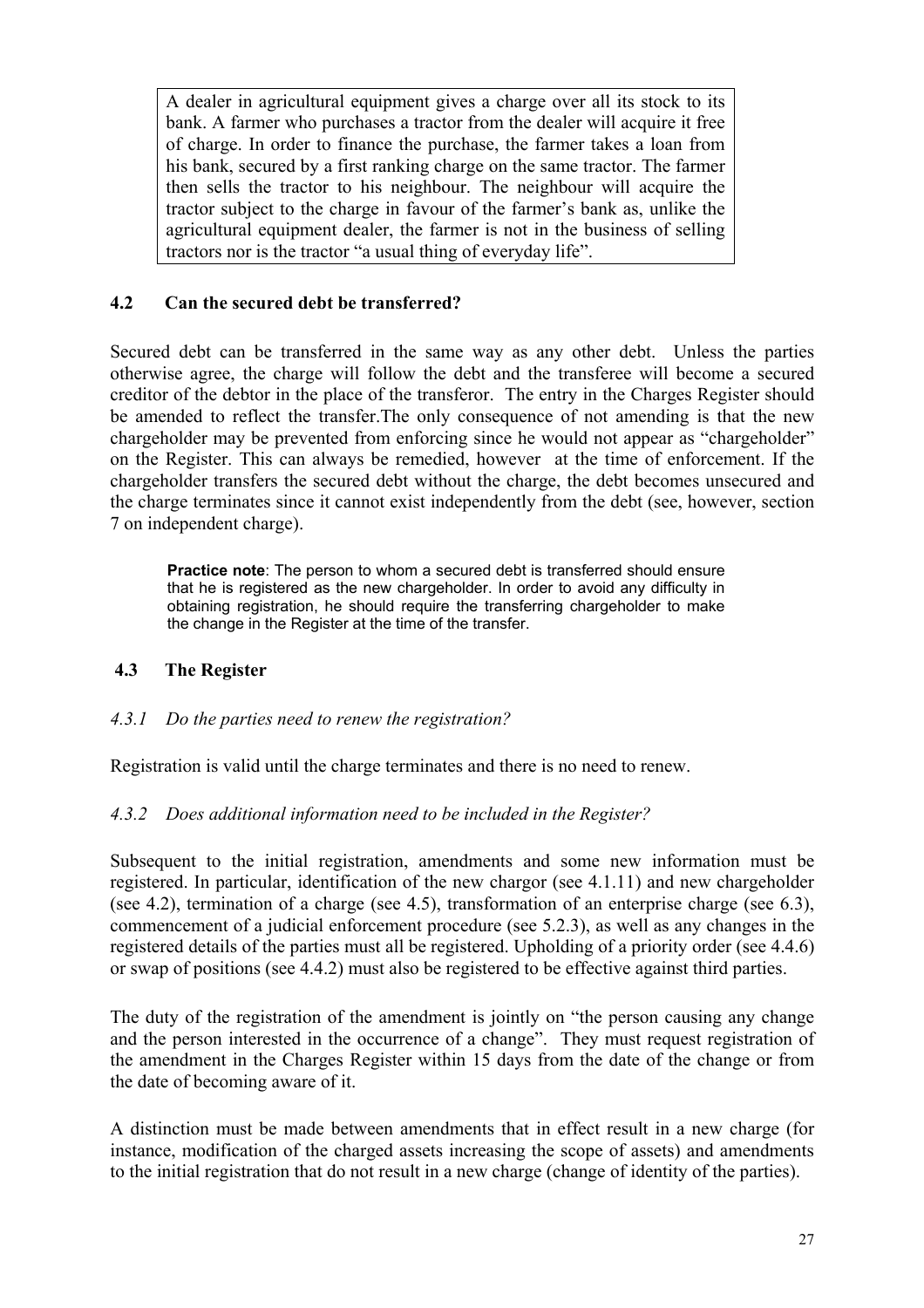<span id="page-28-0"></span>A person gives a charge over ten paintings. Six months later he changes address and registers his new address in the Charges Register. He then extends the charge to cover five further paintings he has acquired. This cannot be registered as an amendment to the charge, since in reality it is a new charge over the five paintings and must be registered as such.

**Practice note:** If the charged assets in the original charge had been described as the ten paintings plus any further paintings that the chargor may acquire, the five paintings would have been included in the original description of the charged assets and so no new registration would have been required.

# **4.4 How is the priority of a chargeholder determined?**

# *4.4.1 Vis-à-vis other chargeholders*

If several charges were created over the same assets, chargeholders are entitled to satisfaction in the order in which the charges were created. For registered charges, it is the time of registration that determines priority. For possessory charges, it is the time of giving possession (or the date of the charge agreement if the chargeholder was already in possession of the assets). For charges over rights and receivables, it is the time of the charge agreement (not the time of giving notice to the obligor of the charged debt).

The priority for charges over after-acquired assets (see 1.2.5) is from the time of registration (but see 4.4.5) or, in the case of rights and receivables, the time of creation, that is, the time when the chargor acquires the right or receivable.

If three charges are created over the same future receivable, they will all be 'created' at the same time (when the receivable comes into existence) and will therefore rank *pari passu*.

# *4.4.2 Where there is agreement for change of priority or subordination*

In the case of registered charges, chargeholders can agree amongst themselves to a different order of priority and have the changed order registered. The agreement is only effective upon registration, and has no effect against a chargeholder who is not party to the agreement if it has a negative impact on the enforcement of his claim.

# *4.4.3 Vis-à-vis other enforcing creditors*

An unsecured creditor may start judicial enforcement against a debtor's assets for payment of his claim. This procedure may cover the charged assets. Should the charged asset be affected, the chargeholder may join in the judicial enforcement procedure. In this case, he does not lose his priority, but he is prevented from exercising his rights of non-judicial enforcement (see 5.2.4) as of the day of sequestration of the charged asset. The chargeholder will have a prior right in the proceeds of sale from the judicial enforcement.

# *4.4.4 Vis-à-vis creditors benefiting from statutory charges*

Creditors with statutory charges may exercise a preferential right to the extent of their claim which relates to the asset (regardless of the time when the charge was created).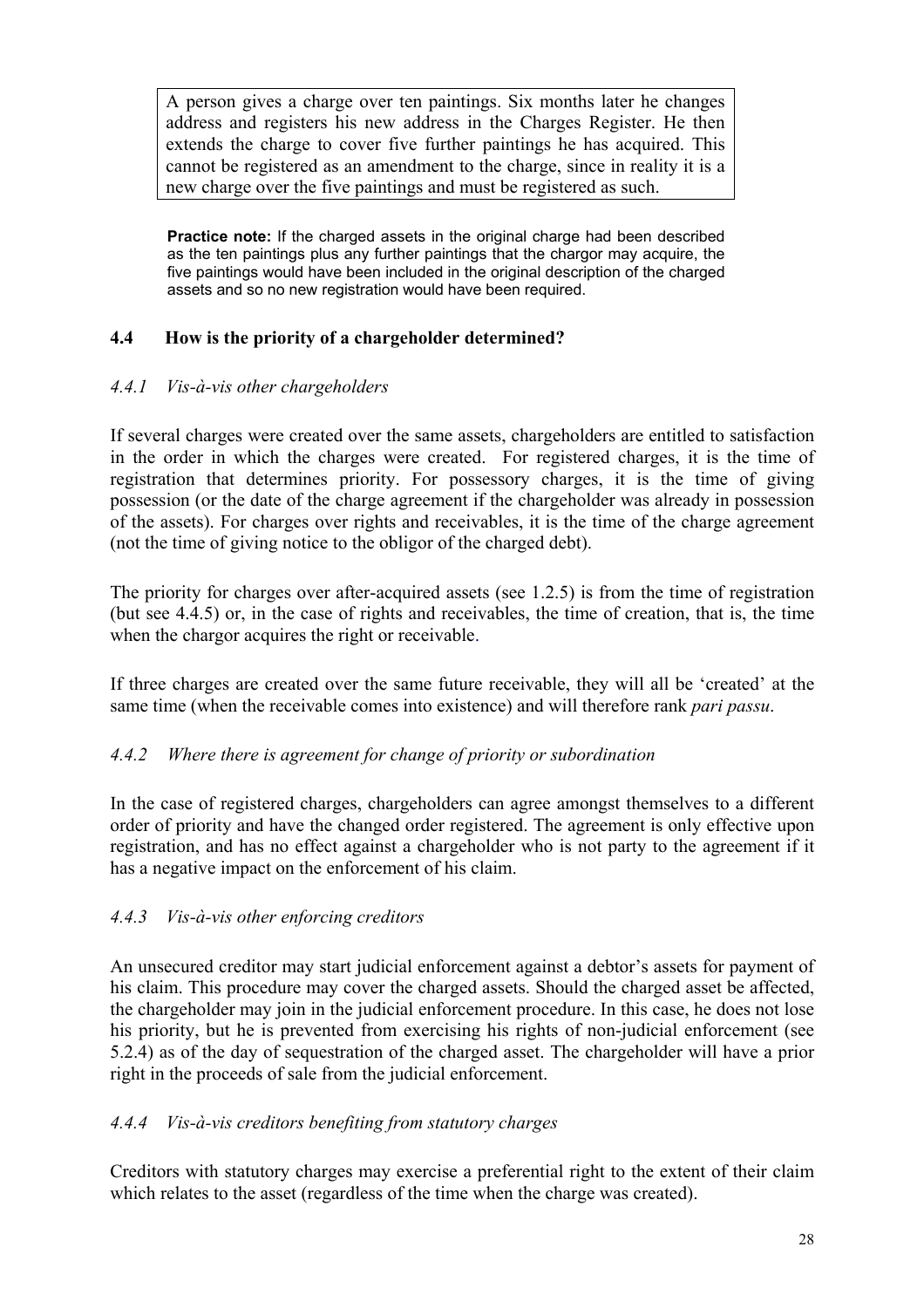<span id="page-29-0"></span>This may be relevant, for example, to warehouse keepers, carriers and forwarders vis-à-vis the assets in their possession.

# *4.4.5 Charges over the charged assets created by previous owners*

If the charged asset acquired by the chargor is already subject to a charge, the charge created by the previous owner will have priority over any charge created by the chargor. The chargor can only grant a charge on the title he acquires. If he acquires the asset subject to a charge, then he can only give it as security subject to that charge.

In October 2001, a farmer gave his bank a charge over all his present and future farm equipment and machinery. In January 2002, he acquired a tractor from his neighbour; the tractor is already subject to a charge given by the neighbour to a finance company in November 2001. The charge in favour of the neighbour's finance company (although given after the farmer's charge to the bank) will have priority over the bank's charge.

Note that in practice a charged asset may often be transferred free from the charge (see 4.1.11).

# *4.4.6 Special rights to ranking*

A person may also, up to one year in advance, register his intention to create a charge over his real property (immovable) up to a specified amount (see 3.3.4). The priority rank of the preregistered charge will be defined by the date of the pre-registration.

Upon termination of a registered charge over either movable or immovable property, the chargor may grant a new charge over the same assets ("involving no greater encumbrance"). This charge can have the same priority as the terminated charge, and can also retain this priority position for one year from the deletion of the registered charge.

**Practice note:** When taking a charge over assets which are already charged. or which have been subject to a charge within the previous year, there is a danger that the prior or former charge will be renewed. It is preferable to obtain a renunciation from the chargor of his right to do this.

# *4.4.7 Insolvency*

Where the chargor is insolvent, the chargeholder retains his priority right for 50 per cent of the price received on the sale of the charged asset by the liquidator, after expenses. For any balance of debt, but only up to the sale proceeds of the charged asset, the chargeholder ranks second behind all the costs of the liquidation. (These include costs of cessation of the debtor's business, expenses of the sale of assets and enforcement of claims, judicial and administration costs and the liquidator's fee.) This applies to charges created in good faith and for consideration a year or more before the starting date of the liquidation proceedings. For charges created in good faith and for consideration less than one year before the start of liquidation, the whole of the chargeholder's claim up to the sale proceeds ranks behind the liquidation costs (see also 2.3). Any claim in excess of the sale proceeds is unsecured.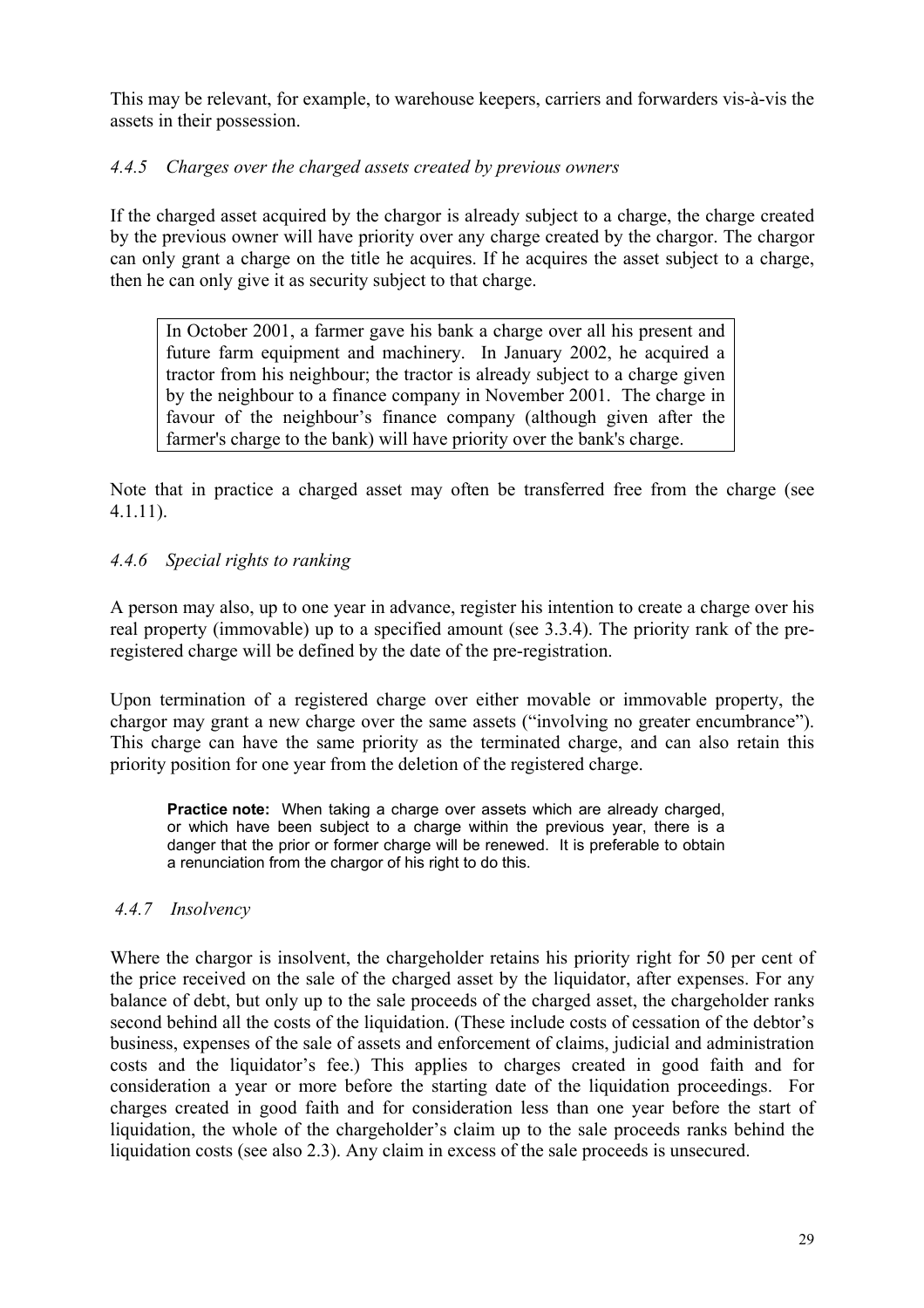# <span id="page-30-0"></span>*4.4.8 Are there any specific preferential rights granted to third parties that the chargeholder should be aware of?*

In case of immovables, ships and aircraft the claims secured by a charge shall be satisfied only following claims for:

- child support
- other support
- employee's wages and other employment-related benefits.

The above preferences apply only when enforcement is led by the court, the claims are enforced against the same collateral and the proceeds of the enforcement are insufficient to cover all claims.

# **4.5 Can a charge be terminated without the express consent of the parties?**

#### *4.5.1 When the charged property ceases to exist? Loses value?*

If all things, rights and assets encumbered by the charge are destroyed, the charge will automatically terminate. However, if the chargor is responsible for the destruction or loss of value, the chargeholder may require the chargor to provide an appropriate new charged asset or additional assets adding value to the extent of the loss. Such extension of the charge to the new assets may require registration. The insurance proceeds paid to compensate for the destruction of the charged asset and/or its loss of value are substituted for or added to the charged assets. If the charged asset is sold to prevent damage, the purchase price is automatically substituted for the charged asset. See also 4.1.5.

**Practice note:** The charge agreement may provide what will happen when the charged assets are damaged or destroyed, for example immediate acceleration of the secured claim or replacement with additional security*.* 

*4.5.2 When the charged property ceases to be identifiable or separable or becomes incorporated with other property which is not charged?* 

Charged assets may be merged or incorporated into other assets and, thus, cease to be identifiable or separate. This is the case when raw materials are used in a manufacturing process and become merged or incorporated to new goods. For example, steel becomes part of a car, yarn becomes part of clothing, etc. In such a case, Hungarian law does not provide clear guidance and it may be advisable for the parties to cover the position in their charge agreement. For instance, parties could provide that the charge ceases over any assets when they are incorporated or merged, and, if they so agree, add an additional charge over work-inprogress.

A charge is granted over stocks of steel, which are to be melted and incorporated into some other material as part of the manufacturing process. The parties to the charge may agree that the security will also cover the products which are produced with the steel up to completion of the manufacturing process, or up to sale to customers.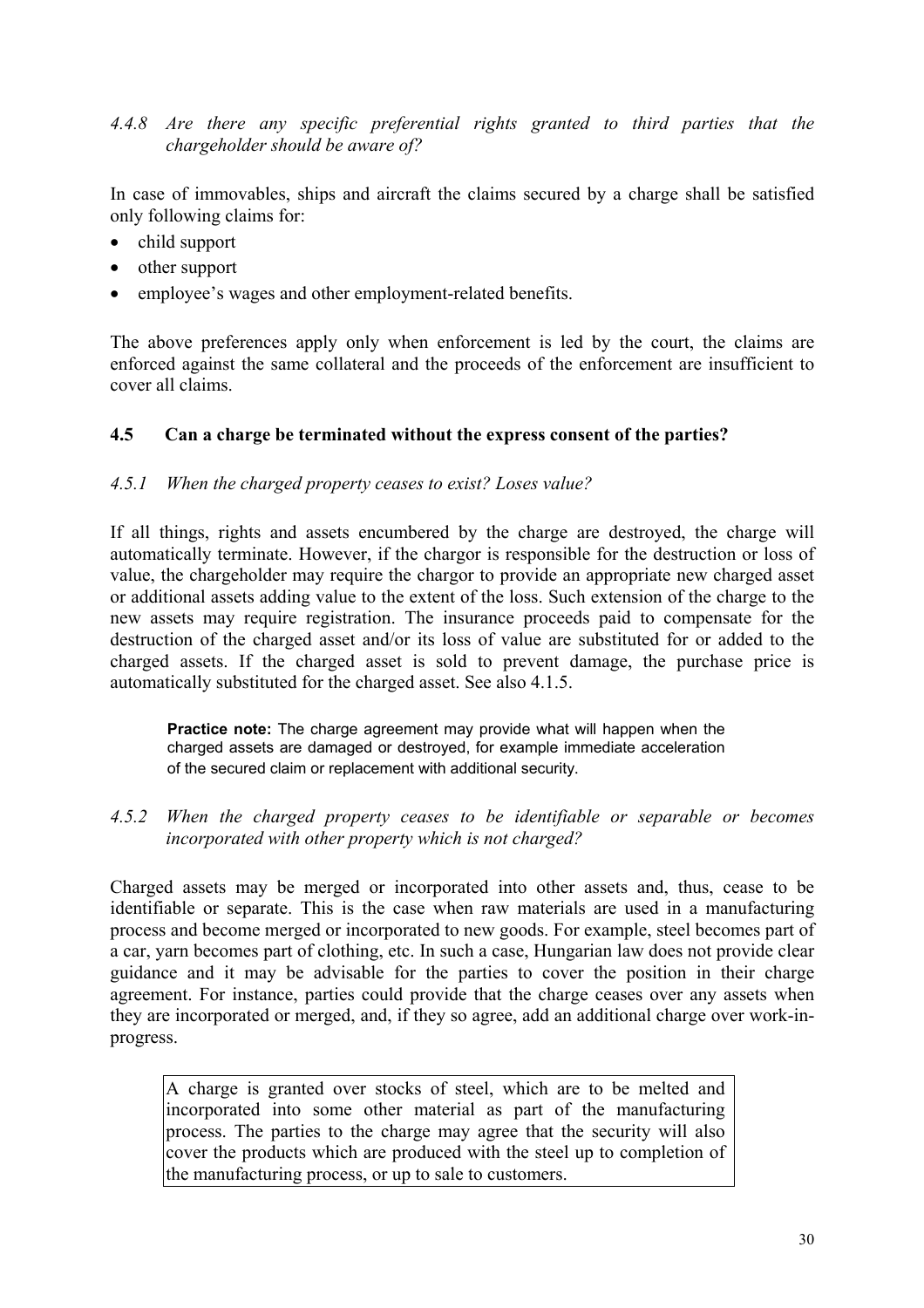#### <span id="page-31-0"></span>*4.5.3 For a possessory charge, when the chargeholder ceases to have possession?*

The charge ceases if the chargeholder returns the charged asset to its owner or if the chargeholder loses possession of the charged asset and within one year neither regains possession nor applies to court for this purpose.

**Practice note:** A possessory charge may remain in existence for up to one year from the time when the chargeholder loses the possession or longer where there are court proceedings.

#### *4.5.4 When the secured debt ceases to exist or is transferred without the charge?*

The charge shall cease to exist if the debt ceases to exist or becomes time barred, unless another person (e.g. a guarantor) has satisfied the secured debt. In this case, the charge may continue to secure the recourse claim of the person who has made payment. If the debt is transferred without the charge (see 4.2), the charge will also cease. The parties may agree that they terminate the secured debt and transform the existing charge to an independent charge (see section 7).

#### **4.6 Can the chargor and chargeholder agree to terminate the charge? Can the chargeholder waive his right to the charge?**

Yes, but it will only be effective towards third parties if the charge is deregistered or dispossessed. If the chargeholder assigns the secured claim without de-registration of the charge, the new creditor will be able to enforce it against the charged asset and the debtor will not be able to successfully object such enforcement. The debtor will only be able to sue the original creditor for breach of contract.

#### **5. ENFORCING THE SECURITY**

Enforcement is the ultimate stage of the security right. The charge gives the chargeholder the right to seek satisfaction from the charged asset if the chargor fails to perform his obligations. Although the majority of charges will never reach this stage, particular attention has to be paid to what happens on enforcement as the entire value of the charge depends upon it. In normal commercial practice, both parties should want enforcement to be fair, quick and efficient.

#### **5.1 When can the chargeholder enforce the charge?**

#### *5.1.1 When the secured debt is due and unpaid?*

Not paying the secured claim when due constitutes the most obvious failure of the chargor to perform his obligations.

**Practice note:** The trigger for the chargeholder's right to enforce is the debtor's failure to pay. It is, therefore, preferable for the time of payment to be defined without ambiguity.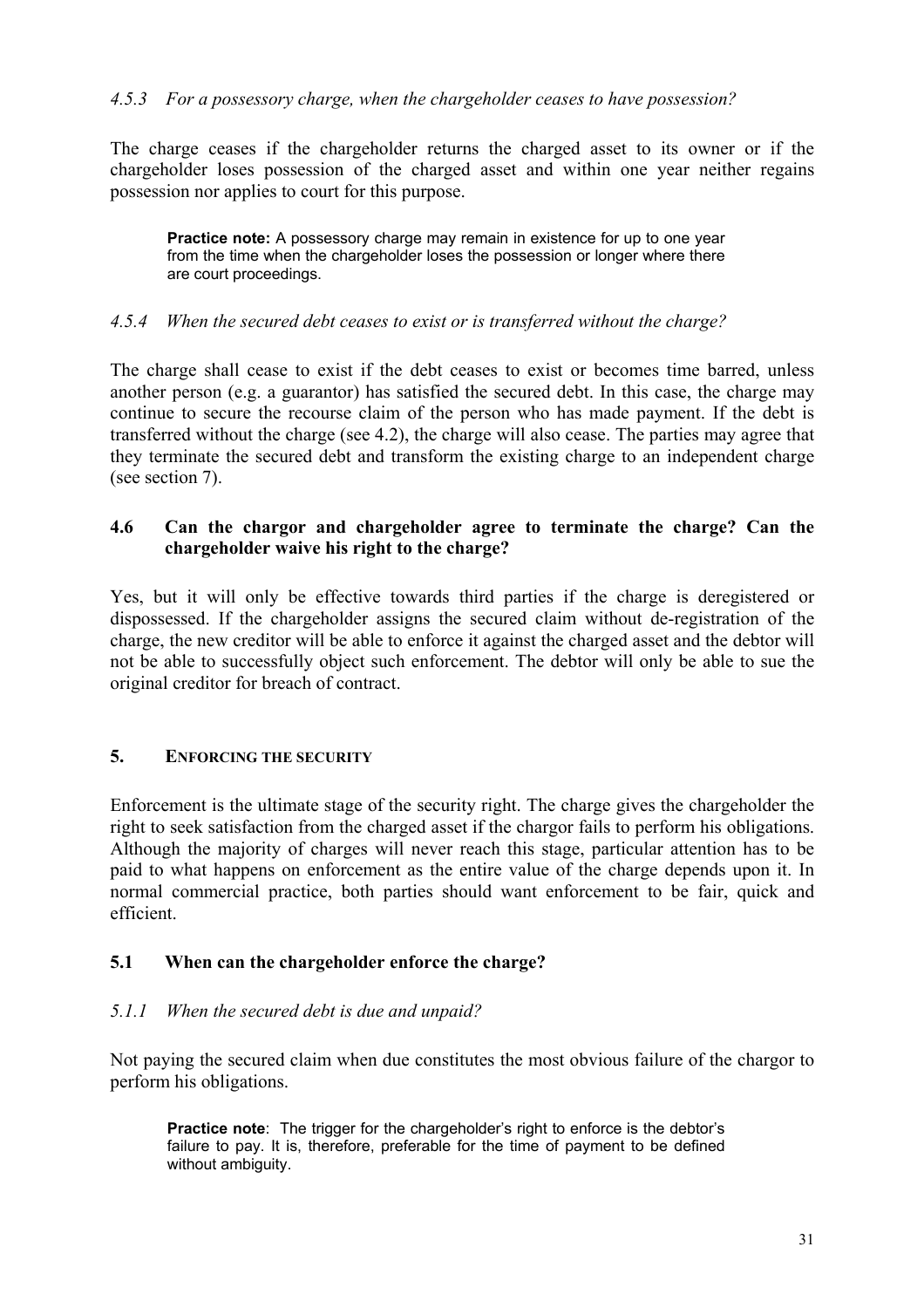# <span id="page-32-0"></span>*5.1.2 When the chargor becomes insolvent/bankrupt?*

If the chargor becomes insolvent, the chargeholder will not be allowed to enforce his right according to the charge agreement from the commencement of the liquidation. The chargeholder will be entitled to file his claim with the administrator who will confirm the existence of the debt and also the priority arising from the charge (see 5.5.1 and 4.4.7).

# *5.1.3 When the chargor breaches other obligations to the chargeholder?*

The trigger for enforcement is failure to pay. Other failures by the debtor or chargor, for example failure to maintain the charged assets, will not automatically give a right to enforce. However, the law does provide a right for the chargeholder to enforce if the chargor does not comply with its obligations to restore or replace the charged asset or provide additional security (see 4.1.2 and 4.1.3).

It is usual to provide contractually for the creditor to be able to claim immediate payment if certain 'events of default' occur. In that way, the chargeholder can choose to 'accelerate' the debt if the chargor is in breach, and can then commence enforcement if there is a failure to pay the debt that has become due.

**Practice note:** The charge agreement or the credit agreement should define the procedures on default and the rights of acceleration.

# **5.2 What are the basic procedures for enforcement?**

# *5.2.1 How is enforcement commenced?*

When the parties have not entered into any agreement concerning enforcement, enforcement is via court procedure and commencement is by appropriate application to the court.

If enforcement is to take place in the manner agreed in the charge agreement (i.e. not through court procedure), or a subsequent agreement entered into prior to the commencement of enforcement, the chargeholder must give the chargor a preliminary notice of his intention to enforce under the terms of the agreement. The notice must specify:

- the charge agreement and, unless the charge agreement provides for the sale, the subsequent agreement •
- the charged assets to be sold
- the amount of the claim together with its incidentals
- the date and triggering event (e.g. non-payment) or circumstance of the right of satisfaction.

# *5.2.2 Is it necessary to involve the court?*

If there is an agreement between the parties that provides for out of court enforcement, and realisation is in the manner agreed between the parties, it is not necessary to involve the court.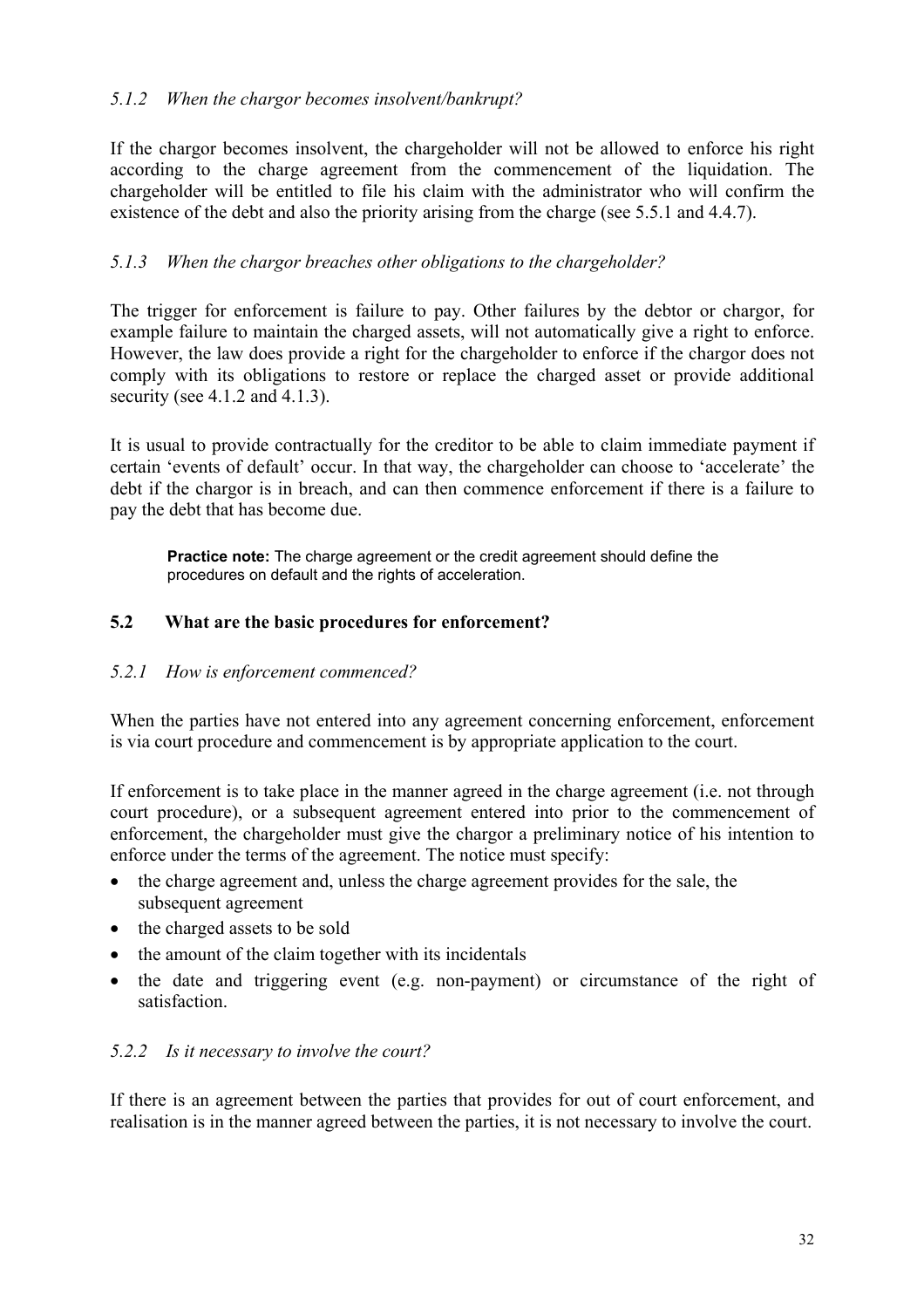# <span id="page-33-0"></span>*5.2.3 Is enforcement publicised?*

When enforcement is through court procedure, the date of commencement of the proceedings must be registered in the Charges Register (see 3.2.3) or, in the case of immovables, the Land Register.

# *5.2.4 What are the methods of realisation?*

A charge can be realised by sale pursuant to the charge agreement (or other agreement between the parties entered into prior to the right to enforce arising) or by court procedure.

Where the sale is pursuant to an agreement, it may (subject to the terms of the agreement) be:

- a joint sale by the chargor and the chargeholder
- sale by the chargeholder acting alone (This is only possible if his business includes providing loans against security  $-$  e.g. the chargeholder is a credit institution  $-$  or if the charged assets have an officially registered market price − e.g. commodities traded on the commodity exchange.)
- sale by a person appointed by the chargeholder, who is professionally or officially dealing with providing loans against security and/or organising auctions.

The agreement must fix the lowest sales price or its method of calculation and must set the maximum period to complete the sale from the commencement of enforcement. For details of the procedures, see 5.4.

# *5.2.5 When can realisation commence?*

Realisation by an agreed sale procedure cannot begin until 30 days after the delivery of the preliminary notice (see 5.2.1). The exception is perishable, goods where the chargeholder may choose an earlier date for sale.

# *5.2.6 How are the realisation proceeds distributed?*

When realisation is by sale pursuant to an agreement, the chargeholder must give the chargor (and any other chargeholder joined to the sale) a written account of the sale (including details of all proceeds and costs), the secured claims satisfied from the charged asset and any remaining proceeds or assets that must be returned to the chargor. Unless objection is made within eight days, the chargeholder distributes in accordance with that account. On a court sale, distribution is made by the court.

# *5.2.7 How long should it take and what should it cost?*

Out-of-court enforcement will take a minimum of 30 days from the delivery of the preliminary notice of enforcement. In practice, it is likely to take 60-90 days where there is a ready market for the charged assets.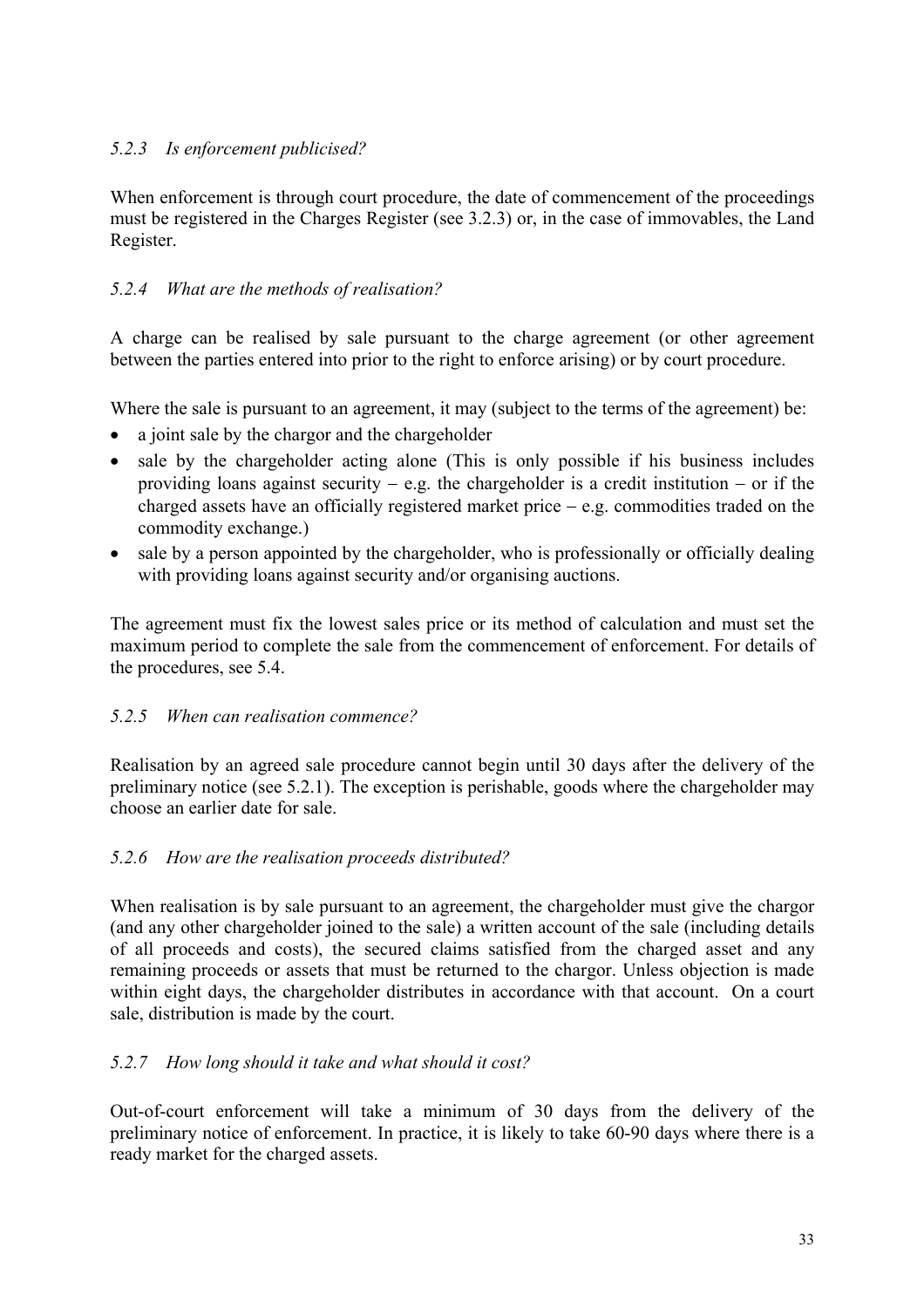<span id="page-34-0"></span>Judicial enforcement is likely to take about six months for movables and rights and six to nine months for real property. The time can be considerably longer, however, in complex cases or where enforcement is contested (it may also be shorter in cases where the creditor is well prepared).

With regards the costs, court enforcement involves a number of fees. These fees are in addition to the parties' own costs (such as the fees of professional advisers) and any taxes payable on transfer of the charged assets. The costs include court fees (between 1 and 3 per cent with a maximum of HUF 150,000 ( $\epsilon$  545) in the lower courts and HUF 450,000 ( $\epsilon$  1635) in the higher courts) and bailiff fees that consist of a flat fee and a success fee. The flat fee is HUF 31,000 in cases where the value of the claim is HUF 1 million, HUF 111,000 in cases where the value of the claim is HUF 5 million and HUF 161,000 in cases where the value of the claim is HUF 10 million. Beyond HUF 161,000, fees are 0.5 per cent of the claim over 10 million. The success fee is HUF 500,000 in cases where the collected amount is HUF 5 million, HUF 900,000 in case the collected amount is HUF 10 million, beyond that is HUF 900,000 plus 5 per cent of the collected amount over 10 million.

In addition to the parties' own costs, an auction or a sale by a person who is professionally or officially dealing with providing loans against security will always involve the fees and costs of the auctioneer or the person who is acting in a professional or official capacity.

# **5.3 Are the charged assets protected during enforcement?**

# *5.3.1 Can the chargeholder take possession of the assets?*

Where enforcement is by a sale pursuant to an agreement, the chargeholder can require, either in the preliminary notice (see 5.2.1) or thereafter, that the chargor hands over the charged assets and provides everything that is necessary to sell them.

In the case of a joint sale, the chargor will hand over the asset only if provided in the agreement for joint sale. If not, the chargor must give the chargeholder the necessary information about the charged asset for the purpose of the sale and should allow potential buyers to inspect the charged property.

If more than one chargeholder gives notice to enforce over the same assets, the chargor is obliged to hand the charged property over to the chargeholder whose demand notice was received first (unless otherwise instructed by all chargeholders concerned). On charges involving several chargeholders, see 5.5.2.

However, if the chargor refuses to cooperate, the chargeholder would have to go to court to enforce the right to possession. The court will order enforcement on the basis of either a notarial deed that evidences the chargeholder's claim, or a final court decision establishing the chargeholder's right to enforce.

# *5.3.2 What happens with claims and rights?*

Where the charged assets are rights and claims, the chargor must hand to the chargeholder the originals of the documents that constitute or evidence the right/claim. Alternately, these documents are necessary for exercising the right or enforcing the claim and inform the obligor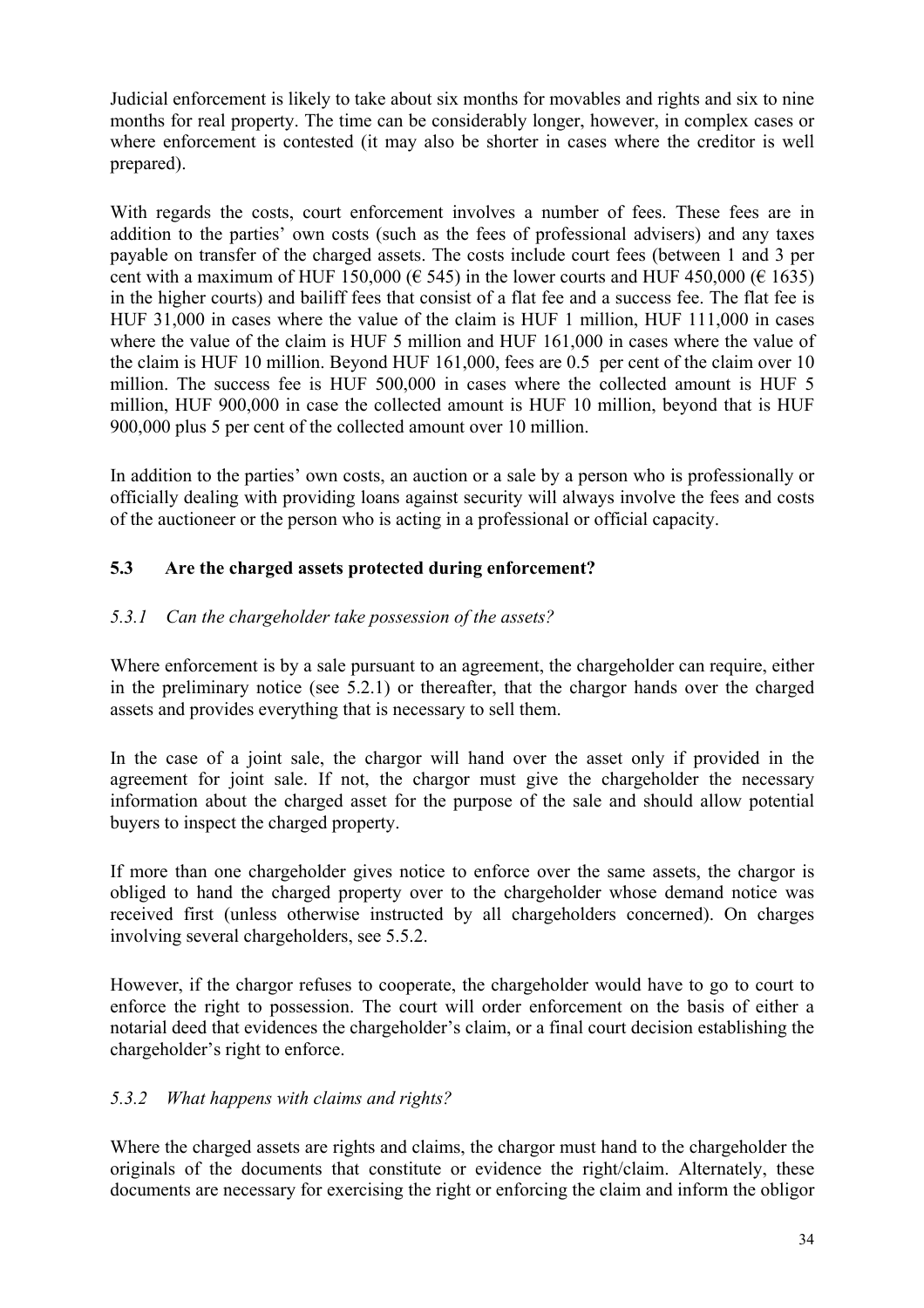<span id="page-35-0"></span>of the charge (if not already done). Should the chargeholder inform the obligor directly of the existence of the charge over the claim, the obligor can request the chargeholder to certify the existence of the charge by presenting the charge instrument or a notarised document evidencing the charge.

# *5.3.3 How can the chargeholder prevent loss, damage or deterioration of the charged assets during this period?*

The chargor remains under the same duties to maintain the charged assets as before enforcement (see 4.1.2). In principle, they should not sell or hand the charged asset over to anyone other than the chargeholder or the person appointed to sell the charged asset.

**Practice note:** As the law is not completely clear on this point, it is preferable for the chargeholder to include in the notice to the chargor a prohibition on any disposal of the charged assets.

The best means of obtaining additional protection is to take possession (see 5.3.1). A chargeholder might also seek protection of the charged assets by a court injunction, if the circumstances merit it.

# **5.4 What are the methods of realisation of the charged property?**

#### *5.4.1 Sale by the chargeholder pursuant to an agreement - how does it work?*

If the charged asset has an officially registered market price or the chargeholder is in the business of providing loans against security, the parties can agree (see 5.2.4) that the chargeholder may himself sell the charged asset.

At least 15 days prior to the sale, the chargeholder must inform the chargor in writing on the chosen method, place and time of the sale (which can be the same document as the preliminary notice, see 5.2.1). Thereafter, he must make an inventory of the charged assets in his possession and maintain a sale journal setting out the steps taken in relation to the sale. The journal is to be kept open to inspection by the chargor.

The chargeholder must act with the diligence that is generally expected in the given situation and must sell the property for a fair price available in the then prevailing market conditions. Where the sale is not in the ordinary course of trade, potentially interested buyers must be informed of the sale and have the opportunity to make competitive offers. The chargor must put the chargeholder in a position to be able to sell the charged asset in accordance with the agreement and the law and must refrain from any conduct that prevents the chargeholder from exercising his rights.

If the charged property is not sold within the time limit or under the other conditions of the agreement with the chargor, the sale is deemed to have failed. The parties may agree on a new deadline, failing which the agreement for sale lapses. The chargeholder must return the charged asset to the chargor unless he promptly initiates a court enforcement procedure.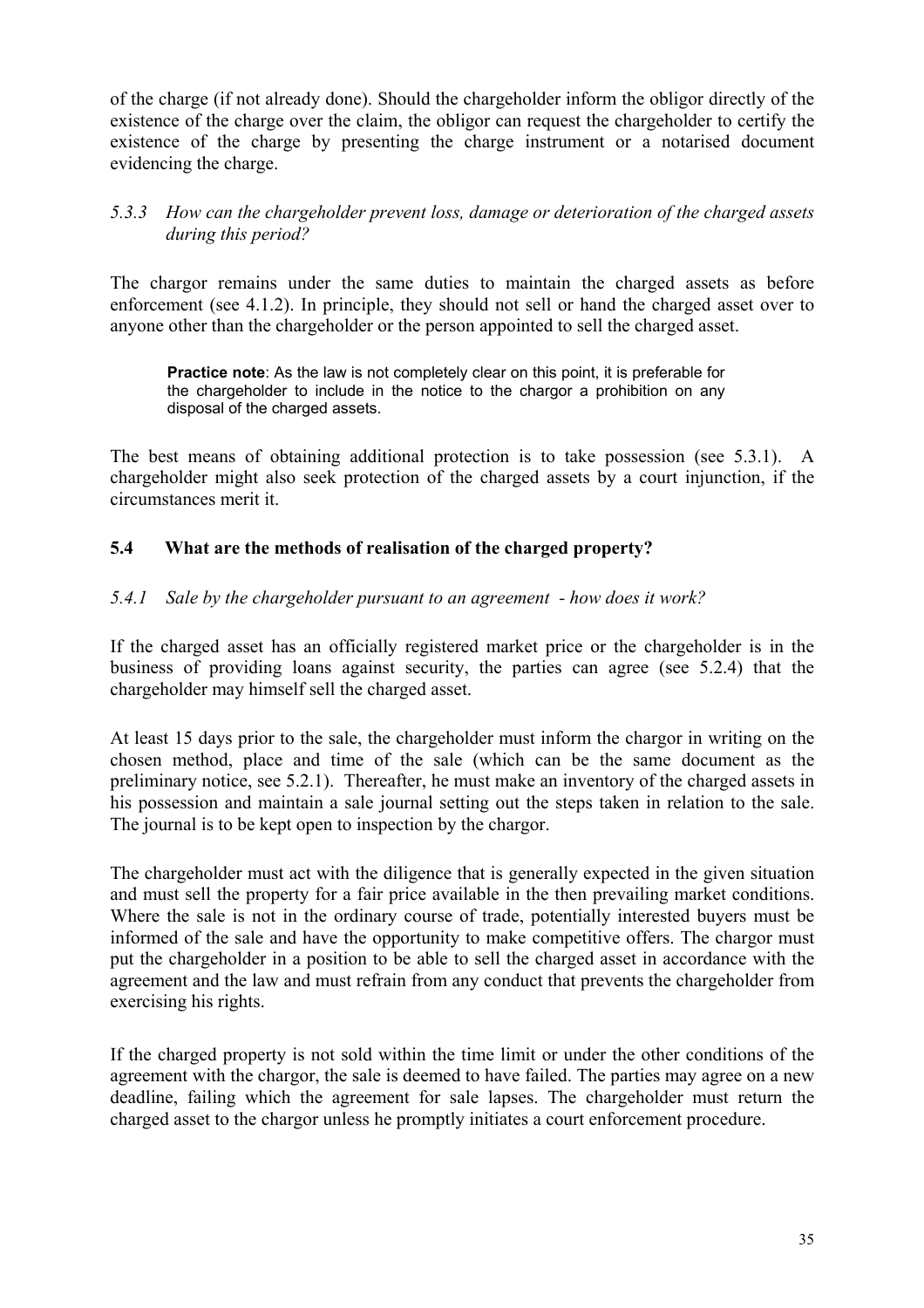# <span id="page-36-0"></span>*5.4.2 Sale by another person pursuant to an agreement: How does it work?*

The parties can agree (see 5.2.4) that the chargeholder may instruct another person to sell the charged asset. That person must be professionally or officially dealing with providing loans against security and/or organising auctions.

The rules for the conduct of the sale are the same as for the sale by the chargeholder himself (see 5.4.1). If the sale notice is sent to the chargor by the third party appointed for the sale, a copy of the deed on his appointment has to be attached to the notice.

# *5.4.3 Joint sale pursuant to an agreement: How does it work?*

The parties can agree (see 5.2.4) that they may jointly sell the charged asset. In this case, the chargeholder may not take any measure without the consent of the chargor. The rules for the conduct of the sale are the same as for the sale by the chargeholder himself (see 5.4.1) unless the parties otherwise agree. The chargor must cooperate with the chargeholder to achieve a successful sale.

# *5.4.4 Court enforcement: How does it work?*

When parties have not entered into an agreement for sale of the charged assets on enforcement, realisation is led by a court. If the charge agreement is a notarised document (see 2.1.1) containing certain data prescribed by law and the secured debt is recorded in a notarised document, the court will order the enforcement procedure at the request of the chargeholder without hearing the chargor. Otherwise, a court decision ordering the debtor to pay the claim is necessary before the enforcement procedure itself can start.

Sale at public auction is the general mode of realisation on judicial enforcement. The auction is led by a public executor (bailiff) who has power to seize the charged assets and then organise a public sale at auction.

**Practice note:** The chargeholder can opt for realisation through court procedure regardless of any agreement for other means of sale. However, it may be possible to exclude this right in the charge agreement.

# *5.4.5 Can the chargeholder acquire the assets himself?*

An agreement allowing the chargeholder to acquire the charged assets on enforcement is null and void if made prior to the triggering of the right of enforcement. This is with the exception of "*óvadék*" (security deposit agreement - see 3.3.3), where it is normal practice that the chargeholder enforces his claim by directly acquiring ownership of the charged securities. After the triggering of the right of enforcement, the chargor can agree on a sale to the chargeholder.

*5.4.6 How does realisation take place over claims for money (receivables, bank accounts, etc)?* 

In principle, the method of realisation for claims of the chargor against a sub-debtor is the same as for any other asset. In addition, the claims can be sold pursuant to an agreement or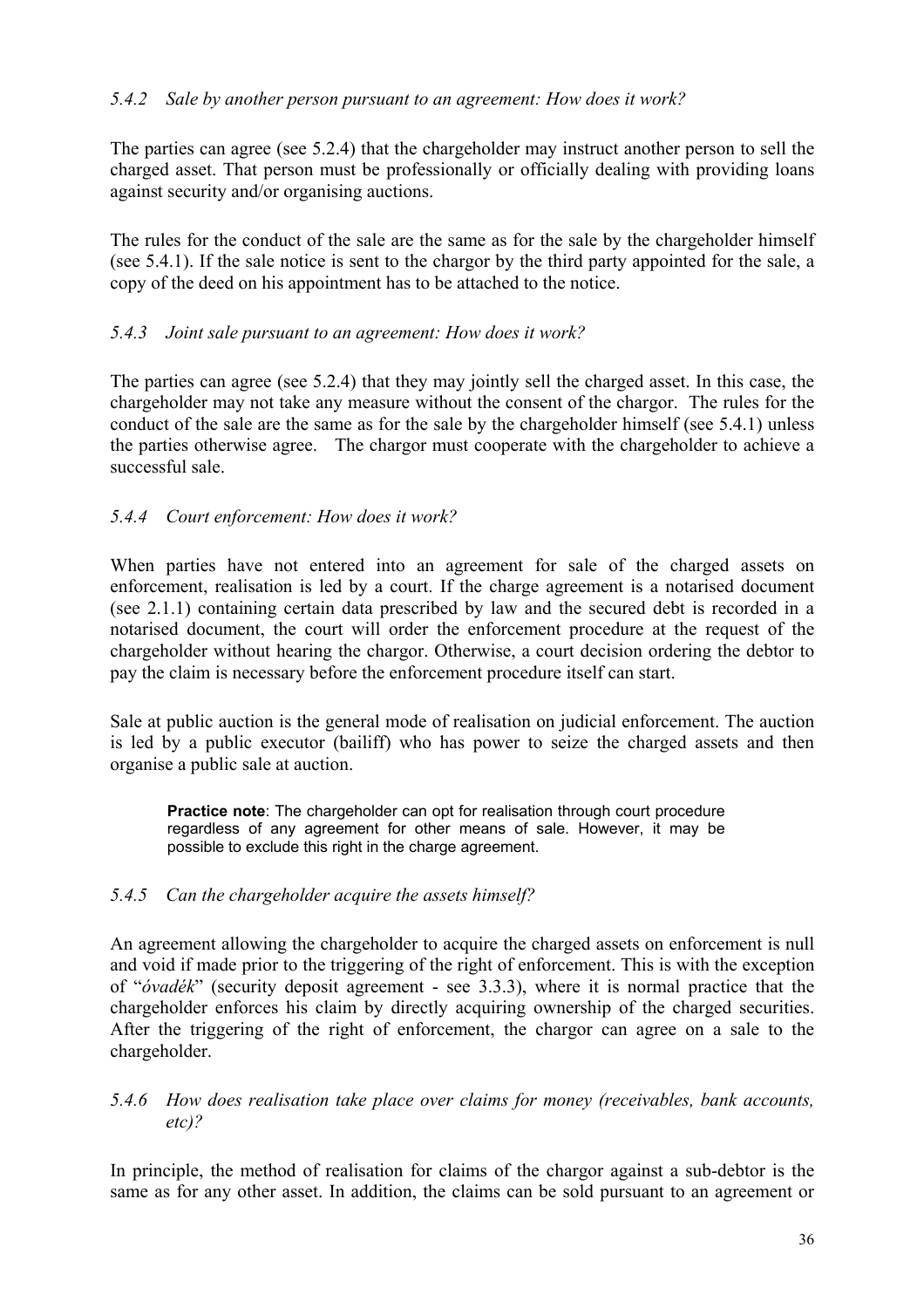<span id="page-37-0"></span>through court procedure. In practice, this may often be unsatisfactory, particularly where the claims are close to maturity. Alternatively, the chargeholder may wait for the claims to be paid by the sub-debtor. If the sub-debtor has been notified of the charge, he is obliged from the time of commencement of enforcement to pay solely to the chargeholder (unless otherwise provided). In that case, the chargeholder is entitled to satisfy his claim out of the money so received.

Enforcement of a charge over a bank account (see 4.1.7) is made by the chargeholder delivering an instruction (often in the form of a "prompt collection order") to the bank holding the account. The bank will then debit the account by the amount of the enforced claim and transfer the amount to the chargeholder.

# **5.5 What else is relevant to enforcement?**

# *5.5.1 What happens if the chargor is insolvent?*

From the commencement of the liquidation, the chargeholder ceases to have the right to enforce. The charged assets are sold as part of the liquidation proceedings but the chargeholder has a prior right to the proceeds of the sale (see 4.4.7). Moreover, any enforcement proceedings underway when a bankruptcy declaration is made would automatically be discontinued. (See also 2.3 on invalidity of the charge in insolvency).

# *5.5.2 Where there are several chargeholders, what are their respective rights?*

Where there is more than one charge over the same charged asset, the position depends on whether realisation is pursuant to an agreement or through the court.

# *1) Realisation pursuant to an agreement*

The chargeholder must give notice of the sale, and of taking possession (where applicable), to all other chargeholders authorised to sell, informing them that they may join the sale within a specified period (no less than eight days) after receiving the notice. Once another chargeholder has informed the chargeholder conducting the sale of his intention to join, they can take common decisions as to how the sale is to be conducted. In addition, they can appoint a new chargeholder for keeping possession of and selling the charged property, and can amend the place, the time, the method and other conditions of the sale. They are jointly and severally bound to inform the chargor of all procedural steps.

Upon the sale of the assets, the claims of all chargeholders who joined in the sale will be paid in accordance with the priority and to the extent of these claims. However, the assets will be sold subject to the charge of any other chargeholders who did not join in the sale.

**Practice note:** Where there is more than one chargeholder, it is in practice necessary to have an agreement between all of them as to the sale. Failing which, it may be more appropriate to initiate court enforcement procedure. The enforcing chargeholder should carefully appraise the rights of other chargeholders before commencing enforcement.

# *2) Realisation through the court*

Following seizure of the charged assets, the bailiff must give notice of the seizure to everyone presumed to have a charge over the assets, advising them of their right to apply to the court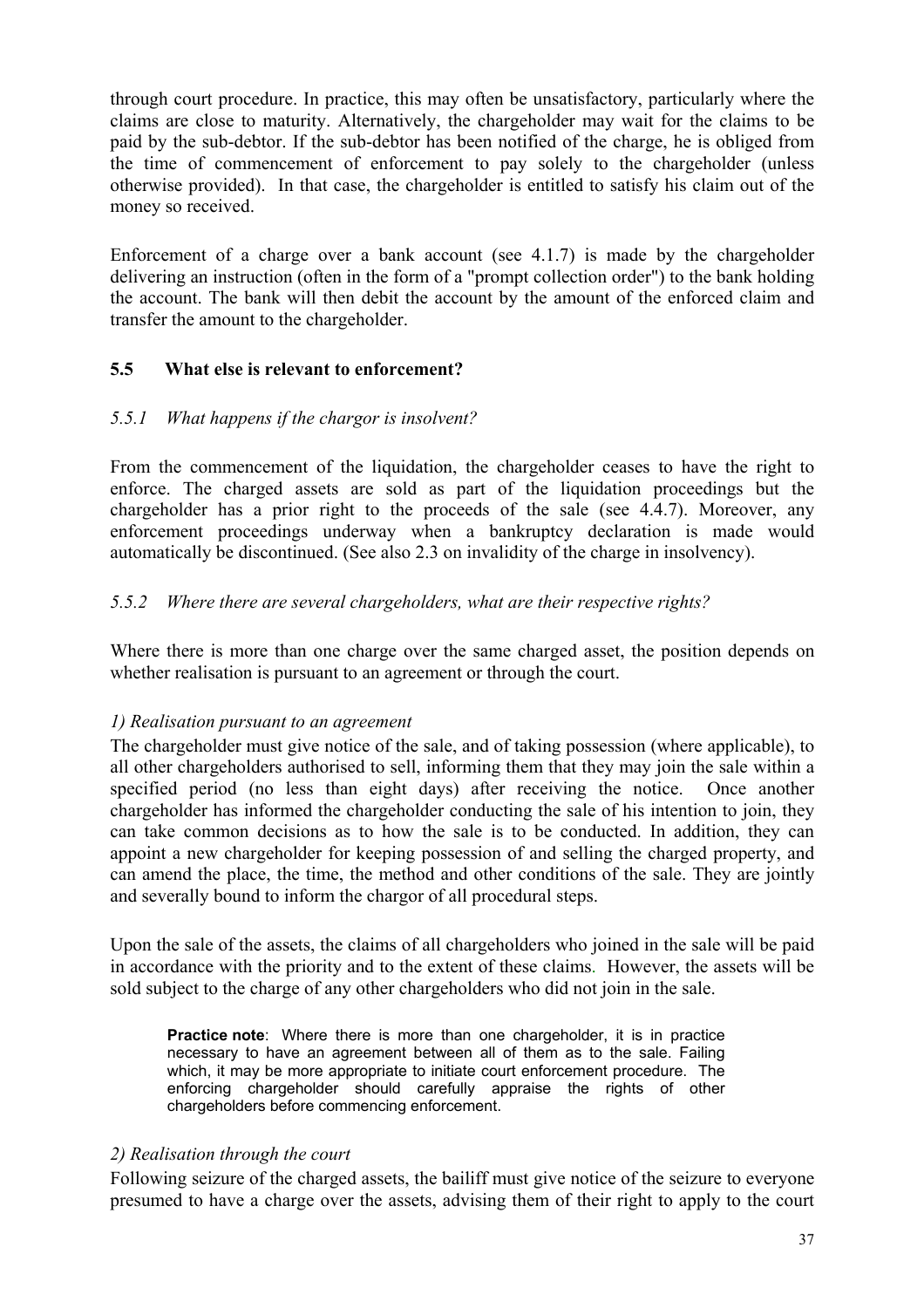<span id="page-38-0"></span>for a permission to join in the enforcement procedure. Chargeholders have eight working days to submit a request to the relevant court. The court will then only consider whether the chargeholder's claim is enforceable (irrespective of whether it is due or not) and undisputed by the chargor (which is usually deemed to be the case if the charge agreement is incorporated in a notarised deed). If these conditions are fulfilled, the chargeholder will join in the enforcement procedure and have the same rights and liabilities as the chargeholder who started enforcement, irrespective of the priority of their claims. However, the court will distribute the sales proceeds in accordance with the priority of creditors' claims.

# *5.5.3 Will the purchaser on enforcement be protected?*

Where realisation is pursuant to an agreement, the law provides that the person authorised to sell the charged asset has the right to transfer ownership on behalf, and in the name of, the chargor. This would seem to protect a purchaser acting in good faith from any challenge by the chargor. But he will not be protected from third party claims (e.g. in cases where the chargor is not the owner of the collateral) unless the sale was conducted by a professional auctioneer or dealer.

Where realisation is through the court the purchaser obtains good title.

# **6. THE SPECIFIC CASE OF ENTERPRISE CHARGE**

# **6.1 What is an enterprise charge?**

It is possible to grant security over an "enterprise", that is the entirety of the assets of a business or a part of a business that can operate as a separate economic unit. Creating a charge over an enterprise does not require all the assets constituting the enterprise or the unit to be separately defined. The assets of the enterprise, including those acquired by the chargor during the life of the charge will automatically be included in the security. Conversely, the charge ceases over assets that leave the enterprise so that business activity can continue normally. An enterprise charge is a charge over a 'living' body, with the potential and the risk this represents. On enforcement it gives the chargeholder the right, in principle, to realise the enterprise as a going concern or to realise the assets of the enterprise separately.

**Practice note:** The charge agreement must clearly indicate that the charge is over an enterprise and define the business or the part of the business that is subject to the charge.

An enterprise charge is subject to the same rules as a registered charge and, in addition, certain special rules which are described in this section.

# **6.2 How is an enterprise charge created and publicised?**

Enterprise charges are created in the same way as other registered charges and are registered at the Charges Register. Registration is not required in the Land Registry or other specific registries to make the charge over these assets valid (but as to priority, see 6.4).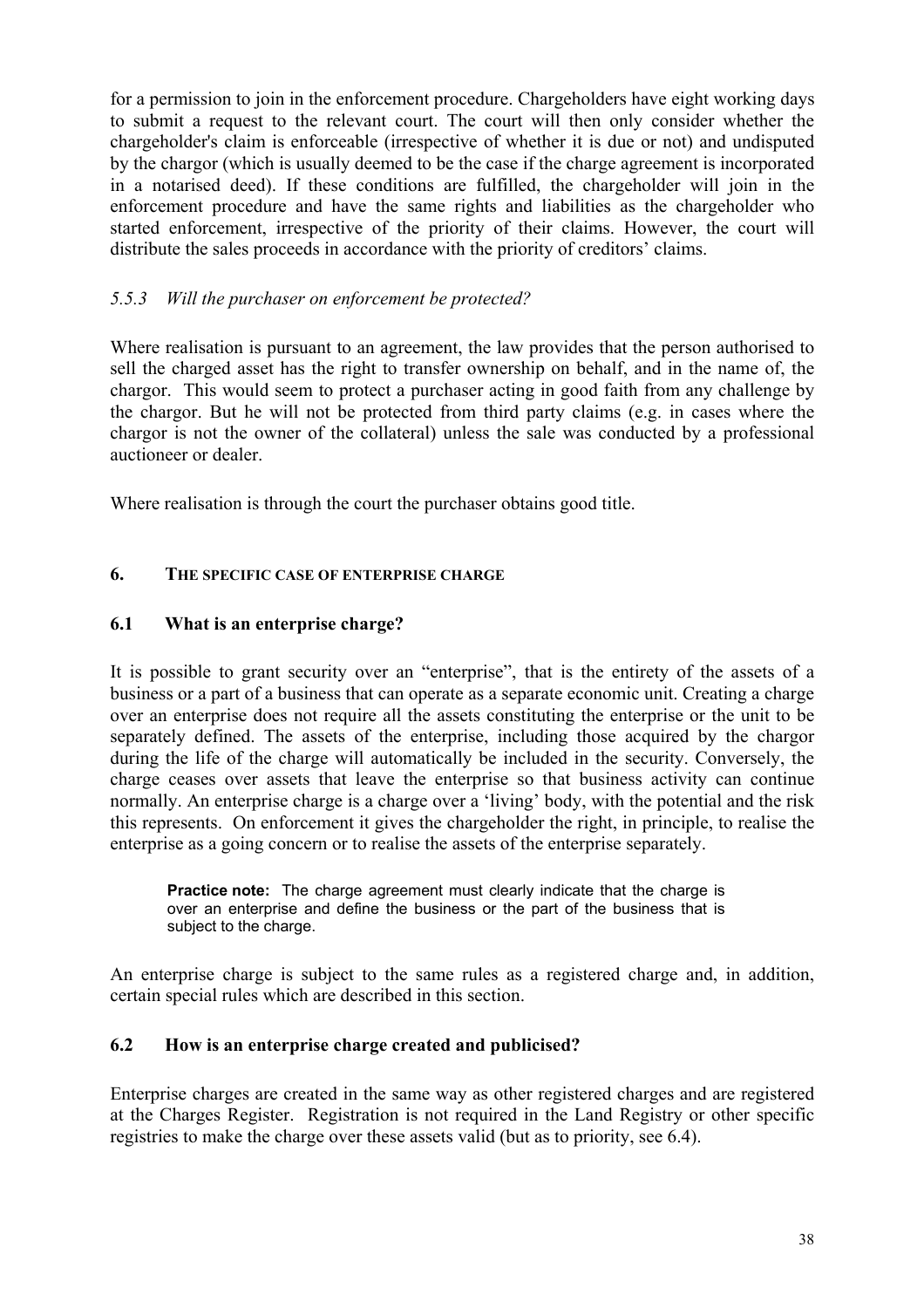# <span id="page-39-0"></span>**6.3 How can an enterprise charge be transformed into a charge over the assets of the enterprise?**

Upon enforcement, or if the value of the enterprise decreases to the extent that it jeopardises realisation on enforcement, the chargeholder may transform the enterprise charge into a charge over the individual assets of the enterprise (as opposed to a charge over the enterprise as a whole). Transformation is achieved by the chargeholder by:

- notifying the chargor
- registering the transformation in the Charges Register
- registering in the relevant specific registries the charges over the assets of the enterprise that are created by the transformation.

The chargor also notifies the chargeholder of decreased value of the enterprise, where relevant.

**Practice note:** The parties may agree in advance what constitutes decreased value and, more generally, may agree on the ways in which the chargeholder will monitor the enterprise.

Upon transformation, the chargeholder holds a registered charge over the tangible movable and intangible assets of the enterprise and is thus protected against subsequent acquirers, subject to the normal exceptions (see 4.1.11).

#### **6.4 What is the priority of the enterprise charge?**

In principle, the enterprise charge (and the charge created by the transformation of an enterprise charge, see 6.3) gives the chargeholder priority ahead of other subsequent charges. This is with effect from the date of registration of the enterprise charge in the Charges Registry. This priority ranking does not apply *vis-à-vis* the following charges:

- charges over assets which are registered (even subsequently) in other specific registries. In these cases, the parties often create, in addition to the enterprise charge, a separate registered charge over the most valuable registered assets (e.g. real estate, ships) included in the enterprise. Priority over these assets will then depend on the time of registration of the separate charge into these specific registries.
- charges over rights or receivables created in good faith in the context of trade relationships between the chargor and the chargeholder.

If any of the charged assets was acquired by the chargor already subject to a charge, the charge created by the previous owner will have priority over the enterprise charge (see 4.4.5).

# **6.5 Enforcement**

Enforcement of an enterprise charge can take place either by maintaining the unity of the enterprise and selling it as a whole (a going concern), or by the "transformation" of the enterprise charge into a charge over the assets that are included in the enterprise at the time of enforcement, and realising those assets in the same way as any other charge (see 5.4). There are currently no special rules regulating sale of an enterprise as a going concern, but a new law is being proposed to cover this. Until this law becomes effective, this route of enforcement does not seem feasible.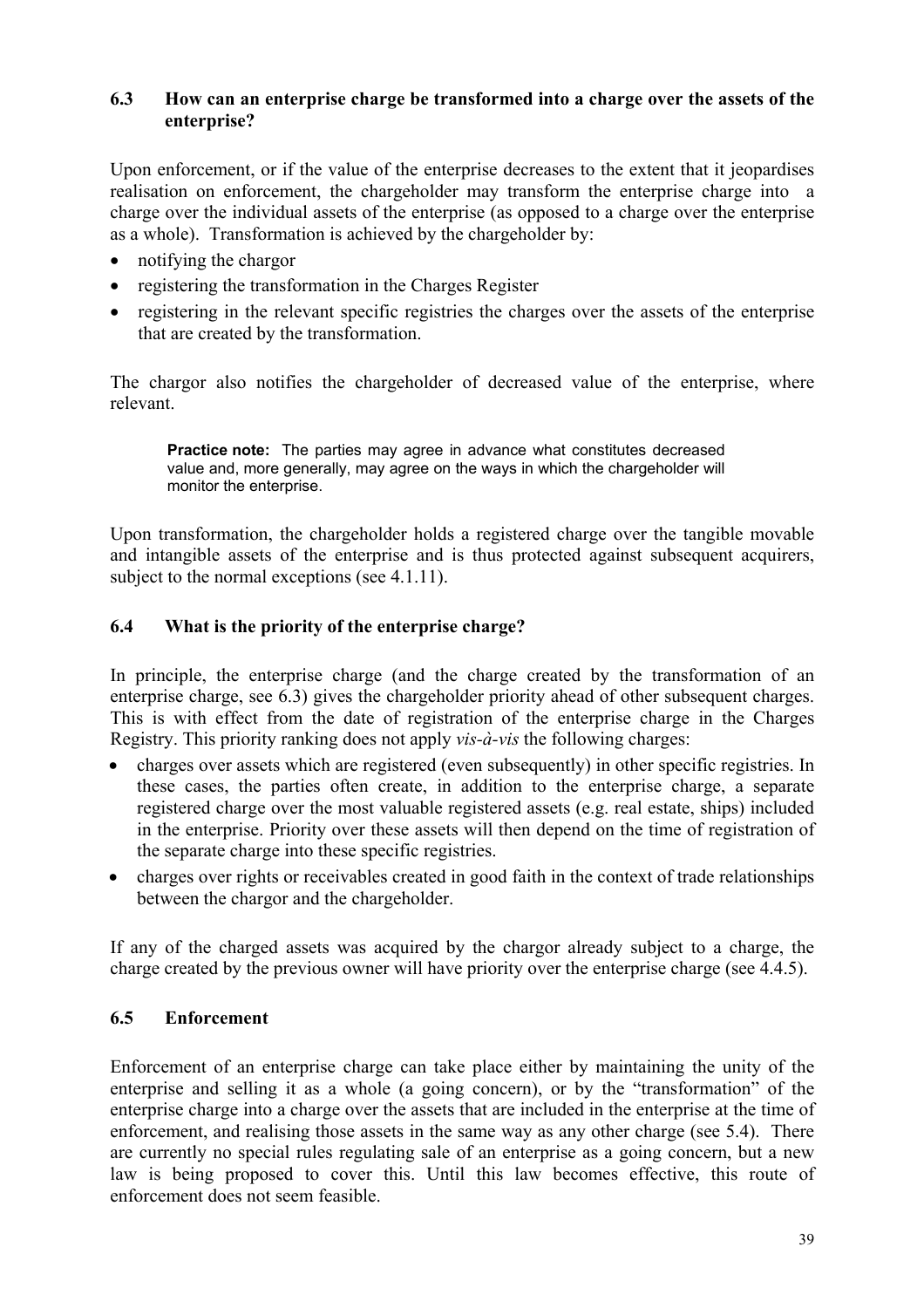# <span id="page-40-0"></span>**7. THE INDEPENDENT CHARGE**

While ordinary charges cannot exist without an underlying claim that is explicitly designated in the charge instrument, an independent charge secures an abstract claim, without being linked to any separate claim between the chargor and the chargeholder. The holder of an independent charge has no personal claim against the chargor, merely an abstract right against the charged asset. He cannot, therefore, enforce the claim from any other asset of the chargor. An independent charge, however, is in many ways a somewhat stronger security than an ordinary charge. This is because it does not depend on any underlying claim and also because it can be transferred by itself. It is not affected by any defect in the claim it is intended to secure. In commercial practice, an independent charge is created with the intention of securing a loan or other underlying transaction, although it is not formally linked to the loan or other transaction in law. To enter into such an arrangement, an element of trust has to be present between the parties. The independent charge may be either registered or possessory.

# **7.1. Creation of the independent charge**

For the creation of the independent charge, the rules relating to registered charges and possessory charges apply respectively. The charge agreement shall specify the amount up to which the chargeholder is entitled to seek satisfaction from the charged asset. The agreement usually also specifies a termination period, but does not specify any underlying claim that it is intended in practice to secure. Ordinary charges may be converted into an independent charge (and vice versa) without changing the priority if so agreed by the parties.

# **7.2. Enforcement of the independent charge**

Since the charge is independent, enforcement does not depend in principle on whether the separate claim which the independent charge is intended to secure exists or not, or is due or not. As a consequence, there is no need on enforcement to produce any evidence concerning the existence or validity of any separate claim. The independent charge itself entitles the chargeholder to enforce against the charged assets up to the amount for which it was granted.

The chargor can raise objections on the basis of the underlying transaction *vis-à-vis* the original chargeholder or a subsequent chargeholder who is aware of a deficiency in the underlying transaction. To this extent, they may not rely on the independence of the charge. It is only subsequent transferees, without knowledge of the underlying transaction, who can benefit fully from the independent nature of the charge. To commence enforcement, it is enough to simply terminate the independent charge and give six months' notice of the enforcement (unless the parties have agreed on a shorter or longer notice period or have defined a fixed termination date).

The chargeholder may seek satisfaction only from the charged asset encumbered by the independent charge.